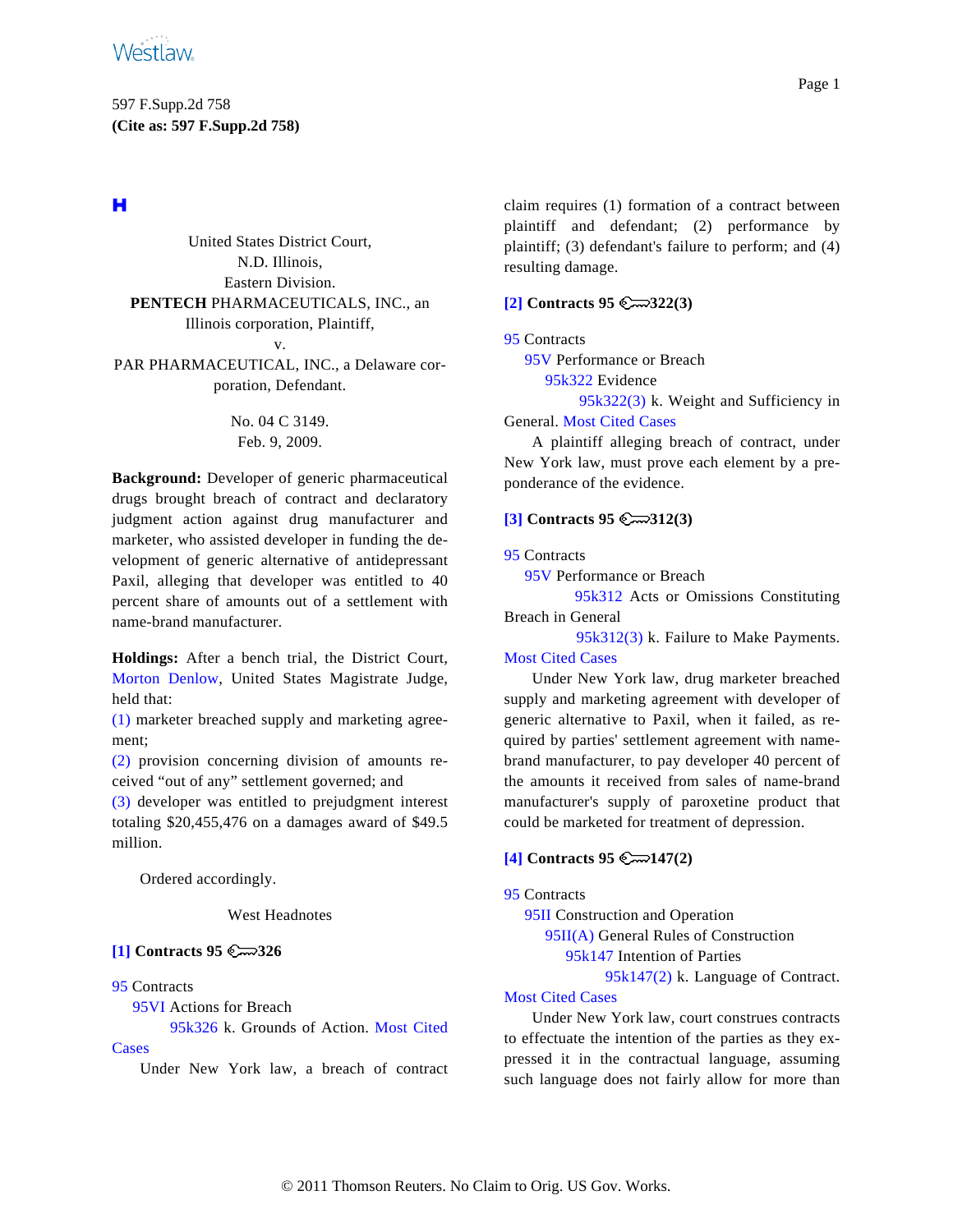one conclusion.

# <span id="page-1-0"></span>**[\[5\]](#page-21-2) Evidence 157 448**

[157](http://www.westlaw.com/KeyNumber/Default.wl?rs=dfa1.0&vr=2.0&CMD=KEY&DocName=157) Evidence

[157XI](http://www.westlaw.com/KeyNumber/Default.wl?rs=dfa1.0&vr=2.0&CMD=KEY&DocName=157XI) Parol or Extrinsic Evidence Affecting Writings

157XI(D) [Const](http://www.westlaw.com/KeyNumber/Default.wl?rs=dfa1.0&vr=2.0&CMD=KEY&DocName=157XI%28D%29)ruction or Application of Language of Written Instrument

[157k448](http://www.westlaw.com/KeyNumber/Default.wl?rs=dfa1.0&vr=2.0&CMD=KEY&DocName=157k448) k. Grounds for Admission of Extrinsic Evidence. [Most Cited Cases](http://www.westlaw.com/Digest/Default.wl?rs=dfa1.0&vr=2.0&CMD=MCC&DocName=157k448)

<span id="page-1-4"></span>Under New York law, only when the terms of a contract are ambiguous may a court turn to evidence outside the agreement's four corners to ascertain the parties' intent.

## <span id="page-1-1"></span>**[\[6\]](#page-21-2) Contracts 95 176(3)**

[95](http://www.westlaw.com/KeyNumber/Default.wl?rs=dfa1.0&vr=2.0&CMD=KEY&DocName=95) Contracts

[95II](http://www.westlaw.com/KeyNumber/Default.wl?rs=dfa1.0&vr=2.0&CMD=KEY&DocName=95II) Construction and Operation 95II(A) [Gener](http://www.westlaw.com/KeyNumber/Default.wl?rs=dfa1.0&vr=2.0&CMD=KEY&DocName=95II%28A%29)al Rules of Construction [95k176](http://www.westlaw.com/KeyNumber/Default.wl?rs=dfa1.0&vr=2.0&CMD=KEY&DocName=95k176) Questions for Jury 95k176(3) k[. Extrinsic](http://www.westlaw.com/KeyNumber/Default.wl?rs=dfa1.0&vr=2.0&CMD=KEY&DocName=95k176%283%29) Facts. [Most](http://www.westlaw.com/Digest/Default.wl?rs=dfa1.0&vr=2.0&CMD=MCC&DocName=95k176%283%29)

#### [Cited Cases](http://www.westlaw.com/Digest/Default.wl?rs=dfa1.0&vr=2.0&CMD=MCC&DocName=95k176%283%29)

Under New York law, if a contract is ambiguous and relevant extrinsic evidence as to its meaning is available, its interpretation is a question of fact for the factfinder.

# <span id="page-1-5"></span><span id="page-1-2"></span>**[\[7\]](#page-21-2) Contracts 95 143(2)**

# [95](http://www.westlaw.com/KeyNumber/Default.wl?rs=dfa1.0&vr=2.0&CMD=KEY&DocName=95) Contracts

[95II](http://www.westlaw.com/KeyNumber/Default.wl?rs=dfa1.0&vr=2.0&CMD=KEY&DocName=95II) Construction and Operation

95II(A) [Gener](http://www.westlaw.com/KeyNumber/Default.wl?rs=dfa1.0&vr=2.0&CMD=KEY&DocName=95II%28A%29)al Rules of Construction

[95k143](http://www.westlaw.com/KeyNumber/Default.wl?rs=dfa1.0&vr=2.0&CMD=KEY&DocName=95k143) Application to Contracts in Gen-

eral

95k143(2) k[. Existence](http://www.westlaw.com/KeyNumber/Default.wl?rs=dfa1.0&vr=2.0&CMD=KEY&DocName=95k143%282%29) of Ambiguity.

# [Most Cited Cases](http://www.westlaw.com/Digest/Default.wl?rs=dfa1.0&vr=2.0&CMD=MCC&DocName=95k143%282%29)

Under New York law, a contract is "ambiguous" if its terms are reasonably susceptible to more than one interpretation.

# <span id="page-1-6"></span><span id="page-1-3"></span>**[\[8\]](#page-21-2) Contracts 95 143(2)**

# [95](http://www.westlaw.com/KeyNumber/Default.wl?rs=dfa1.0&vr=2.0&CMD=KEY&DocName=95) Contracts

[95II](http://www.westlaw.com/KeyNumber/Default.wl?rs=dfa1.0&vr=2.0&CMD=KEY&DocName=95II) Construction and Operation 95II(A) [Gener](http://www.westlaw.com/KeyNumber/Default.wl?rs=dfa1.0&vr=2.0&CMD=KEY&DocName=95II%28A%29)al Rules of Construction [95k143](http://www.westlaw.com/KeyNumber/Default.wl?rs=dfa1.0&vr=2.0&CMD=KEY&DocName=95k143) Application to Contracts in Gen-

95k143(2) k[. Existence](http://www.westlaw.com/KeyNumber/Default.wl?rs=dfa1.0&vr=2.0&CMD=KEY&DocName=95k143%282%29) of Ambiguity.

# [Most Cited Cases](http://www.westlaw.com/Digest/Default.wl?rs=dfa1.0&vr=2.0&CMD=MCC&DocName=95k143%282%29)

eral

In determining whether a contract is ambiguous under New York law, central inquiry is whether the terms could suggest more than one meaning when viewed objectively by a reasonably intelligent person who has examined the context of the entire integrated agreement and who is cognizant of the customs, practices, usages and terminology as generally understood in the particular trade or business.

# **[\[9\]](#page-21-2) Evidence 157**  $\mathbb{C}\rightarrow$  448

## [157](http://www.westlaw.com/KeyNumber/Default.wl?rs=dfa1.0&vr=2.0&CMD=KEY&DocName=157) Evidence

[157XI](http://www.westlaw.com/KeyNumber/Default.wl?rs=dfa1.0&vr=2.0&CMD=KEY&DocName=157XI) Parol or Extrinsic Evidence Affecting Writings

157XI(D) [Const](http://www.westlaw.com/KeyNumber/Default.wl?rs=dfa1.0&vr=2.0&CMD=KEY&DocName=157XI%28D%29)ruction or Application of Language of Written Instrument

[157k448](http://www.westlaw.com/KeyNumber/Default.wl?rs=dfa1.0&vr=2.0&CMD=KEY&DocName=157k448) k. Grounds for Admission of Extrinsic Evidence. [Most Cited Cases](http://www.westlaw.com/Digest/Default.wl?rs=dfa1.0&vr=2.0&CMD=MCC&DocName=157k448)

As the trier of fact under New York law, a court may consider extrinsic evidence that clarifies the ambiguity in a contract, so long as the evidence is not inconsistent with the express terms of the contract.

## **[\[10\]](#page-21-3) Contracts 95 143(1)**

#### [95](http://www.westlaw.com/KeyNumber/Default.wl?rs=dfa1.0&vr=2.0&CMD=KEY&DocName=95) Contracts

[95II](http://www.westlaw.com/KeyNumber/Default.wl?rs=dfa1.0&vr=2.0&CMD=KEY&DocName=95II) Construction and Operation

95II(A) [Gener](http://www.westlaw.com/KeyNumber/Default.wl?rs=dfa1.0&vr=2.0&CMD=KEY&DocName=95II%28A%29)al Rules of Construction

[95k143](http://www.westlaw.com/KeyNumber/Default.wl?rs=dfa1.0&vr=2.0&CMD=KEY&DocName=95k143) Application to Contracts in Gen-

eral

95k143(1) k[. In Genera](http://www.westlaw.com/KeyNumber/Default.wl?rs=dfa1.0&vr=2.0&CMD=KEY&DocName=95k143%281%29)l. [Most Cited](http://www.westlaw.com/Digest/Default.wl?rs=dfa1.0&vr=2.0&CMD=MCC&DocName=95k143%281%29)

#### **[Cases](http://www.westlaw.com/Digest/Default.wl?rs=dfa1.0&vr=2.0&CMD=MCC&DocName=95k143%281%29)**

A court interpreting an ambiguous contract under New York law must select an interpretation that the language of the contract and the relevant extrinsic evidence reasonably permit.

## **[\[11\]](#page-22-1) Contracts 95 143(3)**

## [95](http://www.westlaw.com/KeyNumber/Default.wl?rs=dfa1.0&vr=2.0&CMD=KEY&DocName=95) Contracts

[95II](http://www.westlaw.com/KeyNumber/Default.wl?rs=dfa1.0&vr=2.0&CMD=KEY&DocName=95II) Construction and Operation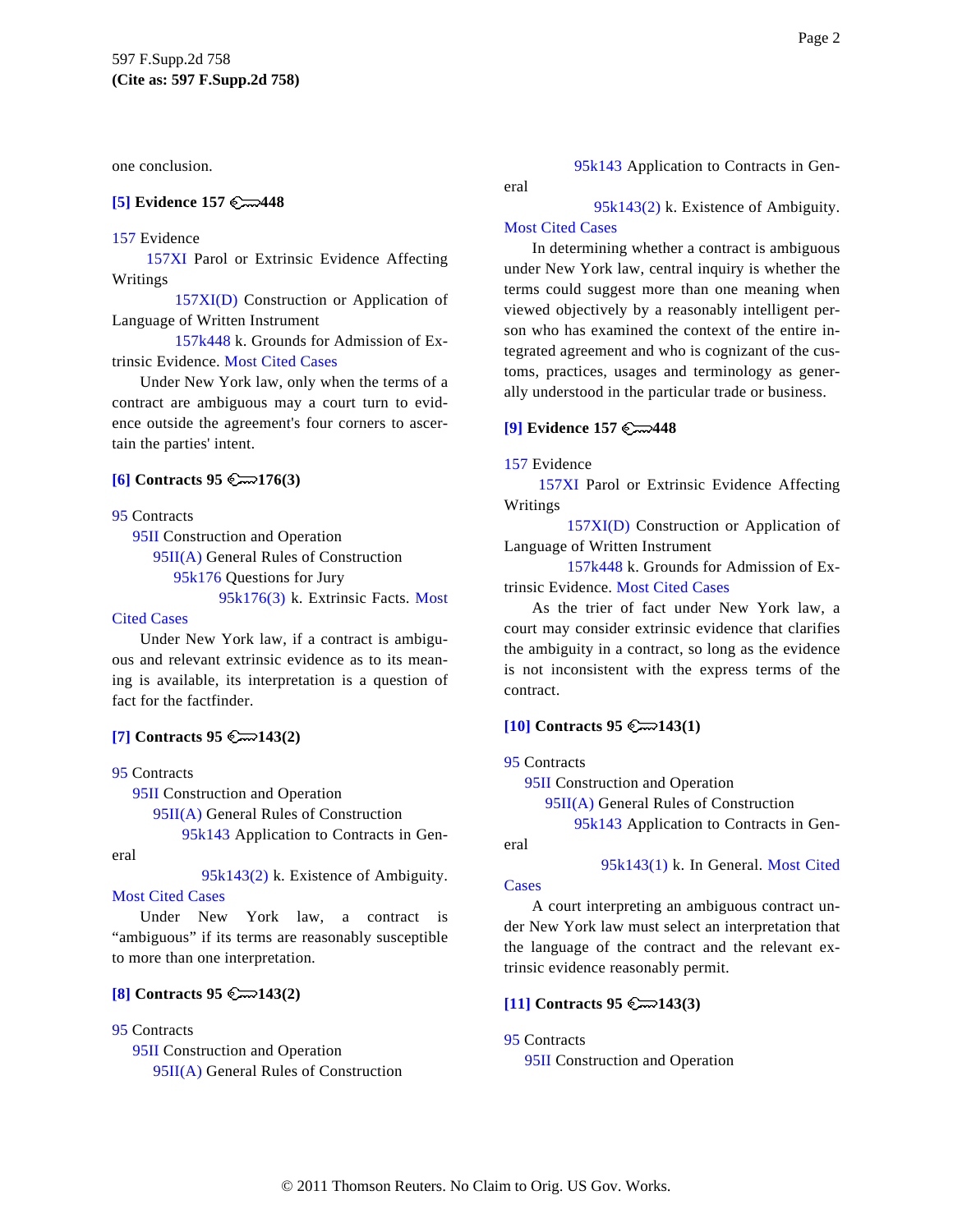95II(A) [Gener](http://www.westlaw.com/KeyNumber/Default.wl?rs=dfa1.0&vr=2.0&CMD=KEY&DocName=95II%28A%29)al Rules of Construction [95k143](http://www.westlaw.com/KeyNumber/Default.wl?rs=dfa1.0&vr=2.0&CMD=KEY&DocName=95k143) Application to Contracts in Gen-

eral

95k143(3) k[. Rewriting](http://www.westlaw.com/KeyNumber/Default.wl?rs=dfa1.0&vr=2.0&CMD=KEY&DocName=95k143%283%29), Remaking, or Revising Contract. [Most Cited Cases](http://www.westlaw.com/Digest/Default.wl?rs=dfa1.0&vr=2.0&CMD=MCC&DocName=95k143%283%29)

# **Contracts 95 168**

# [95](http://www.westlaw.com/KeyNumber/Default.wl?rs=dfa1.0&vr=2.0&CMD=KEY&DocName=95) Contracts

<span id="page-2-2"></span>[95II](http://www.westlaw.com/KeyNumber/Default.wl?rs=dfa1.0&vr=2.0&CMD=KEY&DocName=95II) Construction and Operation

95II(A) [Gener](http://www.westlaw.com/KeyNumber/Default.wl?rs=dfa1.0&vr=2.0&CMD=KEY&DocName=95II%28A%29)al Rules of Construction

[95k168](http://www.westlaw.com/KeyNumber/Default.wl?rs=dfa1.0&vr=2.0&CMD=KEY&DocName=95k168) k. Terms Implied as Part of Con-

tract. [Most Cited Cases](http://www.westlaw.com/Digest/Default.wl?rs=dfa1.0&vr=2.0&CMD=MCC&DocName=95k168)

Under New York law, an omission in a contract, such as a failure to include a specific contingency, does not permit the court to imply a term or interpret the contract in a way that is inconsistent with the language of the contract.

# <span id="page-2-0"></span>**[\[12\]](#page-22-1) Contracts 95 143(2)**

[95](http://www.westlaw.com/KeyNumber/Default.wl?rs=dfa1.0&vr=2.0&CMD=KEY&DocName=95) Contracts

[95II](http://www.westlaw.com/KeyNumber/Default.wl?rs=dfa1.0&vr=2.0&CMD=KEY&DocName=95II) Construction and Operation

95II(A) [Gener](http://www.westlaw.com/KeyNumber/Default.wl?rs=dfa1.0&vr=2.0&CMD=KEY&DocName=95II%28A%29)al Rules of Construction

[95k143](http://www.westlaw.com/KeyNumber/Default.wl?rs=dfa1.0&vr=2.0&CMD=KEY&DocName=95k143) Application to Contracts in Gen-

<span id="page-2-3"></span>eral

95k143(2) k[. Existence](http://www.westlaw.com/KeyNumber/Default.wl?rs=dfa1.0&vr=2.0&CMD=KEY&DocName=95k143%282%29) of Ambiguity.

# [Most Cited Cases](http://www.westlaw.com/Digest/Default.wl?rs=dfa1.0&vr=2.0&CMD=MCC&DocName=95k143%282%29)

Under New York law, a failure to include in a contract a contingency that arises does not necessarily create an ambiguity that requires interpretation.

# <span id="page-2-1"></span>**[\[13\]](#page-22-1) Contracts 95 143(3)**

[95](http://www.westlaw.com/KeyNumber/Default.wl?rs=dfa1.0&vr=2.0&CMD=KEY&DocName=95) Contracts

<span id="page-2-4"></span>[95II](http://www.westlaw.com/KeyNumber/Default.wl?rs=dfa1.0&vr=2.0&CMD=KEY&DocName=95II) Construction and Operation

95II(A) [Gener](http://www.westlaw.com/KeyNumber/Default.wl?rs=dfa1.0&vr=2.0&CMD=KEY&DocName=95II%28A%29)al Rules of Construction [95k143](http://www.westlaw.com/KeyNumber/Default.wl?rs=dfa1.0&vr=2.0&CMD=KEY&DocName=95k143) Application to Contracts in Gen-

#### eral

95k143(3) k[. Rewriting](http://www.westlaw.com/KeyNumber/Default.wl?rs=dfa1.0&vr=2.0&CMD=KEY&DocName=95k143%283%29), Remaking, or Revising Contract. [Most Cited Cases](http://www.westlaw.com/Digest/Default.wl?rs=dfa1.0&vr=2.0&CMD=MCC&DocName=95k143%283%29)

# **Contracts 95 168**

# [95](http://www.westlaw.com/KeyNumber/Default.wl?rs=dfa1.0&vr=2.0&CMD=KEY&DocName=95) Contracts

[95II](http://www.westlaw.com/KeyNumber/Default.wl?rs=dfa1.0&vr=2.0&CMD=KEY&DocName=95II) Construction and Operation

95II(A) [Gener](http://www.westlaw.com/KeyNumber/Default.wl?rs=dfa1.0&vr=2.0&CMD=KEY&DocName=95II%28A%29)al Rules of Construction

[95k168](http://www.westlaw.com/KeyNumber/Default.wl?rs=dfa1.0&vr=2.0&CMD=KEY&DocName=95k168) k. Terms Implied as Part of Contract. [Most Cited Cases](http://www.westlaw.com/Digest/Default.wl?rs=dfa1.0&vr=2.0&CMD=MCC&DocName=95k168)

Even if a contingency is omitted, courts applying New York law will not necessarily imply a term since courts may not by construction add or excise terms, nor distort the meaning of those used and thereby make a new contract for the parties under the guise of interpreting the writing.

# **[\[14\]](#page-22-1) Contracts 95 168**

[95](http://www.westlaw.com/KeyNumber/Default.wl?rs=dfa1.0&vr=2.0&CMD=KEY&DocName=95) Contracts

[95II](http://www.westlaw.com/KeyNumber/Default.wl?rs=dfa1.0&vr=2.0&CMD=KEY&DocName=95II) Construction and Operation

95II(A) [Gener](http://www.westlaw.com/KeyNumber/Default.wl?rs=dfa1.0&vr=2.0&CMD=KEY&DocName=95II%28A%29)al Rules of Construction

[95k168](http://www.westlaw.com/KeyNumber/Default.wl?rs=dfa1.0&vr=2.0&CMD=KEY&DocName=95k168) k. Terms Implied as Part of Contract. [Most Cited Cases](http://www.westlaw.com/Digest/Default.wl?rs=dfa1.0&vr=2.0&CMD=MCC&DocName=95k168)

Under New York law, a court may not imply a term where the circumstances surrounding the formation of the contract indicate that the parties, when the contract was made, must have foreseen the contingency at issue and the agreement can be enforced according to its terms.

# **[\[15\]](#page-22-1) Contracts 95 303(1)**

## [95](http://www.westlaw.com/KeyNumber/Default.wl?rs=dfa1.0&vr=2.0&CMD=KEY&DocName=95) Contracts

[95V](http://www.westlaw.com/KeyNumber/Default.wl?rs=dfa1.0&vr=2.0&CMD=KEY&DocName=95V) Performance or Breach

95k303 [Excus](http://www.westlaw.com/KeyNumber/Default.wl?rs=dfa1.0&vr=2.0&CMD=KEY&DocName=95k303)es for Nonperformance or Defects

[95k303\(1\)](http://www.westlaw.com/KeyNumber/Default.wl?rs=dfa1.0&vr=2.0&CMD=KEY&DocName=95k303%281%29) k. In General. [Most Cited](http://www.westlaw.com/Digest/Default.wl?rs=dfa1.0&vr=2.0&CMD=MCC&DocName=95k303%281%29)

#### **[Cases](http://www.westlaw.com/Digest/Default.wl?rs=dfa1.0&vr=2.0&CMD=MCC&DocName=95k303%281%29)**

Under New York law, where terms of a contract are clear, the fact that events unfold differently than the parties had anticipated or intended does not excuse compliance with the terms.

# **[\[16\]](#page-22-2) Contracts 95 143.5**

#### [95](http://www.westlaw.com/KeyNumber/Default.wl?rs=dfa1.0&vr=2.0&CMD=KEY&DocName=95) Contracts

[95II](http://www.westlaw.com/KeyNumber/Default.wl?rs=dfa1.0&vr=2.0&CMD=KEY&DocName=95II) Construction and Operation

95II(A) [Gener](http://www.westlaw.com/KeyNumber/Default.wl?rs=dfa1.0&vr=2.0&CMD=KEY&DocName=95II%28A%29)al Rules of Construction

[95k143.5](http://www.westlaw.com/KeyNumber/Default.wl?rs=dfa1.0&vr=2.0&CMD=KEY&DocName=95k143.5) k. Construction as a Whole. [Most Cited Cases](http://www.westlaw.com/Digest/Default.wl?rs=dfa1.0&vr=2.0&CMD=MCC&DocName=95k143.5)

Under New York law, courts should adopt the construction of the contract that reasonably har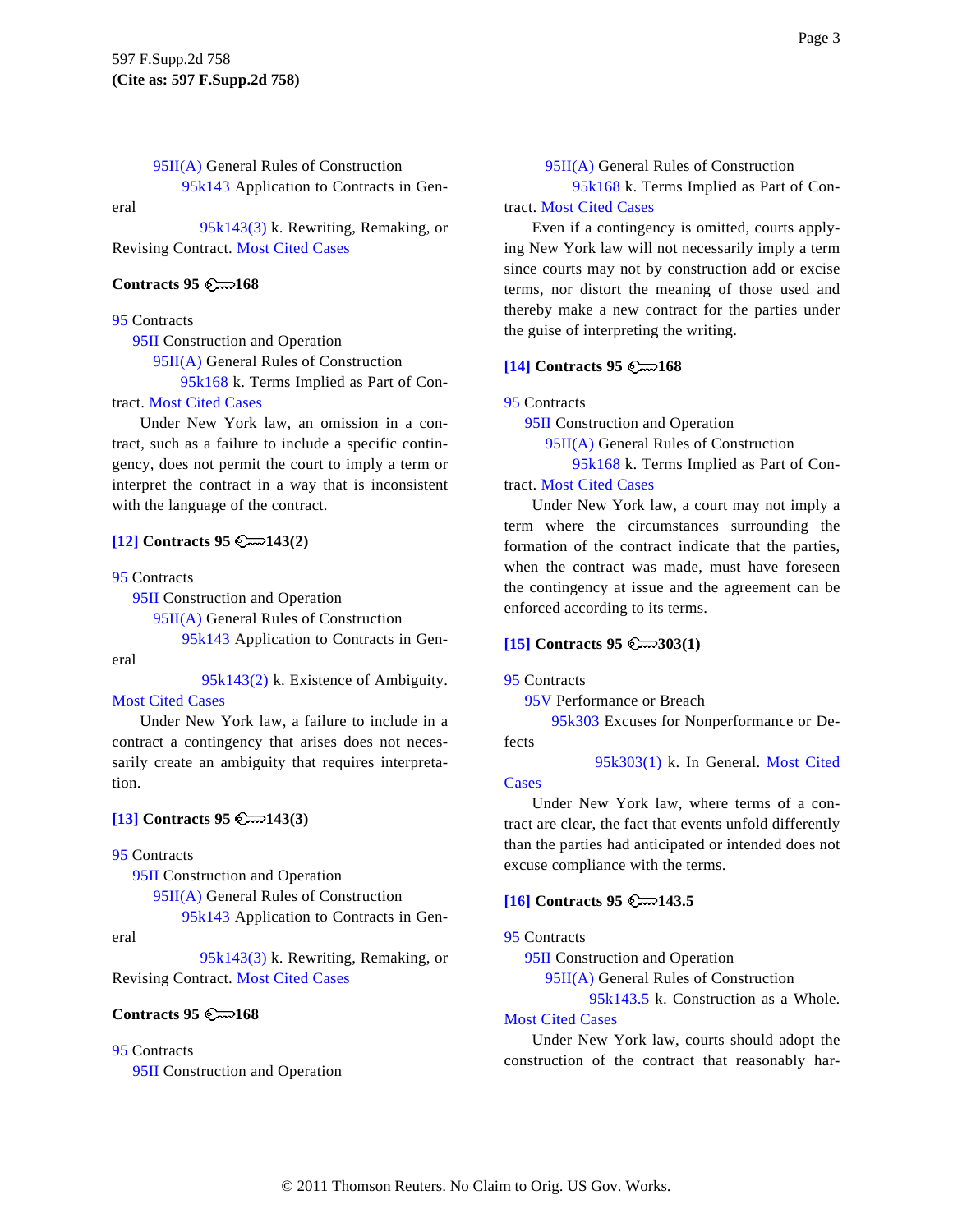monizes its provisions and avoids inconsistency.

# <span id="page-3-0"></span>**[\[17\]](#page-22-3) Contracts 95 143(1)**

[95](http://www.westlaw.com/KeyNumber/Default.wl?rs=dfa1.0&vr=2.0&CMD=KEY&DocName=95) Contracts

[95II](http://www.westlaw.com/KeyNumber/Default.wl?rs=dfa1.0&vr=2.0&CMD=KEY&DocName=95II) Construction and Operation

95II(A) [Gener](http://www.westlaw.com/KeyNumber/Default.wl?rs=dfa1.0&vr=2.0&CMD=KEY&DocName=95II%28A%29)al Rules of Construction

[95k143](http://www.westlaw.com/KeyNumber/Default.wl?rs=dfa1.0&vr=2.0&CMD=KEY&DocName=95k143) Application to Contracts in Gen-

eral

95k143(1) k[. In Genera](http://www.westlaw.com/KeyNumber/Default.wl?rs=dfa1.0&vr=2.0&CMD=KEY&DocName=95k143%281%29)l. [Most Cited](http://www.westlaw.com/Digest/Default.wl?rs=dfa1.0&vr=2.0&CMD=MCC&DocName=95k143%281%29)

## **[Cases](http://www.westlaw.com/Digest/Default.wl?rs=dfa1.0&vr=2.0&CMD=MCC&DocName=95k143%281%29)**

Under New York law, a court should construe a contract to further the parties' economic purposes in entering into the transaction.

# <span id="page-3-1"></span>**[\[18\]](#page-22-0) Contracts 95 202(1)**

[95](http://www.westlaw.com/KeyNumber/Default.wl?rs=dfa1.0&vr=2.0&CMD=KEY&DocName=95) Contracts

<span id="page-3-3"></span>[95II](http://www.westlaw.com/KeyNumber/Default.wl?rs=dfa1.0&vr=2.0&CMD=KEY&DocName=95II) Construction and Operation 95II(C) [Subjec](http://www.westlaw.com/KeyNumber/Default.wl?rs=dfa1.0&vr=2.0&CMD=KEY&DocName=95II%28C%29)t-Matter [95k202](http://www.westlaw.com/KeyNumber/Default.wl?rs=dfa1.0&vr=2.0&CMD=KEY&DocName=95k202) Trade and Business 95k202(1) k[. In Genera](http://www.westlaw.com/KeyNumber/Default.wl?rs=dfa1.0&vr=2.0&CMD=KEY&DocName=95k202%281%29)l. [Most Cited](http://www.westlaw.com/Digest/Default.wl?rs=dfa1.0&vr=2.0&CMD=MCC&DocName=95k202%281%29)

## [Cases](http://www.westlaw.com/Digest/Default.wl?rs=dfa1.0&vr=2.0&CMD=MCC&DocName=95k202%281%29)

Under New York law, provision within supply and marketing agreement between developer of generic alternative to Paxil and drug marketer, which concerned the division of amounts received "out of any" settlement to which developer of generic alternative was a party concerning paroxetine, and which operatively required the allocation of 40 percent of any amounts received to drug developer and 60 percent to drug marketer, governed developer's ultimate settlement with name-brand manufacturer of Paxil providing for a supply of paroxetine product that could be marketed for treatment of depression; developer and name-brand manufacturer were parties to the settlement, and the settlement agreement related "to paroxetine."

# <span id="page-3-2"></span>**[\[19\]](#page-24-0) Contracts 95 202(1)**

# [95](http://www.westlaw.com/KeyNumber/Default.wl?rs=dfa1.0&vr=2.0&CMD=KEY&DocName=95) Contracts

<span id="page-3-4"></span>[95II](http://www.westlaw.com/KeyNumber/Default.wl?rs=dfa1.0&vr=2.0&CMD=KEY&DocName=95II) Construction and Operation 95II(C) [Subjec](http://www.westlaw.com/KeyNumber/Default.wl?rs=dfa1.0&vr=2.0&CMD=KEY&DocName=95II%28C%29)t-Matter [95k202](http://www.westlaw.com/KeyNumber/Default.wl?rs=dfa1.0&vr=2.0&CMD=KEY&DocName=95k202) Trade and Business 95k202(1) k[. In Genera](http://www.westlaw.com/KeyNumber/Default.wl?rs=dfa1.0&vr=2.0&CMD=KEY&DocName=95k202%281%29)l. Most Cited

#### [Cases](http://www.westlaw.com/Digest/Default.wl?rs=dfa1.0&vr=2.0&CMD=MCC&DocName=95k202%281%29)

Under New York law, provision within supply and marketing agreement between developer of generic alternative to Paxil and drug marketer, which concerned the division of amounts received "out of any" settlement with name-brand manufacturer to which developer of generic alternative was a party concerning paroxetine, and which operatively required the allocation of 40 percent of any amounts received to drug developer and 60 percent to drug marketer, was not commercially unreasonable as to drug marketer, even though marketer was to assume a greater share of expense and risk of the project; parties could reasonably have anticipated that in the event of settlement, marketer's risk tied to the development of the generic alternative would be diminished, and the potential overall reward increased.

## **[\[20\]](#page-24-1) Contracts 95 202(1)**

[95](http://www.westlaw.com/KeyNumber/Default.wl?rs=dfa1.0&vr=2.0&CMD=KEY&DocName=95) Contracts

[95II](http://www.westlaw.com/KeyNumber/Default.wl?rs=dfa1.0&vr=2.0&CMD=KEY&DocName=95II) Construction and Operation 95II(C) [Subjec](http://www.westlaw.com/KeyNumber/Default.wl?rs=dfa1.0&vr=2.0&CMD=KEY&DocName=95II%28C%29)t-Matter [95k202](http://www.westlaw.com/KeyNumber/Default.wl?rs=dfa1.0&vr=2.0&CMD=KEY&DocName=95k202) Trade and Business 95k202(1) k[. In Genera](http://www.westlaw.com/KeyNumber/Default.wl?rs=dfa1.0&vr=2.0&CMD=KEY&DocName=95k202%281%29)l. [Most Cited](http://www.westlaw.com/Digest/Default.wl?rs=dfa1.0&vr=2.0&CMD=MCC&DocName=95k202%281%29)

#### **[Cases](http://www.westlaw.com/Digest/Default.wl?rs=dfa1.0&vr=2.0&CMD=MCC&DocName=95k202%281%29)**

Under New York law, provision within supply and marketing agreement between developer of generic alternative to Paxil and drug marketer, which governed the parties' respective shares of the revenues from marketer's sales of developer's paroxetine capsules, did not govern parties respective shares of revenues from marketer's sales of namebrand manufacturer's unbranded tablets, arising out of settlement agreement with developer and marketer; provision set forth the financial terms that would apply in the event that the parties prevailed in the litigation with name-brand manufacturer and succeeded in marketing developer's own capsule, title of provision referred to developer's capsule form of paroxetine, and provision pertained to "profit payments" which was defined as sales of developer's "product."

**[\[21\]](#page-27-0) Interest 219 39(2.6)**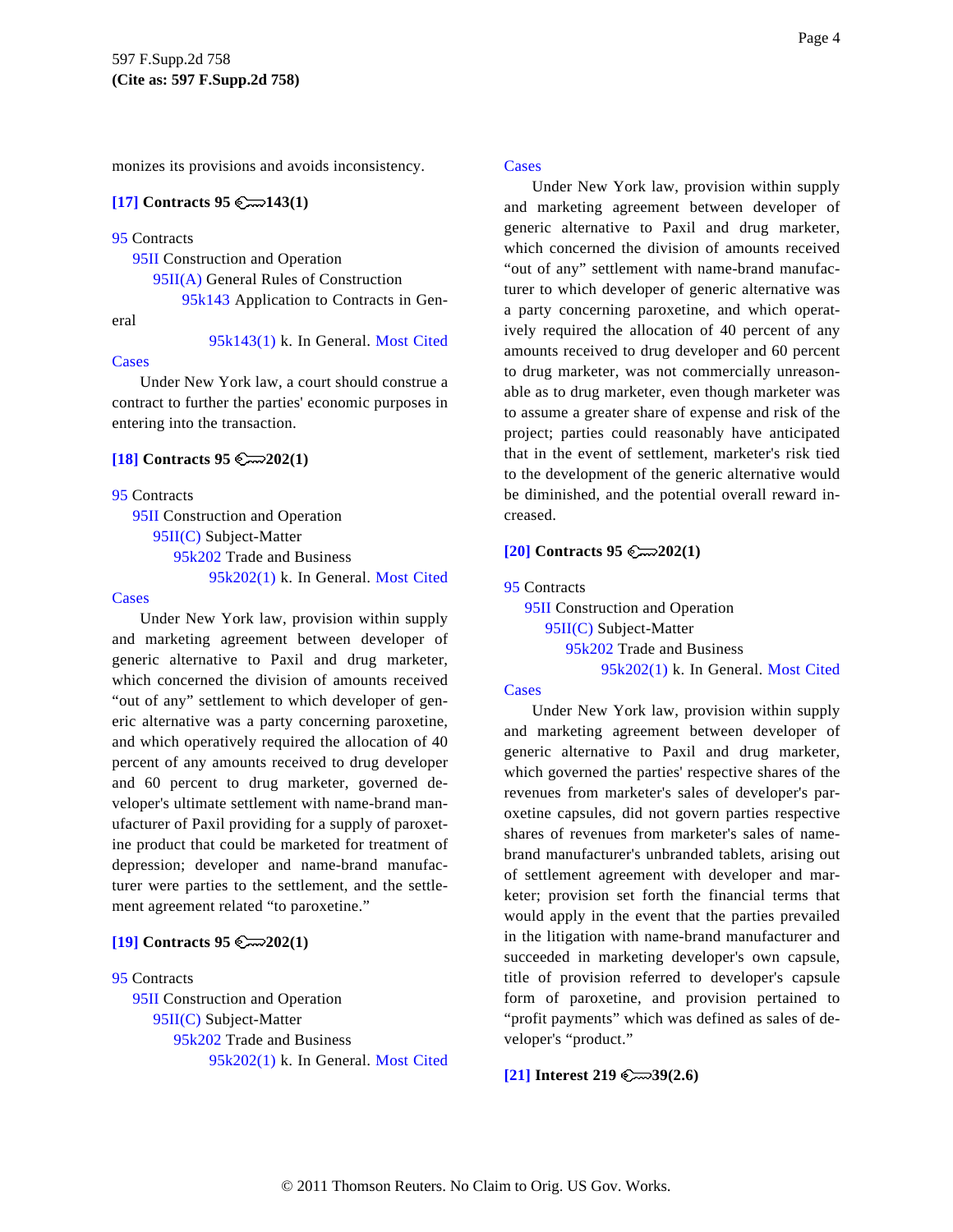## [219](http://www.westlaw.com/KeyNumber/Default.wl?rs=dfa1.0&vr=2.0&CMD=KEY&DocName=219) Interest

[219III](http://www.westlaw.com/KeyNumber/Default.wl?rs=dfa1.0&vr=2.0&CMD=KEY&DocName=219III) Time and Computation

219k39 [Time](http://www.westlaw.com/KeyNumber/Default.wl?rs=dfa1.0&vr=2.0&CMD=KEY&DocName=219k39) from Which Interest Runs in General

[219k39\(2.5\)](http://www.westlaw.com/KeyNumber/Default.wl?rs=dfa1.0&vr=2.0&CMD=KEY&DocName=219k39%282.5%29) Prejudgment Interest in General

<span id="page-4-3"></span>219k39(2.6) [k. In Genera](http://www.westlaw.com/KeyNumber/Default.wl?rs=dfa1.0&vr=2.0&CMD=KEY&DocName=219k39%282.6%29)l. [Most Cited](http://www.westlaw.com/Digest/Default.wl?rs=dfa1.0&vr=2.0&CMD=MCC&DocName=219k39%282.6%29) **[Cases](http://www.westlaw.com/Digest/Default.wl?rs=dfa1.0&vr=2.0&CMD=MCC&DocName=219k39%282.6%29)** 

Under New York law, purpose of awarding prejudgment interest is to make an aggrieved party whole. [N.Y.McKinney's CPLR 5001](http://www.westlaw.com/Find/Default.wl?rs=dfa1.0&vr=2.0&DB=1000059&DocName=NYCPS5001&FindType=L)(a).

# <span id="page-4-0"></span>**[\[22\]](#page-27-1) Interest 219 39(2.30)**

[219](http://www.westlaw.com/KeyNumber/Default.wl?rs=dfa1.0&vr=2.0&CMD=KEY&DocName=219) Interest

[219III](http://www.westlaw.com/KeyNumber/Default.wl?rs=dfa1.0&vr=2.0&CMD=KEY&DocName=219III) Time and Computation

219k39 [Time](http://www.westlaw.com/KeyNumber/Default.wl?rs=dfa1.0&vr=2.0&CMD=KEY&DocName=219k39) from Which Interest Runs in General

[219k39\(2.5\)](http://www.westlaw.com/KeyNumber/Default.wl?rs=dfa1.0&vr=2.0&CMD=KEY&DocName=219k39%282.5%29) Prejudgment Interest in General

<span id="page-4-4"></span>219k39(2.30) [k. Contract](http://www.westlaw.com/KeyNumber/Default.wl?rs=dfa1.0&vr=2.0&CMD=KEY&DocName=219k39%282.30%29) and Sales Matters. [Most Cited Cases](http://www.westlaw.com/Digest/Default.wl?rs=dfa1.0&vr=2.0&CMD=MCC&DocName=219k39%282.30%29)

Under New York law, prejudgment interest is normally recoverable as a matter of right in an action at law for breach of contract. [N.Y.McKinney's](http://www.westlaw.com/Find/Default.wl?rs=dfa1.0&vr=2.0&DB=1000059&DocName=NYCPS5001&FindType=L) [CPLR 5001](http://www.westlaw.com/Find/Default.wl?rs=dfa1.0&vr=2.0&DB=1000059&DocName=NYCPS5001&FindType=L)(a).

# <span id="page-4-1"></span>**[\[23\]](#page-27-1) Interest 219 67**

#### [219](http://www.westlaw.com/KeyNumber/Default.wl?rs=dfa1.0&vr=2.0&CMD=KEY&DocName=219) Interest

[219IV](http://www.westlaw.com/KeyNumber/Default.wl?rs=dfa1.0&vr=2.0&CMD=KEY&DocName=219IV) Recovery

219k67 [k. Evi](http://www.westlaw.com/KeyNumber/Default.wl?rs=dfa1.0&vr=2.0&CMD=KEY&DocName=219k67)dence. [Most Cited Cases](http://www.westlaw.com/Digest/Default.wl?rs=dfa1.0&vr=2.0&CMD=MCC&DocName=219k67)

In a contract matter, the plaintiff bears the burden of proof with respect to damages, including prejudgment interest. [N.Y.McKinney's CPLR 5001](http://www.westlaw.com/Find/Default.wl?rs=dfa1.0&vr=2.0&DB=1000059&DocName=NYCPS5001&FindType=L) (a).

# <span id="page-4-2"></span>**[\[24\]](#page-28-1) Interest 219 39(2.10)**

## [219](http://www.westlaw.com/KeyNumber/Default.wl?rs=dfa1.0&vr=2.0&CMD=KEY&DocName=219) Interest

[219III](http://www.westlaw.com/KeyNumber/Default.wl?rs=dfa1.0&vr=2.0&CMD=KEY&DocName=219III) Time and Computation

219k39 [Time](http://www.westlaw.com/KeyNumber/Default.wl?rs=dfa1.0&vr=2.0&CMD=KEY&DocName=219k39) from Which Interest Runs in General

[219k39\(2.5\)](http://www.westlaw.com/KeyNumber/Default.wl?rs=dfa1.0&vr=2.0&CMD=KEY&DocName=219k39%282.5%29) Prejudgment Interest in Gen-

eral

219k39(2.10) [k. Discretion](http://www.westlaw.com/KeyNumber/Default.wl?rs=dfa1.0&vr=2.0&CMD=KEY&DocName=219k39%282.10%29) in General.

## [Most Cited Cases](http://www.westlaw.com/Digest/Default.wl?rs=dfa1.0&vr=2.0&CMD=MCC&DocName=219k39%282.10%29)

Under New York law, the court has broad discretion in determining a reasonable date from which to award prejudgment interest. [N.Y.McKinney's CPLR 5001](http://www.westlaw.com/Find/Default.wl?rs=dfa1.0&vr=2.0&DB=1000059&DocName=NYCPS5001&FindType=L)(b).

# **[\[25\]](#page-28-1) Interest 219 39(2.6)**

## [219](http://www.westlaw.com/KeyNumber/Default.wl?rs=dfa1.0&vr=2.0&CMD=KEY&DocName=219) Interest

[219III](http://www.westlaw.com/KeyNumber/Default.wl?rs=dfa1.0&vr=2.0&CMD=KEY&DocName=219III) Time and Computation

219k39 [Time](http://www.westlaw.com/KeyNumber/Default.wl?rs=dfa1.0&vr=2.0&CMD=KEY&DocName=219k39) from Which Interest Runs in General

[219k39\(2.5\)](http://www.westlaw.com/KeyNumber/Default.wl?rs=dfa1.0&vr=2.0&CMD=KEY&DocName=219k39%282.5%29) Prejudgment Interest in General

219k39(2.6) [k. In Genera](http://www.westlaw.com/KeyNumber/Default.wl?rs=dfa1.0&vr=2.0&CMD=KEY&DocName=219k39%282.6%29)l. [Most Cited](http://www.westlaw.com/Digest/Default.wl?rs=dfa1.0&vr=2.0&CMD=MCC&DocName=219k39%282.6%29)

#### **[Cases](http://www.westlaw.com/Digest/Default.wl?rs=dfa1.0&vr=2.0&CMD=MCC&DocName=219k39%282.6%29)**

The date chosen by a court as to an award of prejudgment interest should be a reasonable date and should make logical sense under the facts of the case. [N.Y.McKinney's CPLR 5001](http://www.westlaw.com/Find/Default.wl?rs=dfa1.0&vr=2.0&DB=1000059&DocName=NYCPS5001&FindType=L)(b).

## **[\[26\]](#page-28-0) Interest 219 39(2.30)**

[219](http://www.westlaw.com/KeyNumber/Default.wl?rs=dfa1.0&vr=2.0&CMD=KEY&DocName=219) Interest

[219III](http://www.westlaw.com/KeyNumber/Default.wl?rs=dfa1.0&vr=2.0&CMD=KEY&DocName=219III) Time and Computation

219k39 [Time](http://www.westlaw.com/KeyNumber/Default.wl?rs=dfa1.0&vr=2.0&CMD=KEY&DocName=219k39) from Which Interest Runs in General

[219k39\(2.5\)](http://www.westlaw.com/KeyNumber/Default.wl?rs=dfa1.0&vr=2.0&CMD=KEY&DocName=219k39%282.5%29) Prejudgment Interest in General

219k39(2.30) [k. Contract](http://www.westlaw.com/KeyNumber/Default.wl?rs=dfa1.0&vr=2.0&CMD=KEY&DocName=219k39%282.30%29) and Sales Matters. [Most Cited Cases](http://www.westlaw.com/Digest/Default.wl?rs=dfa1.0&vr=2.0&CMD=MCC&DocName=219k39%282.30%29)

Developer of generic alternative to Paxil was entitled to prejudgment interest, totaling \$20,455,476 on a damages award of \$49.5 million, from drug marketer, for failure to allocate 40 percent of amounts received out of settlement agreement with name-brand manufacturer, commencing on date when marketer began to realize revenues from the paroxetine sales but did not make its first payment to developer pursuant to an a quarterly payment schedule. [N.Y.McKinney's CPLR 5001](http://www.westlaw.com/Find/Default.wl?rs=dfa1.0&vr=2.0&DB=1000059&DocName=NYCPS5001&FindType=L).

**\*761** [Eric N. Mace](http://www.westlaw.com/Find/Default.wl?rs=dfa1.0&vr=2.0&DB=PROFILER-WLD&DocName=0113009001&FindType=h)y, [P. Andrew Flemin](http://www.westlaw.com/Find/Default.wl?rs=dfa1.0&vr=2.0&DB=PROFILER-WLD&DocName=0139507901&FindType=h)g, [John F.](http://www.westlaw.com/Find/Default.wl?rs=dfa1.0&vr=2.0&DB=PROFILER-WLD&DocName=0317835301&FindType=h) [Shonkwiler,](http://www.westlaw.com/Find/Default.wl?rs=dfa1.0&vr=2.0&DB=PROFILER-WLD&DocName=0317835301&FindType=h) Novack and Macey LLP, Chicago, IL, [J. Jerome Hartze](http://www.westlaw.com/Find/Default.wl?rs=dfa1.0&vr=2.0&DB=PROFILER-WLD&DocName=0180149601&FindType=h)ll, Hartzell & Whiteman, LLP, Raleigh, NC, for Plaintiff.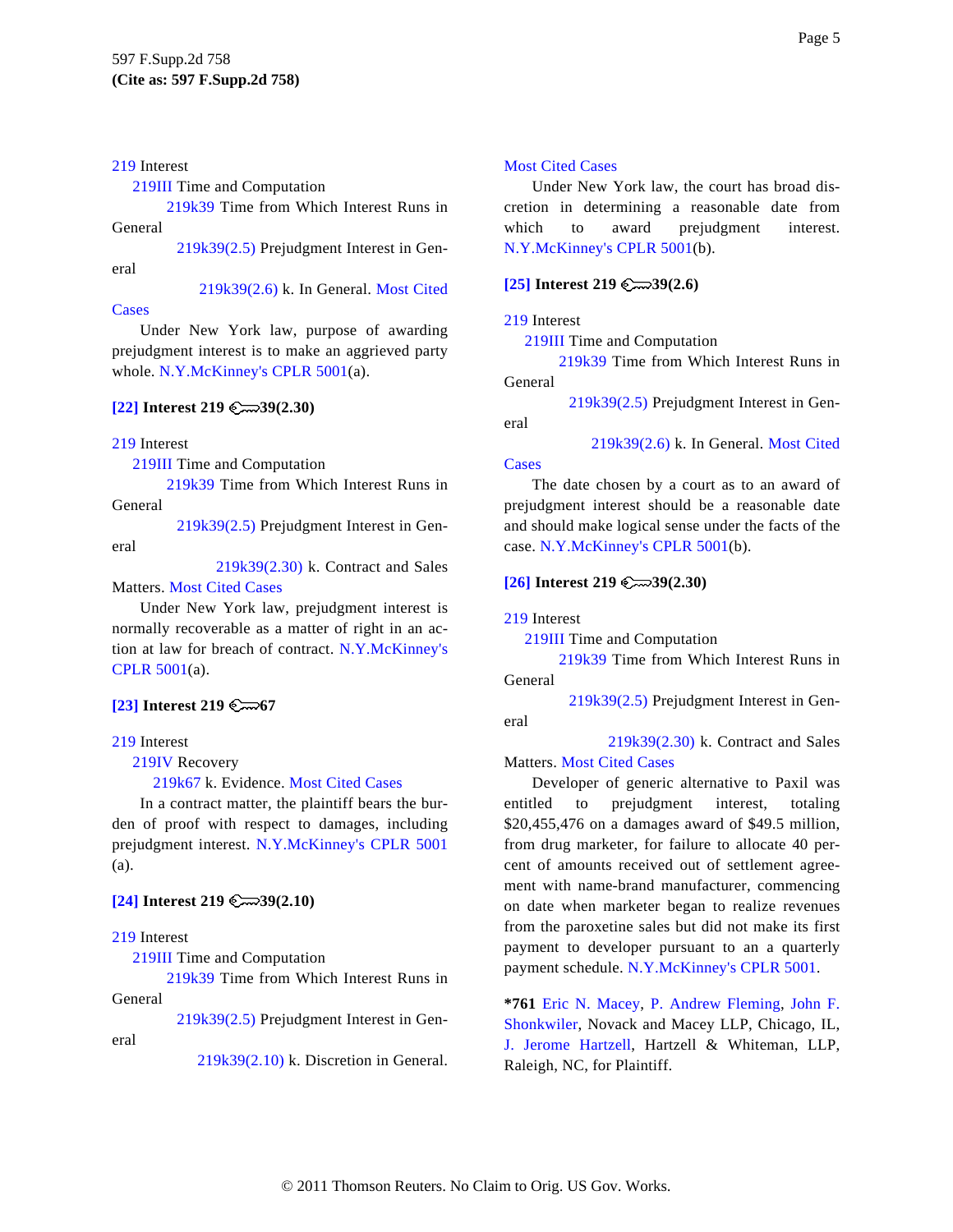[Roger G. Brooks](http://www.westlaw.com/Find/Default.wl?rs=dfa1.0&vr=2.0&DB=PROFILER-WLD&DocName=0329258301&FindType=h), [Darin P. McAtee](http://www.westlaw.com/Find/Default.wl?rs=dfa1.0&vr=2.0&DB=PROFILER-WLD&DocName=0329559101&FindType=h), [Rajeev K. Ad](http://www.westlaw.com/Find/Default.wl?rs=dfa1.0&vr=2.0&DB=PROFILER-WLD&DocName=0358521301&FindType=h)[lakha](http://www.westlaw.com/Find/Default.wl?rs=dfa1.0&vr=2.0&DB=PROFILER-WLD&DocName=0358521301&FindType=h), Cravath, Swaine & Moore LLP, Worldwide Plaza, New York, NY, [Richard J. Prendergas](http://www.westlaw.com/Find/Default.wl?rs=dfa1.0&vr=2.0&DB=PROFILER-WLD&DocName=0304292301&FindType=h)t, [Mi](http://www.westlaw.com/Find/Default.wl?rs=dfa1.0&vr=2.0&DB=PROFILER-WLD&DocName=0141344001&FindType=h)[chael T. Layd](http://www.westlaw.com/Find/Default.wl?rs=dfa1.0&vr=2.0&DB=PROFILER-WLD&DocName=0141344001&FindType=h)en, Richard J. Prendergast, Ltd., Chicago, IL, for Defendant.

## *MEMORANDUM OPINION AND ORDER*

[MORTON DENLOW](http://www.westlaw.com/Find/Default.wl?rs=dfa1.0&vr=2.0&DB=PROFILER-WLD&DocName=0193637701&FindType=h), United States Magistrate Judge.

This case involves a claim for breach of contract and declaratory judgment brought by Plaintiff Pentech Pharmaceuticals, Inc. against Defendant Par Pharmaceutical, Inc., arising out of a contract between them relating to a generic version of **\*762** [Paxil](http://www.westlaw.com/Find/Default.wl?rs=dfa1.0&vr=2.0&CMD=ML&DocName=I37eacf5d475111db9765f9243f53508a&FindType=BD). The Court conducted a bench trial on December 9-12 and 15-16, 2008 and heard closing arguments on December 22, 2008. The Court has considered the testimony of the witnesses who testified at the trial, the deposition excerpts of the witnesses who were not available to testify in person, the parties' trial exhibits, the stipulations made by the parties, the proposed findings and conclusions submitted by the parties, and the closing arguments of counsel.

<span id="page-5-1"></span><span id="page-5-0"></span>The following constitute the Court's findings of fact and conclusions of law in accordance with [Rule 52\(a\) of the Federal Rules of Civil Procedur](http://www.westlaw.com/Find/Default.wl?rs=dfa1.0&vr=2.0&DB=1004365&DocName=USFRCPR52&FindType=L)e. To the extent certain findings of fact may be deemed conclusions of law, they shall also be considered conclusions of law. Similarly, to the extent matters contained in the conclusions of law may be deemed findings of fact, they shall also be considered findings of fact.

## **I. ISSUES PRESENTED**

1. Whether Section 2.3 or Section 5.2 of the First Amendment to the Supply and Marketing Agreement applies to the dispute.

ANSWER: Section 2.3.

2. Whether the License and Supply Agreement between Par and GlaxoSmithKline is part of a settlement to which Pentech is a party.

ANSWER: Yes.

3. How much is owed to Pentech from Par arising out of the First Amendment to the Supply and Marketing Agreement.

#### ANSWER: \$49.5 million.

4. How much prejudgment interest is owed to Pentech from Par.

ANSWER: \$20,455,476.

# **II. FINDINGS OF FACT**

# **A. The Parties**

1. Pentech Pharmaceuticals, Inc. ("Pentech" or "Plaintiff") is an Illinois corporation with its principal place of business in Illinois. Pentech is in the business of developing generic pharmaceutical drugs for approval by the United States Food and Drug Administration ("FDA"). Pl. Agreed Facts ¶ 1, T[. 106:22-107:1.](#page-5-0) $^{FN}$ 

> [FN1.](#page-5-1) A copy of the Undisputed Portions Of Plaintiff's Proposed Findings of Fact and Conclusions of Law (hereinafter, "Pl. Agreed Facts  $\llbracket$  \_\_\_") is Exhibit A to the Undisputed Portions of the Parties' Proposed Findings of Fact and Conclusions of Law, filed in this matter on December 18, 2008. A copy of the Undisputed Portions of Defendant's Proposed Findings of Fact and Conclusions of Law (hereinafter "Def. Agreed Facts  $\llbracket$  \_\_\_\_") is Exhibit B to the Undisputed Portions of the Parties' Proposed Findings of Fact and Conclusions, filed in this matter on December 18, 2008. References to "T. \_\_\_" are references to the Transcript of Proceedings in this case. References to "\_\_\_\_ Dep." are references to designations in deposition transcripts submitted to the Court. References to "PX  $\Box$ " and "DX  $\Box$ " are references to Plaintiff's and Defendant's trial exhibits, respectively. References to "Dkt. \_\_\_" are references to docket entries. The Court has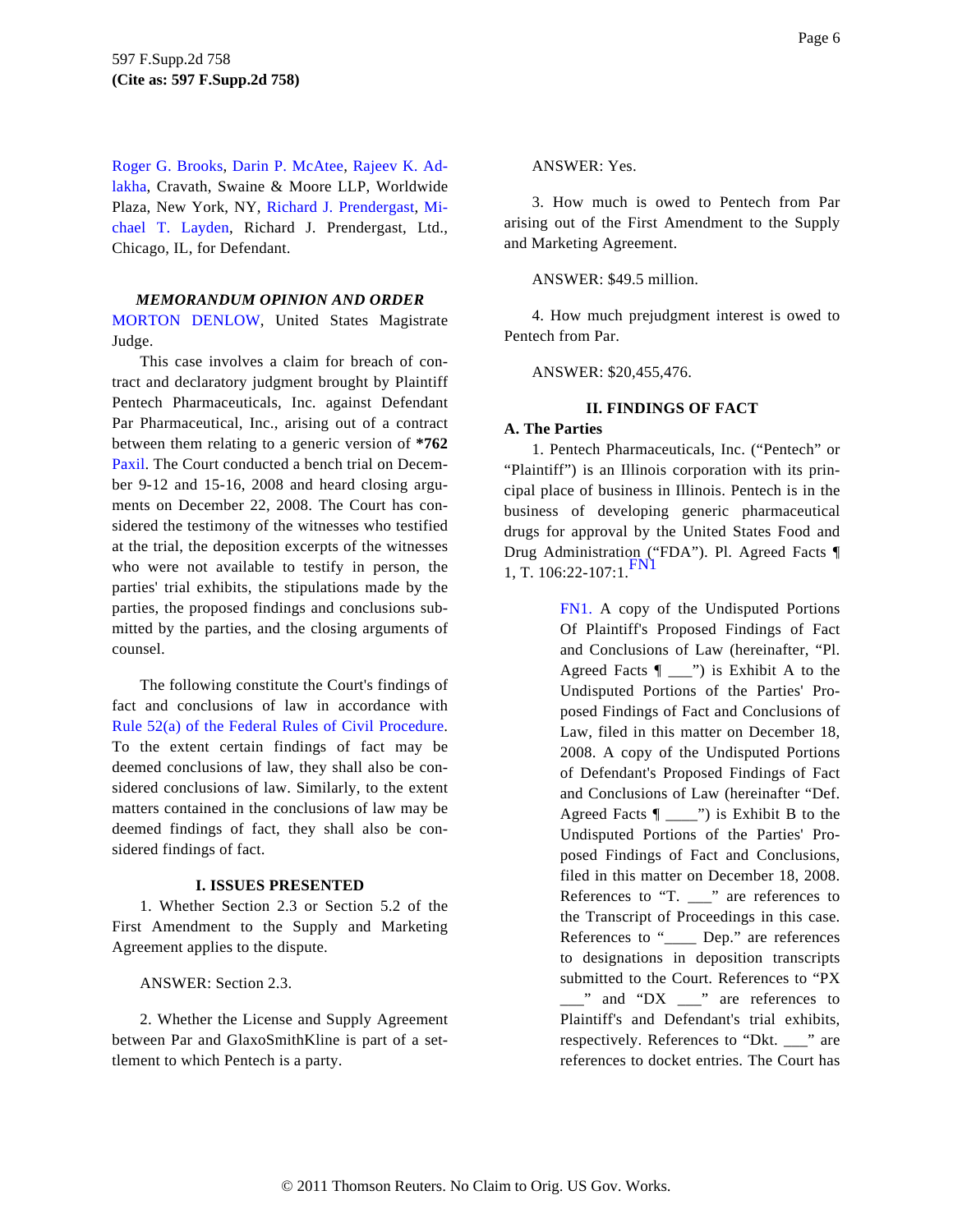provided selected citations to the factual findings. These are intended to be representative citations and there may be other factual support in the record that is not specifically cited.

2. Par Pharmaceutical, Inc. ("Par" or "Defendant") is a Delaware corporation with its principal place of business in New Jersey. Par has, at all relevant times, been engaged in the business of manufacturing, distributing and selling pharmaceutical drugs. *Id.* ¶ 2.

3. Par is the operating subsidiary of Par Pharmaceutical Companies, Inc., a publicly traded company listed on the New York Stock Exchange. *Id.* ¶ 3.

## **\*763 B. [Paxil](http://www.westlaw.com/Find/Default.wl?rs=dfa1.0&vr=2.0&CMD=ML&DocName=I37eacf5d475111db9765f9243f53508a&FindType=BD)**

4. In order to market a pharmaceutical drug in the United States, a company must first obtain FDA approval. *Id.* ¶ 4.

5. FDA approval of pharmaceutical drugs is obtained pursuant to a New Drug Application ("NDA") or an Abbreviated New Drug Application ("ANDA"). The NDA process applies to new or "brand" drugs. The ANDA process applies to drugs that are therapeutically equivalent to existing "brand" drugs. *Id.* ¶ 5.

<span id="page-6-1"></span>6. Since 1993, SmithKline Beecham Corporation and affiliates ("GSK")  $\frac{FN2}{FN2}$  $\frac{FN2}{FN2}$  $\frac{FN2}{FN2}$  have manufactured and sold [paroxetine](http://www.westlaw.com/Find/Default.wl?rs=dfa1.0&vr=2.0&CMD=ML&DocName=I3c1f514e475111db9765f9243f53508a&FindType=GD) hydrochloride (" [paroxetine](http://www.westlaw.com/Find/Default.wl?rs=dfa1.0&vr=2.0&CMD=ML&DocName=I3c1f514e475111db9765f9243f53508a&FindType=GD) ") under the trademar[k "Paxil"](http://www.westlaw.com/Find/Default.wl?rs=dfa1.0&vr=2.0&CMD=ML&DocName=I37eacf5d475111db9765f9243f53508a&FindType=BD) for use in the treatment of depression, among other things. GSK owns patent rights concerning [Paxil](http://www.westlaw.com/Find/Default.wl?rs=dfa1.0&vr=2.0&CMD=ML&DocName=I37eacf5d475111db9765f9243f53508a&FindType=BD). [Paxi](http://www.westlaw.com/Find/Default.wl?rs=dfa1.0&vr=2.0&CMD=ML&DocName=I37eacf5d475111db9765f9243f53508a&FindType=BD)l was approved by the FDA pursuant to an NDA, and is sold only in tablet form. *Id.* ¶ 6.

> <span id="page-6-0"></span>[FN2.](#page-6-1) In January 2000, SmithKline Beecham Corp. and Glaxo Wellcome combined to form GlaxoSmithKline.

7. [Paxil](http://www.westlaw.com/Find/Default.wl?rs=dfa1.0&vr=2.0&CMD=ML&DocName=I37eacf5d475111db9765f9243f53508a&FindType=BD) was enormously successful for GSK, generating billions of dollars of sales in the United States. In 2000, 2001 and 2002, sales of Paxil in the

United States by GSK and affiliates were approximately \$1.8 billion, \$2.2 billion and \$2.2 billion, respectively. *Id.* ¶ 7 and Def. Agreed Facts ¶ 4.

#### **C. Efforts to Develop a Generic Version of [Paxil](http://www.westlaw.com/Find/Default.wl?rs=dfa1.0&vr=2.0&CMD=ML&DocName=I37eacf5d475111db9765f9243f53508a&FindType=BD)**

8. After GSK launched [Paxil](http://www.westlaw.com/Find/Default.wl?rs=dfa1.0&vr=2.0&CMD=ML&DocName=I37eacf5d475111db9765f9243f53508a&FindType=BD), several generic drug companies launched efforts to develop a generic [paroxetine](http://www.westlaw.com/Find/Default.wl?rs=dfa1.0&vr=2.0&CMD=ML&DocName=I3c1f514e475111db9765f9243f53508a&FindType=GD) competitor to [Paxil](http://www.westlaw.com/Find/Default.wl?rs=dfa1.0&vr=2.0&CMD=ML&DocName=I37eacf5d475111db9765f9243f53508a&FindType=BD) that would not infringe GSK's patents on [Paxi](http://www.westlaw.com/Find/Default.wl?rs=dfa1.0&vr=2.0&CMD=ML&DocName=I37eacf5d475111db9765f9243f53508a&FindType=BD)l. Pentech was one such company. During the 1990s, Pentech worked to develop a formulation of [paroxetine](http://www.westlaw.com/Find/Default.wl?rs=dfa1.0&vr=2.0&CMD=ML&DocName=I3c1f514e475111db9765f9243f53508a&FindType=GD) that would be therapeutically equivalent to [Paxil](http://www.westlaw.com/Find/Default.wl?rs=dfa1.0&vr=2.0&CMD=ML&DocName=I37eacf5d475111db9765f9243f53508a&FindType=BD), but would not violate the [Paxil](http://www.westlaw.com/Find/Default.wl?rs=dfa1.0&vr=2.0&CMD=ML&DocName=I37eacf5d475111db9765f9243f53508a&FindType=BD) patents. Pentech worked to develop a formulation of [paroxetine](http://www.westlaw.com/Find/Default.wl?rs=dfa1.0&vr=2.0&CMD=ML&DocName=I3c1f514e475111db9765f9243f53508a&FindType=GD) that would be dif-ferent from [Paxil](http://www.westlaw.com/Find/Default.wl?rs=dfa1.0&vr=2.0&CMD=ML&DocName=I37eacf5d475111db9765f9243f53508a&FindType=BD) in several significant respects. First, although [Paxil](http://www.westlaw.com/Find/Default.wl?rs=dfa1.0&vr=2.0&CMD=ML&DocName=I37eacf5d475111db9765f9243f53508a&FindType=BD) was a hard tablet, Pentech sought to develop its [paroxetine](http://www.westlaw.com/Find/Default.wl?rs=dfa1.0&vr=2.0&CMD=ML&DocName=I3c1f514e475111db9765f9243f53508a&FindType=GD) product as a soft capsule. Second, the active ingredient contained in [Paxil](http://www.westlaw.com/Find/Default.wl?rs=dfa1.0&vr=2.0&CMD=ML&DocName=I37eacf5d475111db9765f9243f53508a&FindType=BD) is a hemihydrate (or "crystalline") form of [paroxetine.](http://www.westlaw.com/Find/Default.wl?rs=dfa1.0&vr=2.0&CMD=ML&DocName=I3c1f514e475111db9765f9243f53508a&FindType=GD) Pentech sought to develop an "amorphous" (*i.e.*, non-crystalline) form of [paroxet](http://www.westlaw.com/Find/Default.wl?rs=dfa1.0&vr=2.0&CMD=ML&DocName=I3c1f514e475111db9765f9243f53508a&FindType=GD)[ine,](http://www.westlaw.com/Find/Default.wl?rs=dfa1.0&vr=2.0&CMD=ML&DocName=I3c1f514e475111db9765f9243f53508a&FindType=GD) which Pentech believed would not infringe GSK's [paroxetine](http://www.westlaw.com/Find/Default.wl?rs=dfa1.0&vr=2.0&CMD=ML&DocName=I3c1f514e475111db9765f9243f53508a&FindType=GD) patents. In 1997, Pentech was awarded a patent for a [paroxetine](http://www.westlaw.com/Find/Default.wl?rs=dfa1.0&vr=2.0&CMD=ML&DocName=I3c1f514e475111db9765f9243f53508a&FindType=GD) composition that differed from GSK's. In 1997, Pentech also submitted applications for two additional patents on [par](http://www.westlaw.com/Find/Default.wl?rs=dfa1.0&vr=2.0&CMD=ML&DocName=I3c1f514e475111db9765f9243f53508a&FindType=GD)[oxetine](http://www.westlaw.com/Find/Default.wl?rs=dfa1.0&vr=2.0&CMD=ML&DocName=I3c1f514e475111db9765f9243f53508a&FindType=GD), and patents on these applications were ultimately awarded in 2003. Pl. Agreed Facts ¶ 8 and Def. Agreed Facts ¶¶ 4-5.

9. In March of 2000, Pentech filed an ANDA with the FDA, seeking FDA approval to manufacture and distribute Pentech's form of [paroxetine](http://www.westlaw.com/Find/Default.wl?rs=dfa1.0&vr=2.0&CMD=ML&DocName=I3c1f514e475111db9765f9243f53508a&FindType=GD) as a generic competitor to [Paxil](http://www.westlaw.com/Find/Default.wl?rs=dfa1.0&vr=2.0&CMD=ML&DocName=I37eacf5d475111db9765f9243f53508a&FindType=BD) for the treatment of depression. Specifically, Pentech sought FDA permission to manufacture and distribute [paroxetine](http://www.westlaw.com/Find/Default.wl?rs=dfa1.0&vr=2.0&CMD=ML&DocName=I3c1f514e475111db9765f9243f53508a&FindType=GD) cap-sules in doses of 10 mg and 20 mg, whereas, [Paxi](http://www.westlaw.com/Find/Default.wl?rs=dfa1.0&vr=2.0&CMD=ML&DocName=I37eacf5d475111db9765f9243f53508a&FindType=BD)l was available in 10 mg, 20 mg, 30 mg and 40 mg dosages. Pl. Agreed Facts ¶ 9 and Def. Agreed Facts ¶¶ 6-7.

10. Another company, Apotex, had previously filed an ANDA for a generic tablet version of [par](http://www.westlaw.com/Find/Default.wl?rs=dfa1.0&vr=2.0&CMD=ML&DocName=I3c1f514e475111db9765f9243f53508a&FindType=GD)[oxetine](http://www.westlaw.com/Find/Default.wl?rs=dfa1.0&vr=2.0&CMD=ML&DocName=I3c1f514e475111db9765f9243f53508a&FindType=GD). Under 21 U.S.C.  $\frac{8}{9}$  355(j)(5) (B)(iv) ("Hatch-Waxman Act"), Pentech's ANDA had "first-to-file" status with respect to a capsule form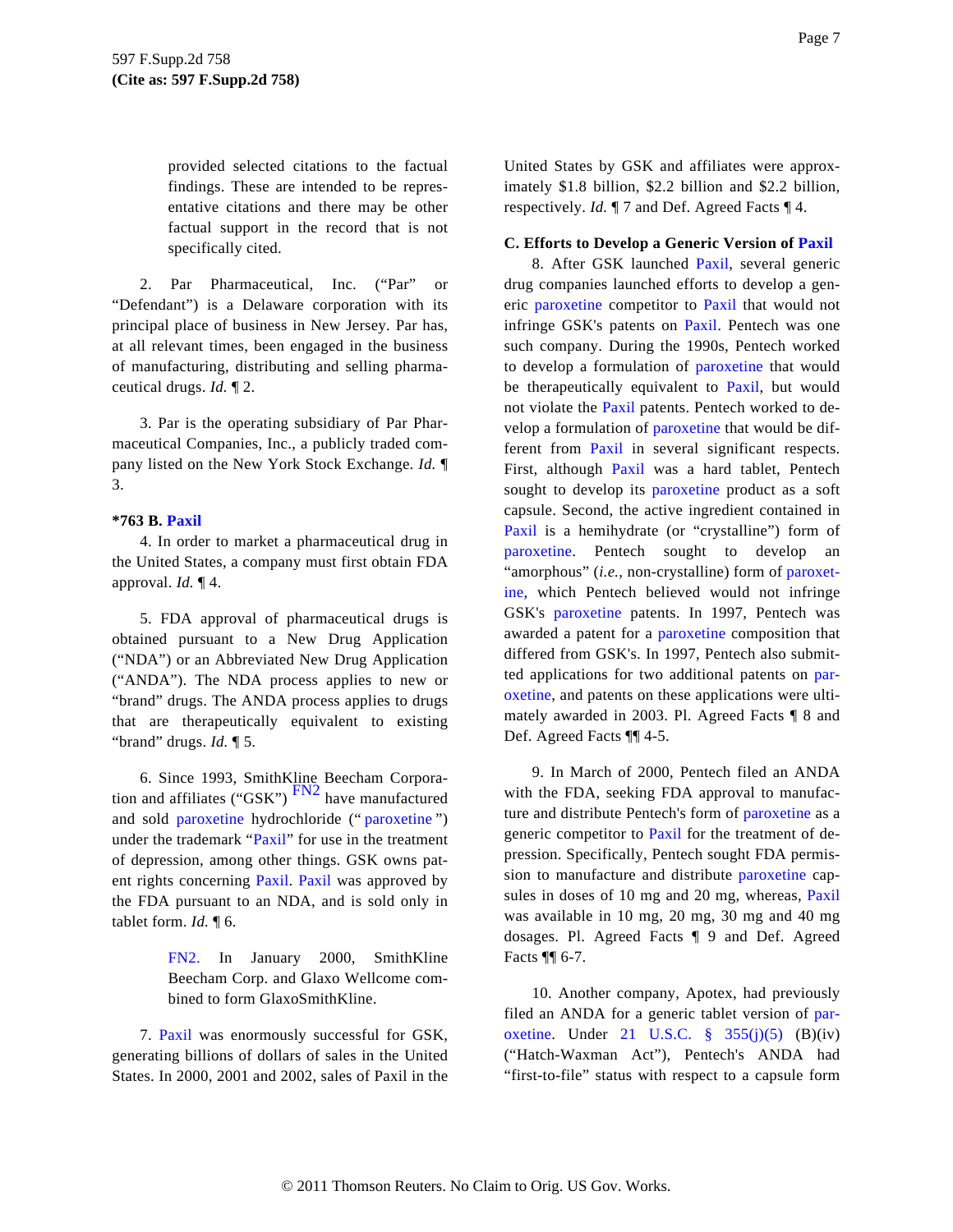of generic paroxetine. Pl. Agreed Facts ¶ 10 and Def. Agreed Facts ¶ 8. As a consequence of its first-to-file status, Pentech had a potential opportunity to be the sole generic alternative to [Paxil](http://www.westlaw.com/Find/Default.wl?rs=dfa1.0&vr=2.0&CMD=ML&DocName=I37eacf5d475111db9765f9243f53508a&FindType=BD) on the market for at least 180 days after the FDA approved its **\*764** ANDA. The filing of this "first filed" ANDA meant, under the rules of the Hatch-Waxman Act, that if Pentech could actually succeed in (i) manufacturing the amorphous capsule product specified in its ANDA, (ii) defeating any patentinfringement challenges from GSK, and (iii) gaining FDA approval, Pentech could be entitled to a 180-day "exclusivity period" after the launch of its product during which no other company would be permitted to bring a similar [paroxetine](http://www.westlaw.com/Find/Default.wl?rs=dfa1.0&vr=2.0&CMD=ML&DocName=I3c1f514e475111db9765f9243f53508a&FindType=GD) capsule product to market as a generic competitor, although this would not prevent a generic tablet [paroxetine](http://www.westlaw.com/Find/Default.wl?rs=dfa1.0&vr=2.0&CMD=ML&DocName=I3c1f514e475111db9765f9243f53508a&FindType=GD) competitor from entering before or during this 180-day period. T. 107:17-108:5; 124:10-125:6. *See, e.g., [Mylan Pharm., Inc. v. U.S. Food](http://www.westlaw.com/Find/Default.wl?rs=dfa1.0&vr=2.0&DB=506&FindType=Y&ReferencePositionType=S&SerialNum=2009492341&ReferencePosition=273) and [Drug Admin.](http://www.westlaw.com/Find/Default.wl?rs=dfa1.0&vr=2.0&DB=506&FindType=Y&ReferencePositionType=S&SerialNum=2009492341&ReferencePosition=273),* [454 F.3d 270, 273 \(4th Cir.2](http://www.westlaw.com/Find/Default.wl?rs=dfa1.0&vr=2.0&DB=506&FindType=Y&ReferencePositionType=S&SerialNum=2009492341&ReferencePosition=273)006) (describing significance of first-to-file status).

11. Because it had not received an "AB rating" from the FDA, without which it could not be automatically substituted by pharmacists for a [Paxi](http://www.westlaw.com/Find/Default.wl?rs=dfa1.0&vr=2.0&CMD=ML&DocName=I37eacf5d475111db9765f9243f53508a&FindType=BD)l prescription, the success of the Pentech capsule product would be largely dependent on Pentech being first to enter the market against GSK's branded [Paxil](http://www.westlaw.com/Find/Default.wl?rs=dfa1.0&vr=2.0&CMD=ML&DocName=I37eacf5d475111db9765f9243f53508a&FindType=BD). DX 81 at 3; DX 72 at W462; T. 307:14-21, 308:9-14.

#### **D. The GSK Litigation Against Pentech**

12. On May 11, 2000, shortly after Pentech filed its paroxetine ANDA, GSK commenced suit against Pentech in the United States District Court for the Northern District of Illinois, Case No. 00 C 2855. On September 22, 2000, GSK commenced a second suit against Pentech in the same court (Case No. 00 C 5831), and the cases were consolidated. The two cases (collectively, the "GSK Litigation" or "Paragraph IV Litigation") asserted patent infringement claims relating to Pentech's ANDA for paroxetine. In each of the cases, GSK alleged that it was the owner of a patent [\(Patent Nos. 4,721,72](http://www.westlaw.com/Find/Default.wl?rs=dfa1.0&vr=2.0&DB=4074&FindType=Y&SerialNum=1988263313)3 and [6,080,759](http://www.westlaw.com/Find/Default.wl?rs=dfa1.0&vr=2.0&DB=4074&FindType=Y&SerialNum=2000401008)), and, in each case, GSK sought orders prohibiting any approval by the FDA of Pentech's [paroxetine](http://www.westlaw.com/Find/Default.wl?rs=dfa1.0&vr=2.0&CMD=ML&DocName=I3c1f514e475111db9765f9243f53508a&FindType=GD) hydrochloride drug product, and enjoining Pentech from the commercial manufacture, use or sale of its [paroxetine](http://www.westlaw.com/Find/Default.wl?rs=dfa1.0&vr=2.0&CMD=ML&DocName=I3c1f514e475111db9765f9243f53508a&FindType=GD) hydrochloride drug product. Pl. Agreed Facts ¶ 11, Def. Agreed Facts ¶ 9. This was Pentech's first involvement in Paragraph IV litigation. T. 344:20-24.

# **E. Negotiations Leading up to the 2001 Supply and Marketing Agreement**

13. Par is a major generic drug company that has marketed a number of highly successful generic drugs. T. 721:15-722:13. As an important part of its business plan, Par frequently entered into agreements with third parties with respect to the development of new products and technologies. Def. Agreed Facts ¶ 10. In particular, Par was interested in acquiring the opportunity to market a version of paroxetine hydrochloride that would not infringe GSK's patents and which would enable it to enter the generic [Paxil](http://www.westlaw.com/Find/Default.wl?rs=dfa1.0&vr=2.0&CMD=ML&DocName=I37eacf5d475111db9765f9243f53508a&FindType=BD) market before other generic makers came to market. Pl. Agreed Facts ¶ 12. In 1998, Par had entered into a contract with Genpharm that gave Par the exclusive right to market a [paroxetine](http://www.westlaw.com/Find/Default.wl?rs=dfa1.0&vr=2.0&CMD=ML&DocName=I3c1f514e475111db9765f9243f53508a&FindType=GD) tablet that Genpharm was working to develop, should Genpharm ever succeed in developing and obtaining FDA approval for that product. DX 59; T. 648:16-649:13. As explained by Par Chief Executive Officer Scott Tarriff ("Tarriff"), Par had significant experience in partnering with ANDA filers and conducting the related patent litigation, which was an important part of Par's "business plan." PX 43, p. PH 41781; T. 509:25-512:5. Tarriff made it a point to keep himself informed and personally involved in Par's litigation matters. T. 512:6-20.

**\*765** 14. By late summer 2001, Pentech was in need of additional cash to fund its substantial ongoing litigation and development expenses. T. 282:9-285:22; DX 62. Pentech sought a partner who could provide financial support for its ANDA. DX 72; T. 128:4-129:19; 287:8-12; 298:16-21; 304:15-306:5. In addition, as a product develop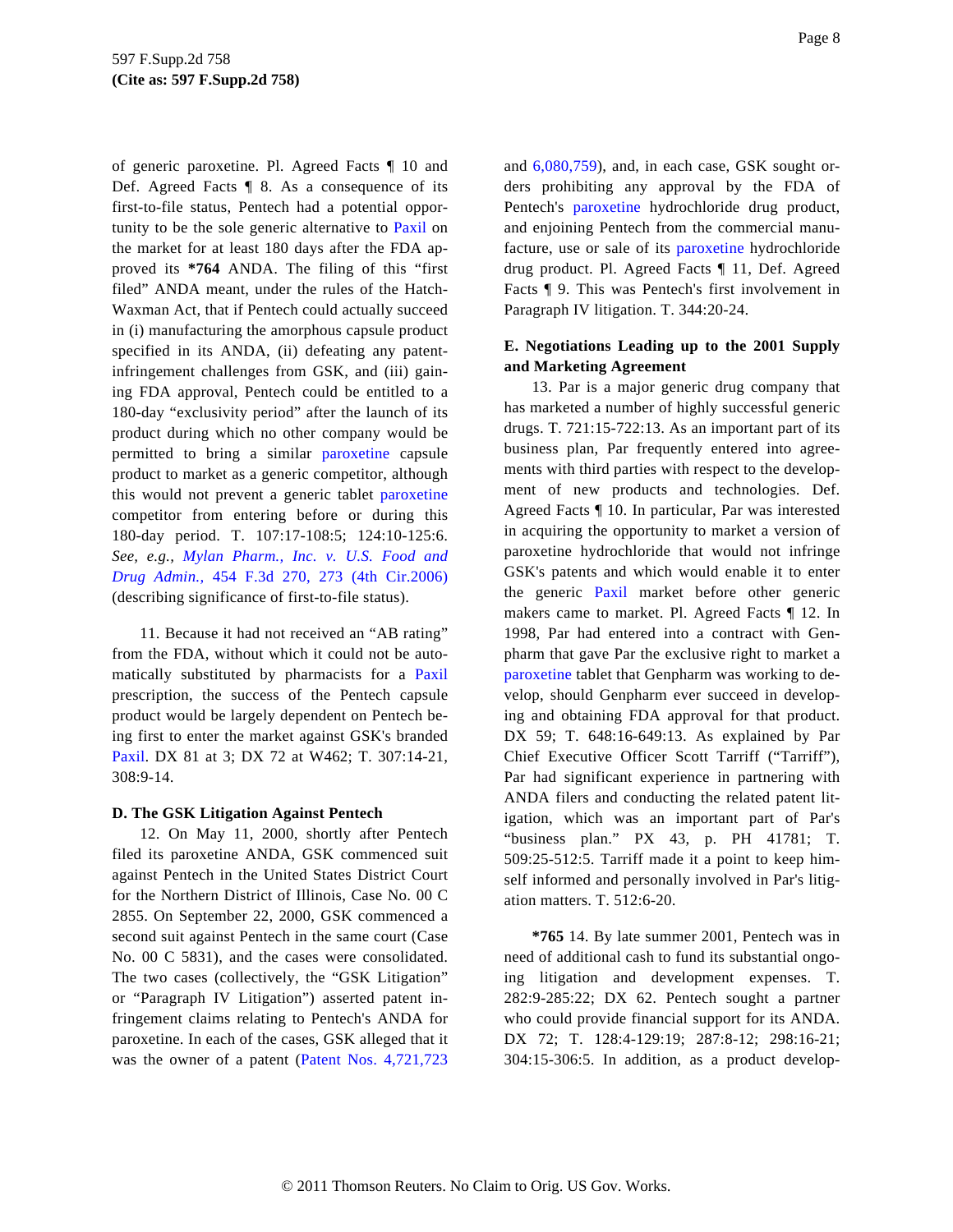ment company, Pentech did not have any marketing or sales capability and had never manufactured a commercial product or marketed a pharmaceutical product. T. 180:20-181:5; 306:6-12. Pentech did not have a commercially reliable manufacturing source. T. 298:1-21. There were three primary stages to the manufacturing process: 1) receipt of the active pharmaceutical ingredient ("API"); 2) encapsulation of the API; and 3) filling the capsule. T. 176:21-177:21.

15. Given Pentech's financial situation and its lack of marketing capability, Pentech began looking for a top-tier generic company that could provide financial support and the ability to successfully market and sell generic products. DX 72; DX 81; T. 285:18-286:23; 309:2-310-11. The speed at which Pentech could bring its products to market was very important to its financial success. T. 308:5-309:12; DX 81.

16. In September 2001, Tarriff and Pentech's President Albert Hummel ("Hummel") began negotiating the business terms of a potential agreement under which Par would make an investment in Pentech's ANDA. Pl. Agreed Facts ¶ 13. Because airline travel was difficult in the wake of September 11, 2001, initial negotiations were by telephone. T. 129:13-19; 159:21-23. Pentech provided Par with a confidential memo outlining its business and litigation strategy regarding Pentech's ANDA. DX 73; T. 130:7-135:11; 324:8-326:19. Because Pentech's ANDA covered only capsules, the initial scope of the proposed relationship was limited to capsules. The primary goal of that relationship was to bring Pentech's product to market either through a victory or favorable settlement in the ongoing Paragraph IV Litigation with GSK. DX 1 at 1 (recitals); T. 348:17-349:7; 380:2-14; 758:13-20.

17. On September 24, 2001, Tarriff sent a letter to Hummel proposing the following:

Par provides \$200,000 at contract signing, \$200,000 at final FDA approval, and \$200,000 at a successful lower court (District Court) decision for a total of \$600,000 in payments.

Par will be responsible for all legal costs up to the first \$2,000,000 associated with supporting the paragraph IV litigation. In the event legal costs exceed \$2,000,000 the expenses will be shared 70% by Par and 30% by Pentech. The case will be transferred to Frommer, Lawrence and Haug. Par will not reimburse Pentech for previous litigation costs.

Par will be responsible for all sales, marketing, shipping, distribution, billing and pricing of the product.

Par will receive 70% of gross profit generated by the sale of the product. In the event Par/Pentech is marketing the only generic version of paroxetine the profits will be split equally.

PX 20; T. 145:4-147:7; 152:6-152:17. Tarriff viewed Paxil as a big business opportunity worth potentially \$100 million to which Par would provide several million dollars and excellent sales and marketing capability. T. 720:14-722:2.

18. While these negotiations were in progress, Tarriff disclosed to Hummel that Par was under a contractual obligation with another company to sell a generic paroxetine tablet that was the subject of an ANDA, should that tablet ever be approved by the FDA. T. 162:24-164:10; **\*766** 310:12-311:3; 723:3-7. At some point much later, in or around 2003, Pentech learned the name of the company was Genpharm. T. 164:11-21.

19. During these negotiations, the parties exchanged drafts of a Supply and Marketing Agreement for review and comment by the parties and their respective outside counsel. T. 158:21-159:6; 397:12-17; DX 33 at 14 (interrog. 2); DX 77; DX 80.

20. Both parties and their counsel are sophisticated and experienced with contracts. Par has entered into many licensing agreements with companies other than Pentech. Pentech's CEO Hummel,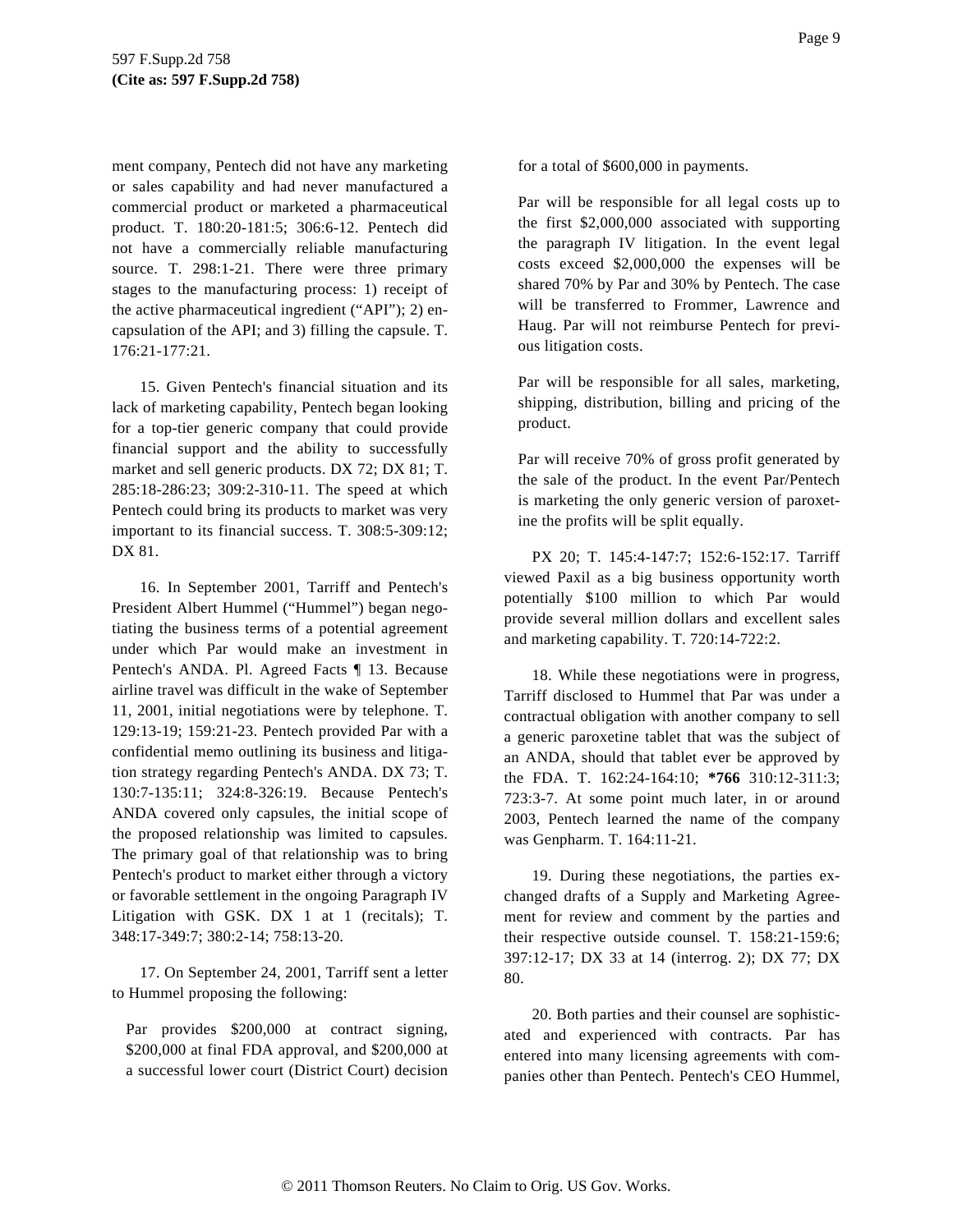and its Chairman, James D. Lumsden ("Lumsden"), are experienced in contracting, pharmaceutical investment, and corporate relationships. T. 104:10-24; 110:22-111:11; 794:1-8; 810:8-15.

21. According to Hummel, Tarriff assured him that Genpharm's [paroxetine](http://www.westlaw.com/Find/Default.wl?rs=dfa1.0&vr=2.0&CMD=ML&DocName=I3c1f514e475111db9765f9243f53508a&FindType=GD) tablet was stuck in litigation, was behind a "first to file" ANDA filed by Apotex, and that Pentech's capsule product would get to market earlier. T. 164:22-165:6; 170:4-171:24. When Hummel learned of Par's tablet agreement, he asked Tarriff to add a provision to the prospective contract between Pentech and Par that would entitle Pentech to a share of any sales of Genpharm's tablet in the event the Pentech capsule was on the market and Par thereafter started to market the tablet. T. 162:24-165:20.

# **F. The 2001 Supply and Marketing Agreement**

22. On or about November 19, 2001, Pentech and Par entered into an agreement titled Supply and Marketing Agreement Between Pentech Pharmaceuticals, Inc. and Par Pharmaceutical, Inc. ("the 2001 Agreement"). Pl. Agreed Facts ¶ 14; PX 29; DX 1. By this time, Pentech had invested approximately \$7 million in the paroxetine capsule project. T. 144:12-15.

23. Under the 2001 Agreement, Par received the exclusive right to distribute Pentech's paroxetine capsule, should Pentech ever obtain FDA approval for the product, and agreed to purchase all of its requirements for paroxetine capsules from Pentech, to the extent Pentech was able to meet its supply needs. DX 1 § 3.1.

24. Pentech maintained the responsibility under the agreement for completing the development and regulatory approval process and for ensuring the manufacture and supply of paroxetine capsules to Par. DX 1 § 3.1; T. 315:20-316:19.

25. The 2001 Agreement incorporated each of the terms outlined in Tarriff's September 24 letter. It provided, among other things, for Par to pay up to \$600,000 in three incremental "milestone" payments to Pentech upon Pentech achieving certain benchmarks. DX 1, § 2.1. In addition, Par agreed to finance part of the cost of Pentech's paroxetine project and the defense of the GSK Litigation. *Id.* § 2.2. In exchange, Par received the exclusive right to sell, market and distribute Pentech's capsule, and the right to control the defense of the GSK Litigation. *Id.* §§ 2.1 and 2.2. Pentech's principal obligation under the 2001 Agreement was to manufacture paroxetine capsules and sell them to Par. *Id.*

26. The parties understood that Par's primary contribution to the project would be Par's marketing and distribution efforts. Under the 2001 Agreement, Pentech would develop and supply the product, and Par would market it. T. 321:14-322:8; 721:15-722:2.

27. The 2001 Agreement included the following provisions, among others:

(a) The "Product" was defined by reference to Exhibit A to the agreement, which included four references to a "capsule" **\*767** product and none to a "tablet" product. PX 29, Article 1 & Ex. A.

(b) Section 2.2 provided that Pentech's defense in the GSK Litigation would be conducted under the guidance of new counsel designated by Par: Frommer, Lawrence & Haug, LLP ("FLH"). Pl. Agreed Facts ¶ 15. Section 2.2 further provided that Par would have ultimate decision-making authority with respect to the GSK Litigation. PX 29, § 2.2.

(c) The 2001 Agreement made no provision for the consequence of a settlement of the GSK Litigation. Section 2.3 provided, however, that Pentech and Par would both need to agree to any such settlement. Specifically, Section 2.3 provided:

Any Paragraph IV Litigation or any other litigation regarding the ability of Par to market the Product brought by a third-party against Par or Pentech shall only be settled upon the mutual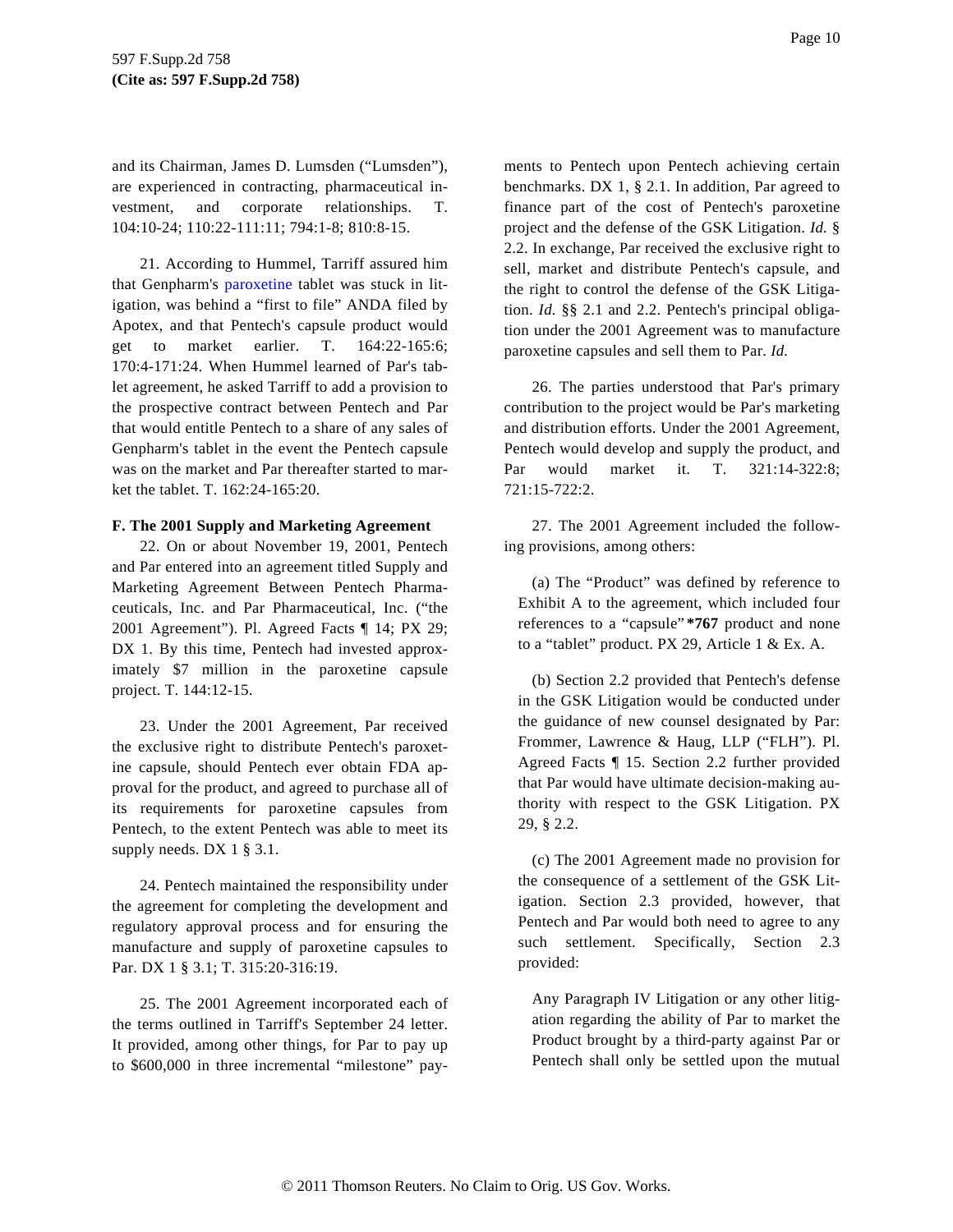satisfactory approval of Par and Pentech. Each of Par and Pentech hereby agree that it will not unreasonably withhold such approval if such approval is requested by the other party.

# PX 29, § 2.3.

(d) Section 3.1 set forth terms governing the manufacture and supply of the Product "[u]pon final FDA regulatory approval granting Pentech the right to manufacture, sell and distribute the Product." Pentech agreed to supply Par's reasonable requirements for the Product. Pl. Agreed Facts  $\P$  15(c).

(e) Section 3.5, titled "Sales and Marketing," provided that, "[s]ubject to Section 3. 1, Par shall be the exclusive seller of the Product to thirdparties in the Territory." PX 29, § 3.5.

(f) Article 5 was entitled "PAYMENT FOR THE PRODUCT." That Article began with Section 5.1, which provided: "Payment for the Product shall be made by Par, on the terms and conditions set forth herein, and shall consist of (i) the Transfer/Contract Price for the quantity of Product delivered by Pentech to Par pursuant to a Firm Order (the "Transfer/Contract Price Payment") and (ii) as more fully described in Section 5.2 hereof, a percentage of the Gross Profit generated from the sale by Par of any Product (the "Profit Payment"). Section 5.1 defined the "Transfer Contract Price" as "Pentech's actual cost of manufacture plus Pentech's internal burden rate." PX 29, § 5.1.

(g) Section 5.2 provided that "[i]n addition to the Transfer/Contract Price Payment and subject to Section 3.1," Par would pay Pentech "Profit Payments" on sales of the "Product" at varying percentages of "Gross Profits," depending on whether there was generic paroxetine competition on the market. PX 29, § 5.2(A), (B).

(h) Subsection 5.2(C) addressed Hummel's concerns expressed to Tarriff about the possibility that Par would sell both the Pentech capsule and a competing generic tablet form of paroxetine, stating:

To the extent that Par is marketing *both* a capsule and tablet generic version of the Product, the Profit Payment on the capsule version of the Product shall be as set forth in Subsection 5.2(B) above. In addition, a Profit Payment on the tablet version of the Product shall be paid by Par to Pentech in an amount equal to 15% of Par's gross profit generated by the sales of the tablet version of the Product.

PX 29, § 5.2(C) (emphasis added). Pentech sought to protect itself against the possibility that Par would shelve Pentech's **\*768** capsule product and come to market with the tablet product also under development. T. 162:24-165:20; 1080:4-1085:8.

(i) Section 5.3 provided that the initial Profit Payment would be paid within 75 days "after the launch of the Product by Par," and that " *[t]hereafter,* payment of the Profit Payment for the Product *and the tablet version of the Product, if applicable,* shall be made within ten (10) days of the end of each calendar month." PX 29, § 5.3(B) (emphasis added).

28. There is some dispute as to whether the defined term "Product" refers specifically to Pentech's capsule version of paroxetine. The parties agree that the capsule form of paroxetine was the only form covered by Pentech's ANDA. T. 168:2-15; 541:16-18. Numerous provisions throughout the 2001 Agreement make sense only if the "Product" is understood to refer to the Pentech capsule. (*E.g.,* PX 29 (third, fourth and fifth "whereas" clauses), § 4. 1.) In several places, the agreement refers to the tablet "form," or tablet "version" of the "Product." The Court finds, based on the text of the agreement and the circumstances surrounding its execution, that the defined term "Product" referred to Pentech's capsule except in those instances in which the Agreement expressly provides otherwise through use of the phrase "the tablet version [or "form"] of the Product."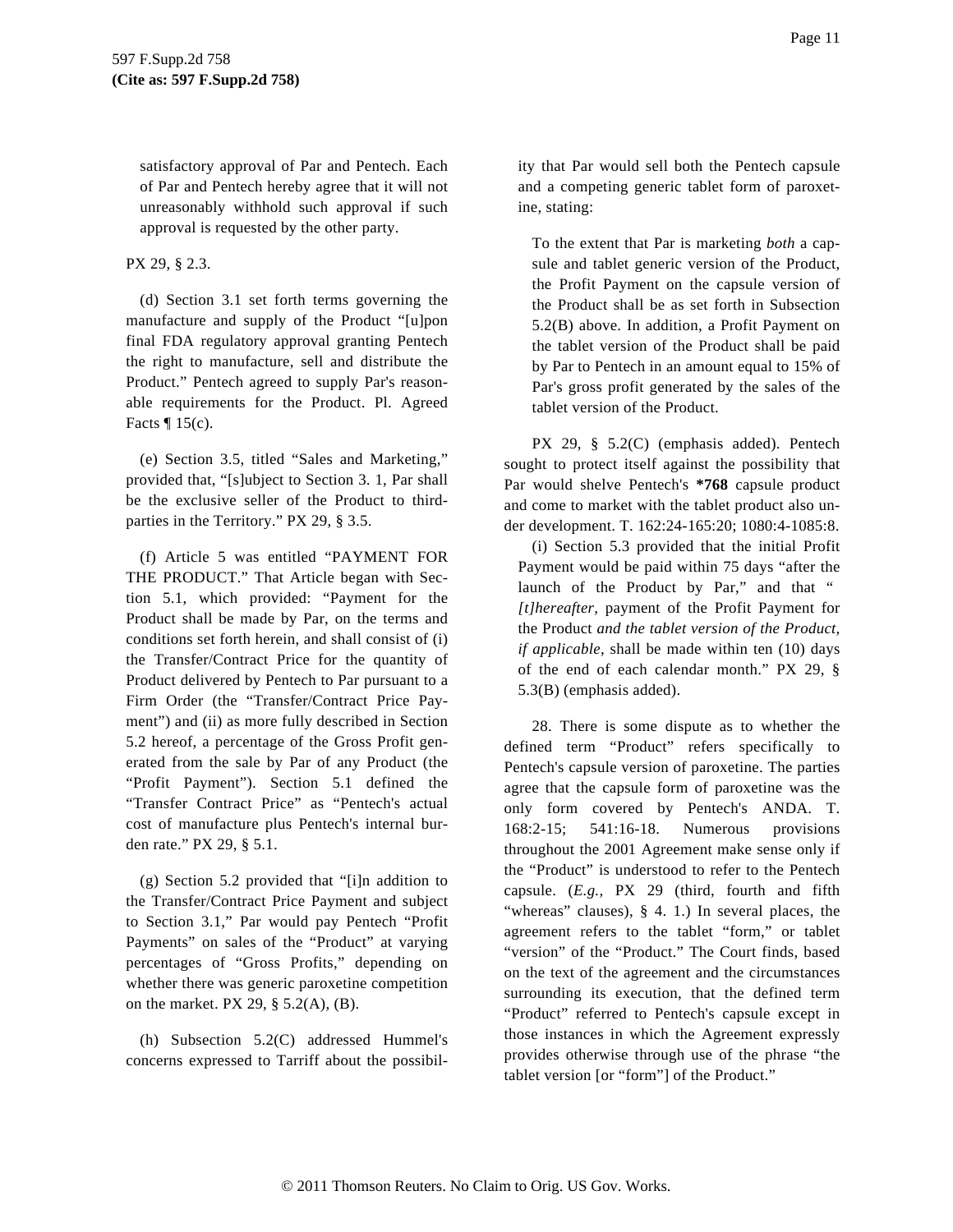# **G. Circumstances Leading to the 2002 Amendment**

29. The parties entered into discussions starting in the summer of 2002 to amend the 2001 Agreement. As with the 2001 Agreement, the essential business terms of the amendment were negotiated by Tarriff and Hummel. At some point, Par's Vice President Paul Campanelli ("Campanelli") became involved in the efforts to draft an agreement consistent with those negotiated terms. T. 210:18-211:7; 887:20-22.

30. By April 2002, Pentech had made requests to Par to increase its financial commitment to the project. In particular, Hummel asked Tarriff to provide an additional \$5 million of funding from Par to Pentech. DX 177 at FS38; T. 455:15-456:6; 825:2-7. Those efforts by Hummel were unsuccessful. Par did not commit to invest any additional money in the project in April, May, or June of 2002. T. 824:7-826:4.

31. Meanwhile, in May 2002, Pentech began discussions with GSK to settle the Paragraph IV Litigation. DX 158 at P86432; DX 33 at 5 (interrog. 1).

32. One factor that precipitated the amendment was that the parties became aware that the costs of the GSK Litigation would exceed Par's funding commitment under the 2001 Agreement, and Pentech also needed assistance to develop its capacity to manufacture its paroxetine product. Pl. Agreed Facts ¶ 18; PX 182; DX 99. In particular, the parties determined that Par would assume from Pentech responsibility for developing and manufacturing the capsule, and obtaining FDA approval of the ANDA. As a result, the parties anticipated that Par would invest approximately \$9 million more than previously expected, including, among other things, roughly \$4 million in raw material costs, \$2.5 million to prepare Pentech's Chicago facility for manufacturing of solid dispersion and \$500,000 to expand Par's own manufacturing facilities. PX 43; T. 180:3-181:23. In addition, Par determined there were significant problems with all three components of the manufacturing process, including the relationship with the manufacturer of Pentech's ASI, Pentech's production capacity and the manu-

**\*769** 33. At the same time, the parties perceived that the financial risk and the possible return on the project had increased. T. 586:20-587:2. As Tarriff explained to Par's board of directors, "the financial value of the opportunity is greater than first assumed." PX 43.

facturer for the encapsulation stage. T.

# **H. Settlement Offers From GSK**

733:3-737:16.

34. Among the additional events that precipitated the amendment to the 2001 Agreement were two settlement offers from GSK. Following a meeting between representatives of Pentech and GSK in June, 2002, GSK made the first offer in July 2002 at an informal meeting in Newark, New Jersey, between GSK's counsel and Pentech's counsel James Rubin ("Rubin"). T. 183:7-191:12; Rubin Dep. 68:25-71:14. Rubin related GSK's offer to Hummel, who determined that the value of the product offered by GSK was so insignificant that he instructed Rubin to reject the offer immediately. T. 187:20-190:15. Soon thereafter, Hummel informed Tarriff for the first time that Pentech was having settlement discussions with GSK. T. 560:21-562:13. There is conflicting testimony as to the substance of these various communications regarding the GSK settlement offer. According to Hummel, he told Tarriff that GSK had offered to settle by supplying Pentech with a small quantity of [paroxetine](http://www.westlaw.com/Find/Default.wl?rs=dfa1.0&vr=2.0&CMD=ML&DocName=I3c1f514e475111db9765f9243f53508a&FindType=GD) product that could be marketed as a treatment for depression, as well as the use of [par](http://www.westlaw.com/Find/Default.wl?rs=dfa1.0&vr=2.0&CMD=ML&DocName=I3c1f514e475111db9765f9243f53508a&FindType=GD)[oxetine](http://www.westlaw.com/Find/Default.wl?rs=dfa1.0&vr=2.0&CMD=ML&DocName=I3c1f514e475111db9765f9243f53508a&FindType=GD) active pharmaceutical ingredient ("API") for treatment for [premature ejaculation](http://www.westlaw.com/Find/Default.wl?rs=dfa1.0&vr=2.0&CMD=ML&DocName=Ibb0344c9475411db9765f9243f53508a&FindType=UM) ("PE"). T. 186:13-20; 190:16-191:2. Tarriff claims, however, that he recalls Hummel describing the GSK offer as a \$5 million payment to acquire Pentech's patents for paroxetine as a treatment for PE. T. 560:21-561:5; 739:13-741:4. Rubin recalls, consistent with Hummel's testimony, that GSK offered to provide a supply of [paroxetine](http://www.westlaw.com/Find/Default.wl?rs=dfa1.0&vr=2.0&CMD=ML&DocName=I3c1f514e475111db9765f9243f53508a&FindType=GD) that could be mar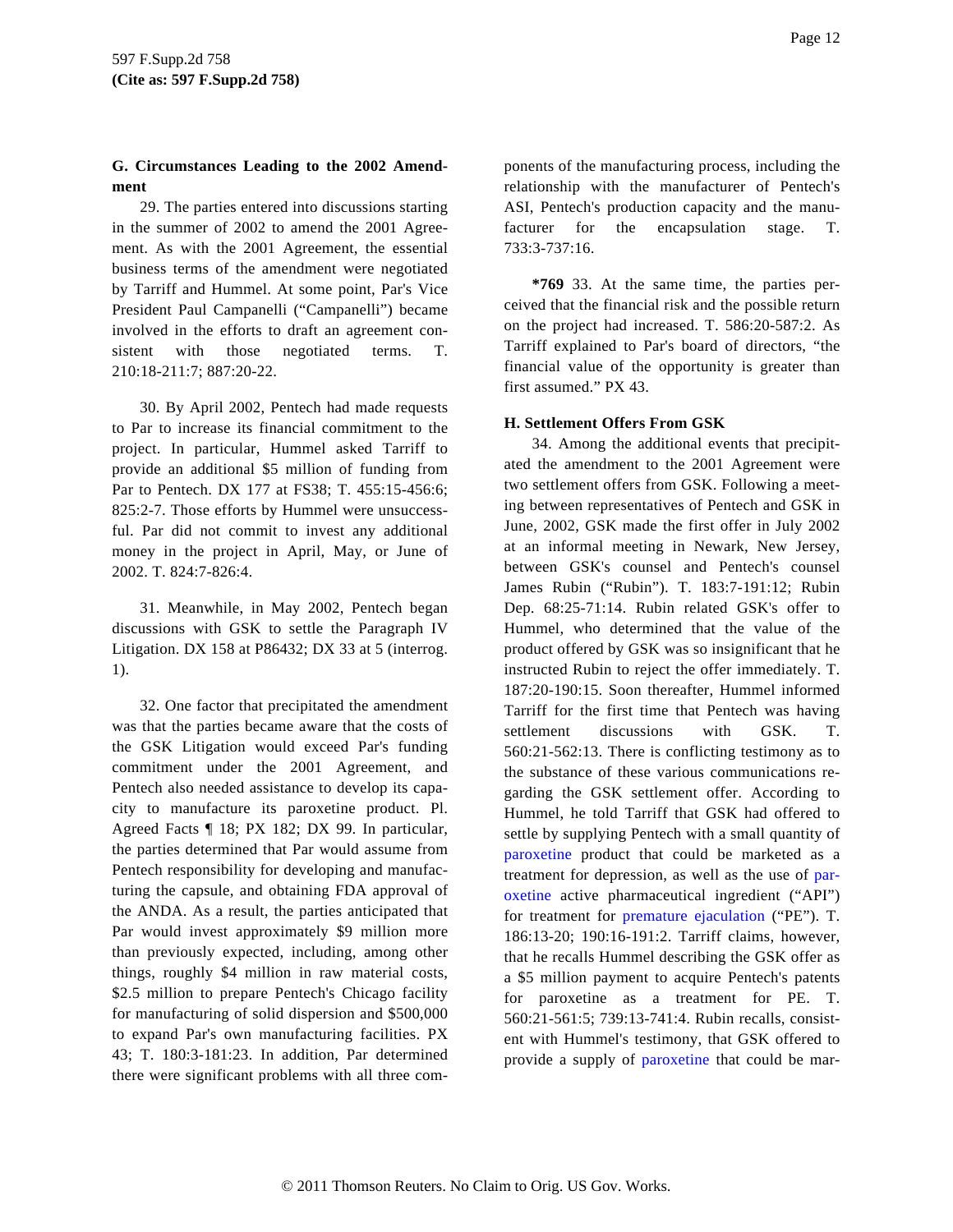keted for depression. Rubin Dep. 68:25-71:14; PX 46; T. 1024:13-1026:25.

35. Hummel was disappointed by what he perceived to be a very meager settlement offer from GSK; however, Tarriff reacted positively upon being told of the GSK offer. T. 192:13-193:2. Hummel recalls that Tarriff was encouraged by GSK's proactive conduct and interest in settling, and was optimistic that Par and Pentech would be able to settle with GSK if Par and Pentech could expand production capacity for the Pentech capsule. T. 194:12-196:13; 407:9-408:2. Tarriff did have a concern that Pentech could negotiate a lucrative settlement for itself, while leaving Par "holding the bag." T. 583:7-584:6; 740:23-741:4.

36. Hummel and Tarriff negotiated two major issues: 1) an increased investment by Par in the effort to manufacture a paroxetine capsule, and 2) an agreement regarding the division of profits arising out of a possible settlement with GSK. Regarding the first point, Par agreed to invest additional sums and take on additional responsibility in exchange for a greater share of the profits. With respect to the second issue, the parties agreed that in the event of a settlement, Par would recover its direct costs and split profits 60% to Par and 40% to Pentech. T. 198:9-201:8; 421:5-423:10. The Court finds that there was never any discussion in the negotiations limiting amended Section 2.3 to a cash settlement payment from GSK. T. 236:4-237:5. The amendment to the 2001 Agreement was the first time the parties made any agreement as to a particular percentage split of settlement proceeds. T. 411:15-20.

37. Campanelli recalled Hummel informing Par in the late summer or early fall of 2002 that GSK made an offer to Pentech or Pentech's attorney in which \*770 GSK offered 100 kilograms of [paroxet](http://www.westlaw.com/Find/Default.wl?rs=dfa1.0&vr=2.0&CMD=ML&DocName=I3c1f514e475111db9765f9243f53508a&FindType=GD)[ine](http://www.westlaw.com/Find/Default.wl?rs=dfa1.0&vr=2.0&CMD=ML&DocName=I3c1f514e475111db9765f9243f53508a&FindType=GD) tablets, which had a sale value of approximately \$5 million. T. 884:2-887:13. He also recalled the quantity of the tablet offer was based on GSK's assessment of Pentech's manufacturing capacity. *Id.*

38. On August 2, 2002, just days after his con-

versation with Hummel, Tarriff sent a letter to Hummel proposing a revision to the 2001 Agreement. DX 99. In the letter, Tarriff noted that "the amount of work and expense" necessary to get Pentech's paroxetine capsule to market was "far greater than originally forecasted." Tarriff stated that Par was prepared to take on the additional responsibility and expense necessary to "fund the project to the level necessary to commercialize the project," but that Par would require two modifications to the existing 2001 Agreement. First, Tarriff stated that Par's share of the profits resulting from marketing Pentech's capsule "be increased from 70% to 75% and include time in which Par is the sole marketer of paroxetine, other than GSK." The second modification that Tarriff sought was an agreement that, in the event of a settlement affecting the ANDA, "Par would be reimbursed for all of its expenses," after which the remaining "settlement funds would be split 60% to Par." DX 99; T. 575:23-578:16. The first of these modifications was reflected in the changes that were ultimately made to the parties' capsule sales profit splits under Section 5.2. The second modification outlined in Tarriff's letter was reflected in the parties' addition of a second paragraph to Section 2.3. PX 66. The 2002 Amendment addressed the possible GSK settlement and the significant additional investment and responsibility being assumed by Par. T. 198:9-2001:8; 380: 9-19; 576:6-577:17. Par believed it needed to take more control if the project was going to be successful. T. 566:1-567:11.

39. On August 7, 2002, Tarriff wrote an internal memorandum to Par's board of directors describing the situation with Pentech and seeking the board's approval for an additional investment in the Pentech paroxetine project. PX 43. Tarriff described the Pentech paroxetine opportunity as "far greater than first assumed," but cautioned that the project would "require a far greater investment than originally projected." Tarriff also stated: "From a litigation standpoint, paroxetine provides a better likelihood of success than Par's other first to file opportunities, with the exception of megestrol."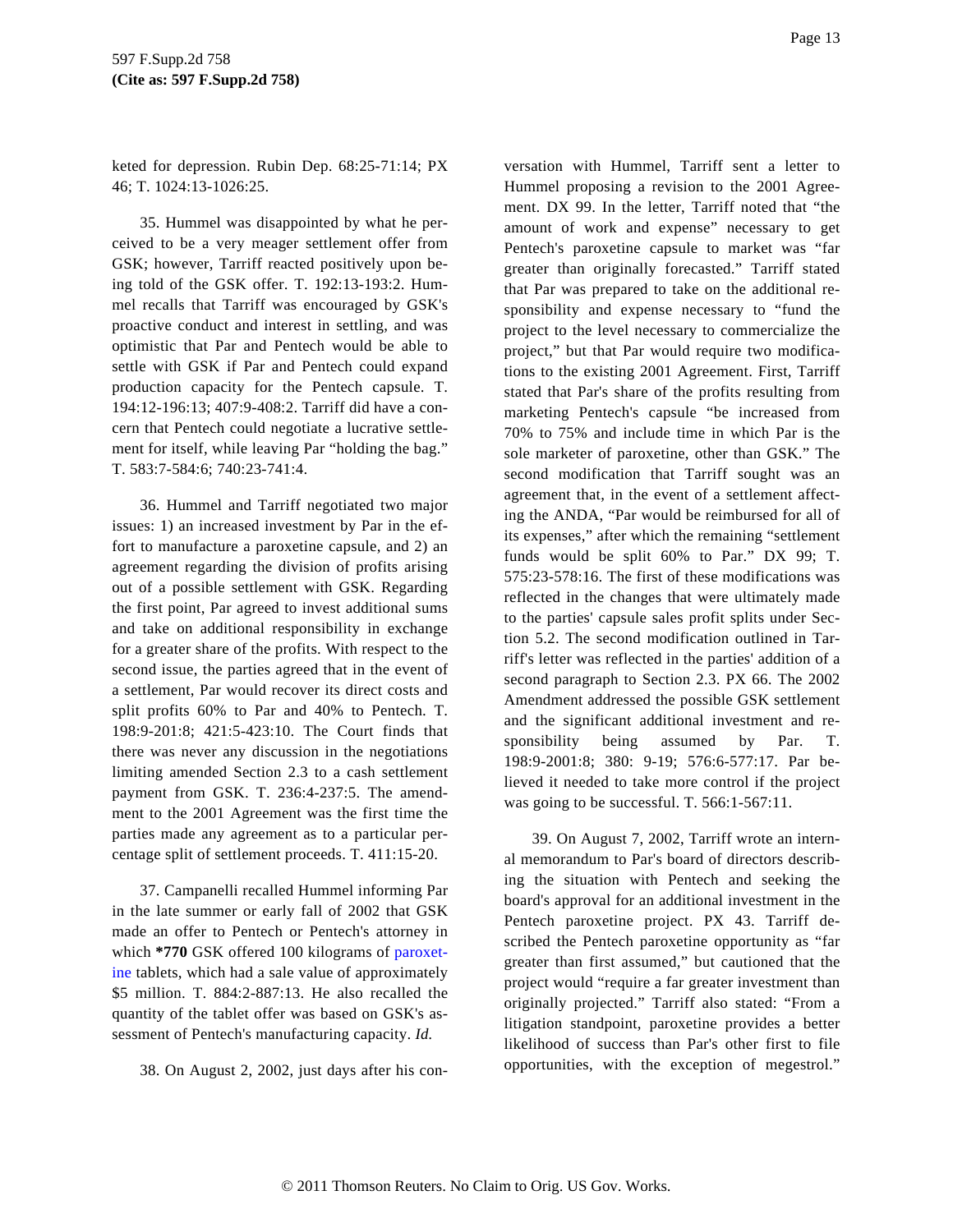Tarriff told Par's board that "[t]hese opportunities are far and few between," and that pursuit of the opportunity represented "a prudent risk with the right risk/reward profile." Tarriff recommended that Par "continue to aggressively pursue this undertaking." *Id.*; T. 586:1-589:21.

40. On August 7, 2002, Tarriff received a memo from Par's Vice President of Engineering and Manufacturing Operations, Bill Bundenthal, and Executive Vice President of Scientific and Regulatory, Robert Fernia, concluding that the capsules can be "safely and efficiently manufactured" at Pentech's facility and that they were "confident that the process of facility renovation process improvement and procurement of all necessary permitting can be accomplished by June of 2003 in time for launch." PX 44. Par was ready to proceed on two possible tracks: a settlement track and a litigation/ manufacturing track.

41. On September 4, 2002, GSK's counsel, Ken Frankel, made a second settlement offer, this time to FLH attorney Robert E. Colletti. GSK proposed to settle the litigation by Pentech conceding infringement in exchange for GSK supplying Pentech with a limited quantity of GSK's [paroxetine](http://www.westlaw.com/Find/Default.wl?rs=dfa1.0&vr=2.0&CMD=ML&DocName=I3c1f514e475111db9765f9243f53508a&FindType=GD) tablets (100 kilograms per year) and a license authorizing Pentech to sell **\*771** those tablets for the treatment of depression. This settlement offer was described in a memorandum written that day by Colletti. PX 46. There is no reference to a possible cash offer from GSK. Pentech's former attorney, Rubin, testified that this offer was the same as the offer that he recalled GSK had made in Newark earlier in July. Rubin Dep. 70:12-71:14.

42. That same day, Tarriff sent FLH attorney Ed Haug an e-mail in which he: (a) calculated the value of GSK's offer to be approximately \$4 million; (b) confirmed that he had directed Hummel to "have all settlement conversations flow through FLH"; and (c) directed FLH to prepare a "revised contract" between Pentech and Par. PX 47. Tarriff explained that the \$4 million referenced in his email was believed to be the value of the 100 kilograms of paroxetine contained in Colletti's September 4 memorandum. PX 46; T. 594:6-9. There was no reference to a cash offer in the memorandum. PX 46; T. 594:10-17. The product quantity term of GSK's offer was based on GSK's understanding of Pentech's then current capsule manufacturing capacity. Tarriff sought an amendment to the 2001 Agreement in order to control the settlement with GSK and to make sure Pentech could not sell out

43. Both parties knew at least two months before executing the amendment to the 2001 Agreement that GSK had proposed to settle the litigation by, among other things, providing a license and supply of paroxetine tablets for treatment of depression. *See, e.g.,* PX 46 and 47. The parties adopted the broad language in Section 2.3 because they did not know what the precise terms of a settlement might be with GSK and a settlement with GSK would be favorable to both Par and Pentech. T. 218:12-220:17; 433:11-436:19.

44. In sum, at the time of the execution of the 2002 Amendment, two events were underway-efforts to prepare for the prospective settlement with GSK on the one hand, and efforts to increase capsule production capacity on the other hand.

# **I. The 2002 Amendment**

Par. T. 595:9-13.

45. Par's counsel prepared drafts of the 2002 Amendment for review by Par. PX 49-51. In none of those drafts or in the communications between Par and its counsel, is there any indication that amended section 2.3 was to apply only to a cash settlement. Campanelli sent the proposed 2002 Amendment to Hummel on September 20, 2002. PX 54. A further revision was sent to Hummel by Campanelli's assistant on October 22, 2002. PX 57. Once again, nothing in either transmittal indicates any intention to limit the broad language contained in amended section 2.3 to a cash settlement with GSK.

46. On or about November 12, 2002, Hummel and Tarriff executed the 2002 Amendment. Pl.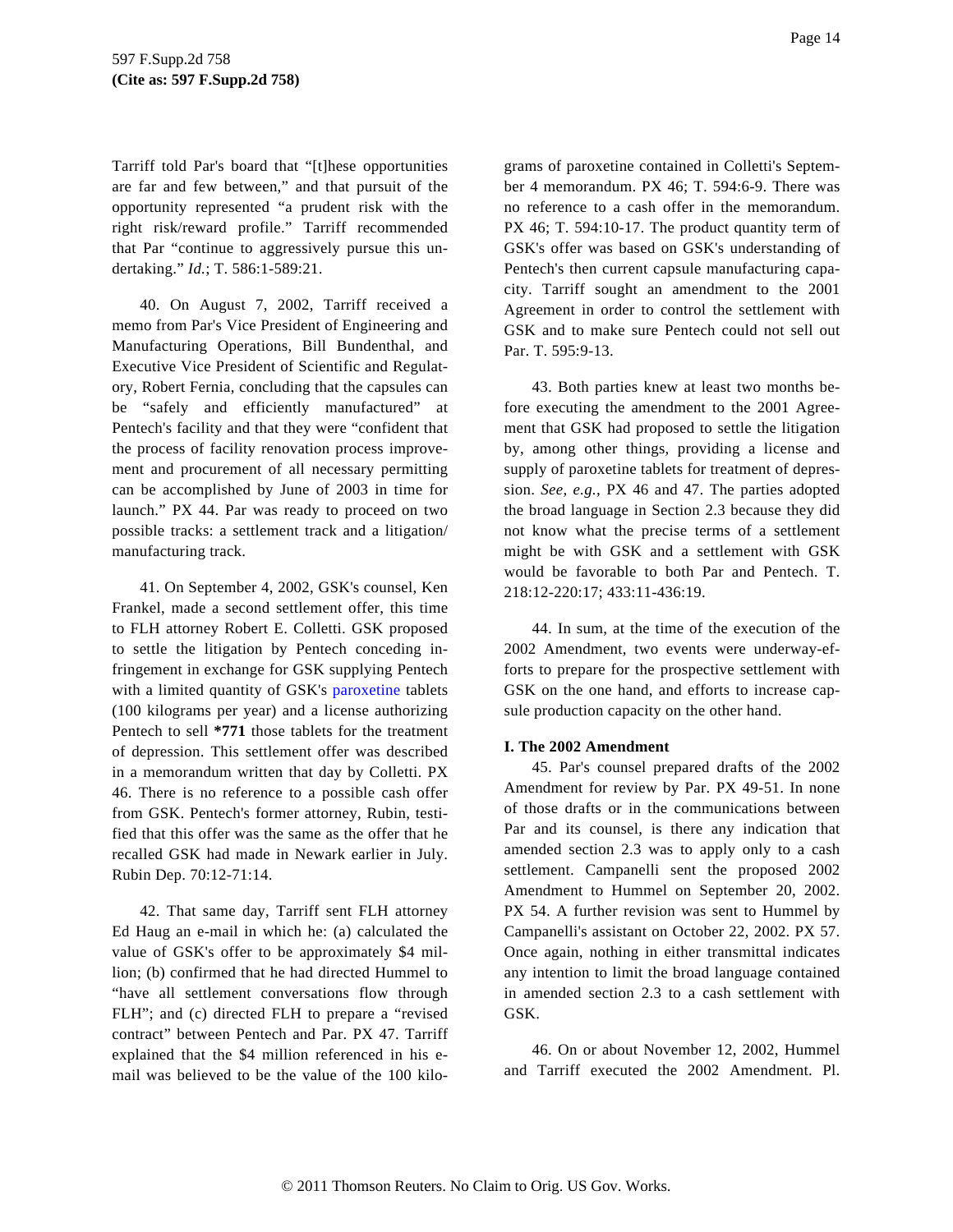Agreed Facts ¶ 20. (Hereinafter, the 2001 Agreement, as amended by the 2002 Amendment, is referred to as the "Contract.") The Court finds Hummel's explanation of the purpose of amended Section 2.3 to be credible and rejects as not credible the explanations provided by Tarriff and Campanelli. The explanation provided by Hummel is consistent with the language of amended Section 2.3.

47. The 2002 Amendment (DX 2) included the following provisions:

(a) Amended Section 2.2 gave Par "sole and exclusive control" of the GSK Litigation, and "full responsibility" for all regulatory activities for the paroxetine capsule product, and assigned Par project management responsibility for the project. DX 2 § § II. A, C. This **\*772** represented a substantial increase in Par's responsibilities. T. 606:13-607:12.

(b) The 2002 Amendment significantly increased Par's financial investment in the project in the range of \$10 million to \$14 million. DX 2 §§ II. A, C; T. 577: 10-17; DX 99; PX 43 at PH 41779.

(c) A second paragraph was added to Section 2.3 of the 2001 Agreement concerning the division of proceeds from a settlement. As amended, Section 2.3 provided, in its entirety as follows (text added by the 2002 Amendment *in italics* ):

2.3 *Settlement.* Any Paragraph IV Litigation or any other litigation regarding the ability of Par to market the Product brought by a third party against Par or Pentech shall only be settled upon the mutual satisfactory approval of Par and Pentech. Each of Par and Pentech hereby agree that it will not unreasonably withhold such approval if such approval is requested by the other party.

*Par and Pentech further agree that in the event of any settlement to which Pentech and a third party are parties, which relates to paroxetine, Par will*

*first be reimbursed for all of its direct costs relating to the development and marketing of paroxetine, including but not limited to manufacturing related costs (e.g. spray drying equipment, facility modifications and API start-up costs) and legal expenses, out of any amounts received in the settlement by Par and Pentech, any remaining amounts that are received by Par and Pentech out of such a settlement will be divided 60% to Par and 40% to Pentech.*

(d) The parties added Section 2.4, which provided, among other things, for Par to "have sole decision-making control over the project" and for Par to reimburse Pentech for up to \$1.3 million in "corporate costs" incurred in 2003. DX 2, § II. C.T. 607:13-608:9.

(e) A new Section 5.2 was substituted for existing Section 5.2, providing an increased share of profits to Par, and provided in its entirety as follows:

5.2 *Profit Payment.* In addition to the Transfer/ Contract Price Payment and subject to Section 3.1 hereof, Par shall pay Pentech the following Profit Payments:

(A) Subject to Section 3.1, during the Term and any Renewal Term, the Profit Payment to be paid by Par to Pentech shall equal 25% of the Gross Profit generated by Par from sales of capsule paroxetine product.

(B) To the extent Par markets a generic tablet version of paroxetine, during the Term of this Agreement and any Renewal Term, Par shall pay to Pentech a Profit Payment in the amount of 15% of Par's gross profit generated by sales of the tablet version of paroxetine. Par's gross profit generated by the sales of the tablet version shall be calculated using the same methodology as set forth herein for calculating the Gross Profit for sales of the capsule and shall include as a "Cost of Goods" any license, royalty, profit or similar payment required to be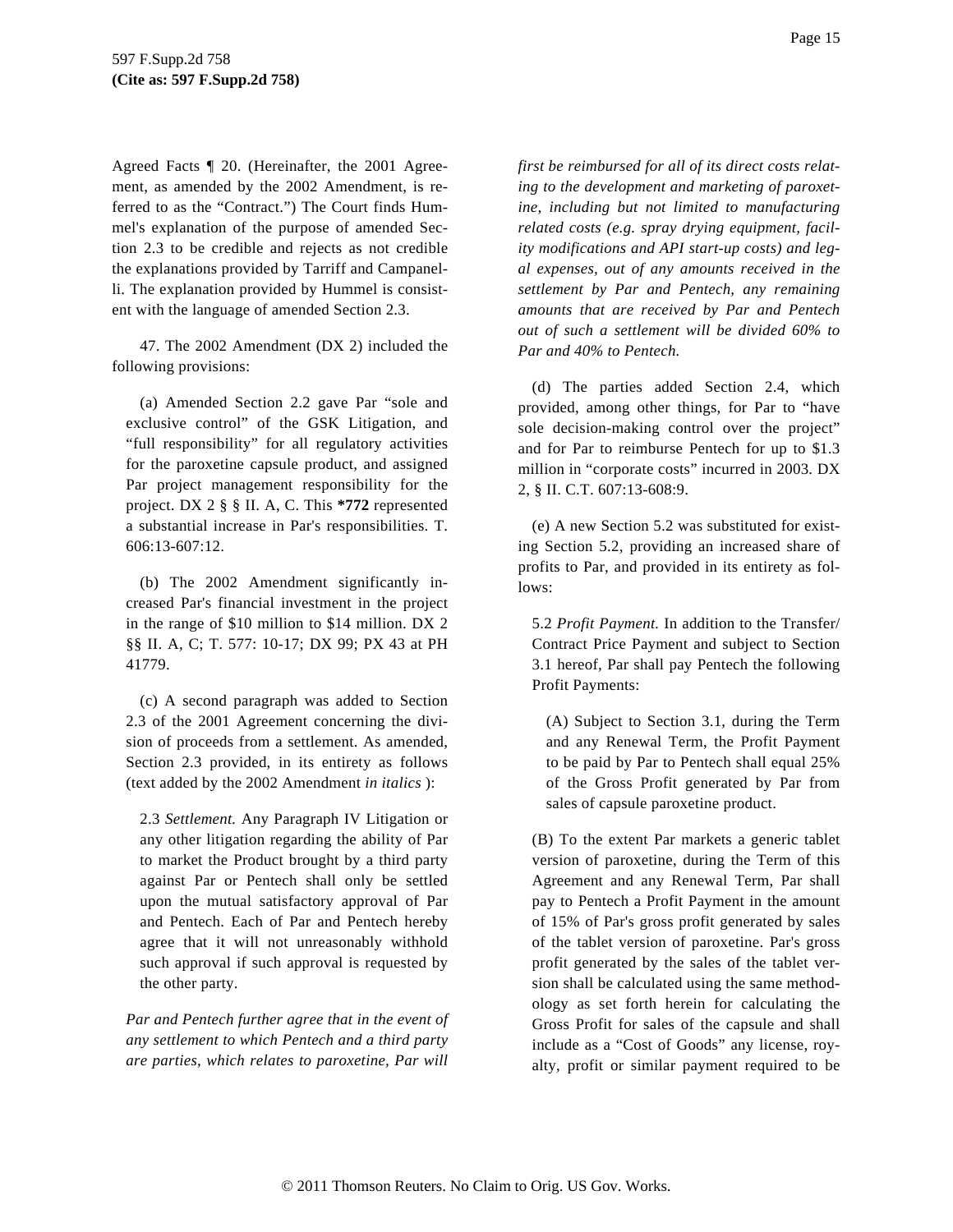made by Par to a third party in connection with Par's sale of the tablet version of the paroxetine as well as any payments similar to the Transfer/Contract Price Payment, which are made to a third Party in connection with the tablets.

(f) Section 5.3 of the Supply and Marketing Agreement was not changed by the 2002 Amendment. Pl. Agreed Facts ¶ 21.

## **\*773 J. Settlement Of The GSK Litigation**

48. Subsequent to the execution of the 2002 Amendment, Par and its counsel, FLH, on Pentech's behalf, entered into settlement negotiations with GSK concerning the resolution of the GSK Litigation. Par made a presentation to GSK in December 2002 in an effort to convince GSK to settle the GSK Litigation and to allow Pentech and Par to become GSK's generic partner for [Paxil](http://www.westlaw.com/Find/Default.wl?rs=dfa1.0&vr=2.0&CMD=ML&DocName=I37eacf5d475111db9765f9243f53508a&FindType=BD). DX 47; T. 220:20-228:15.

49. At a meeting in January 2003, GSK, Par and Pentech reached an agreement in principle on the basic terms of a settlement of the GSK Litigation. T. 239:9-243:14. The substance of the agreement was that GSK would provide a supply of unbranded [Paxil](http://www.westlaw.com/Find/Default.wl?rs=dfa1.0&vr=2.0&CMD=ML&DocName=I37eacf5d475111db9765f9243f53508a&FindType=BD) tablets and a license to sell the tablets, and GSK would receive a portion of the tablet sales revenues. *Id.* GSK consistently refused to include a cash component in the settlement. T. 766:13-16; 482:2-24.

50. That agreement in principle was thereafter modified at GSK's behest. T. 245:11-246:3. Hummel recalls that Tarriff called him on or about February 7, 2003, to inform him of the modifications to the deal. *Id.* According to Hummel, he and Tarriff discussed the financial impact that the modification would have on Pentech and, in particular, how the diminished short term value of the settlement would affect Pentech based on the Par/Pentech 60/40 settlement split. T. 248:5-23.

51. On February 8, 2003, Par's board of directors met telephonically and approved the proposed settlement. Pl. Agreed Facts ¶ 22.

52. On February 8, 2003, Pentech's board of directors also met telephonically to approve the proposed settlement. DX 130. No one from Par attended this meeting. Pentech's board authorized Hummel to proceed with the settlement. Pl. Agreed Facts. ¶ 23. FLH attorney Ed Haug attended a portion of this meeting, during which Par's 60/40 split with Pentech was discussed. T. 250:12-251:1; 875:9-876:3.

53. On February 24, 2003, two days before signing the GSK Litigation settlement, Tarriff wrote a letter to Asahi Glass Company-which had been Pentech's supplier of paroxetine API under the ANDA-in which he made the following settlement offer to Asahi: "Par will pay AGC 2% of the proceeds it receives under a settlement with GSK, after Par first recovers its costs for this litigation...." PX 100. *See also* PX 104 and 115. The language in Tarriff's offer to Asahi is similar to the language used in the amendment to Section 2.3 of the 2002 Amendment.

54. Par, Pentech and GSK entered into a Settlement Agreement on February 26, 2003. Contemporaneously with the execution of the Settlement Agreement and in consideration thereof, Par and certain GSK affiliates entered into a License and Supply Agreement. Pl. Agreed Facts ¶ 24; PX 102, 103. Pursuant to the Settlement Agreement, Par could market [Paxil](http://www.westlaw.com/Find/Default.wl?rs=dfa1.0&vr=2.0&CMD=ML&DocName=I37eacf5d475111db9765f9243f53508a&FindType=BD) in packaging that did not use the Paxil name. PX 179, ¶ 29.

55. These documents were later revised. On April 16, 2003, Pentech, GSK and Par signed an Amended and Restated Settlement Agreement (hereinafter, the "Settlement Agreement"); and GSK and Par signed an Amended and Restated License and Supply Agreement (hereinafter, the "License and Supply Agreement"). Pl. Agreed Facts ¶ 25; PX 116, 117.

56. Par summarized the GSK settlement in a press release issued April 18, 2003, as follows: "The settlement will allow Par to distribute in Puerto Rico substitutable generic [paroxetine](http://www.westlaw.com/Find/Default.wl?rs=dfa1.0&vr=2.0&CMD=ML&DocName=I3c1f514e475111db9765f9243f53508a&FindType=GD) hydro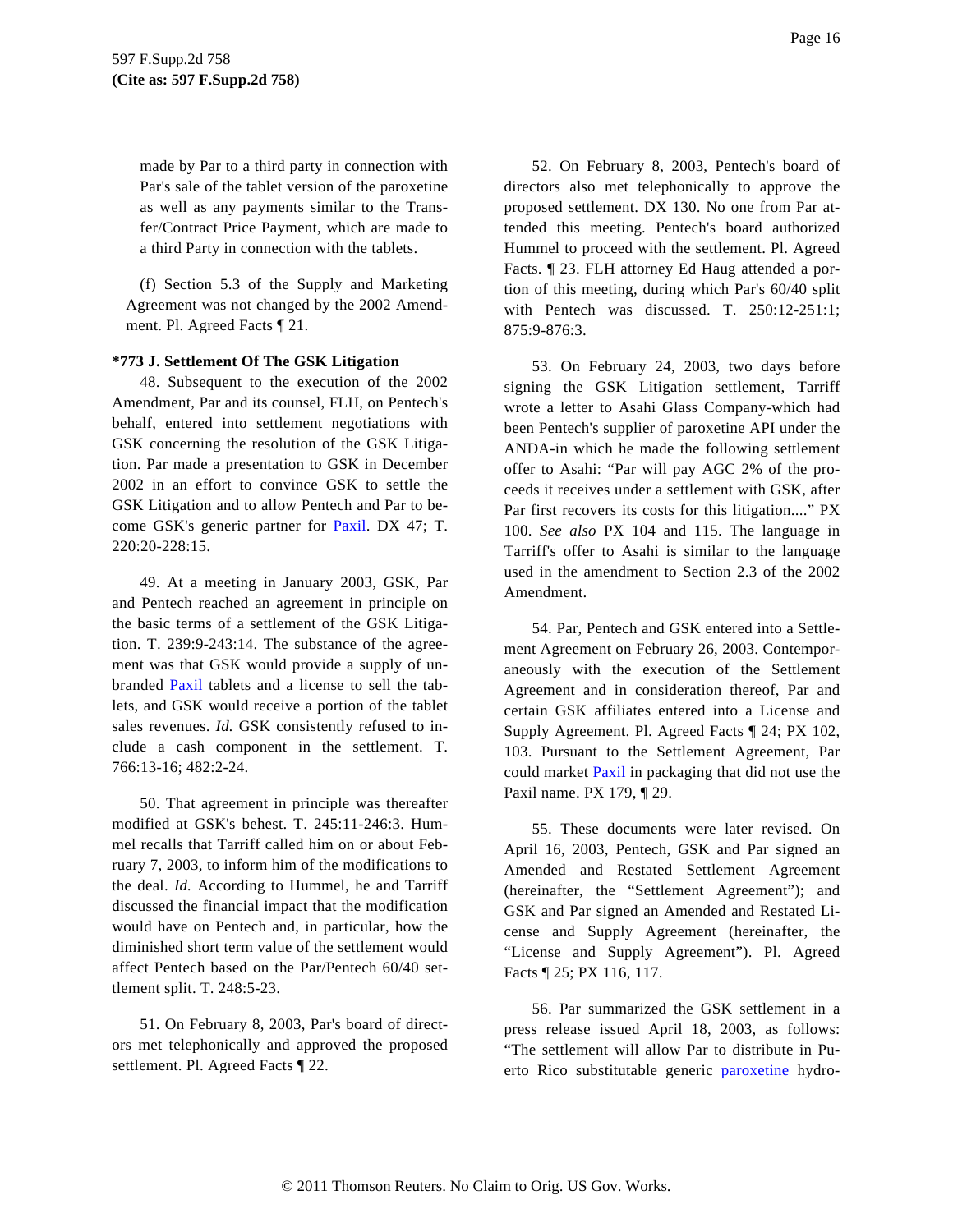chloride immediate release tablets supplied and licensed**\*774** from GSK for a royalty paid to GSK. Par will be entitled to distribute the same product in the U.S. market once another generic version fully substitutable for [Paxi](http://www.westlaw.com/Find/Default.wl?rs=dfa1.0&vr=2.0&CMD=ML&DocName=I37eacf5d475111db9765f9243f53508a&FindType=BD)l becomes available there." PX 120. Par began selling tablets in Puerto Rico in April or May, 2003. T. 484:5-10. Pentech never received any profit payments or accounting from these sales pursuant to Sections 5.2 and 5.3(B) of the 2002 Amendment. T. 485:4-486:5. This fact supports the conclusion that Par understood that Section 2.3, and not Section 5.3(C), applied.

57. Pursuant to an order of the District Court in the GSK Litigation, both the Settlement Agreement and the License and Supply Agreement were submitted for Court approval on April 23, 2003. After a hearing, the Court approved the settlement on May 2, 2003. *[SmithKline Beecham Corp. v. Pentech](http://www.westlaw.com/Find/Default.wl?rs=dfa1.0&vr=2.0&DB=4637&FindType=Y&SerialNum=2003344076) [Pharmaceuticals, In](http://www.westlaw.com/Find/Default.wl?rs=dfa1.0&vr=2.0&DB=4637&FindType=Y&SerialNum=2003344076)c.,* [261 F.Supp.2d](http://www.westlaw.com/Find/Default.wl?rs=dfa1.0&vr=2.0&DB=4637&FindType=Y&SerialNum=2003344076) 1002 [\(N.D.Ill.2003\)](http://www.westlaw.com/Find/Default.wl?rs=dfa1.0&vr=2.0&DB=4637&FindType=Y&SerialNum=2003344076) (Posner, J.). Pl. Agreed Facts ¶ 26.

58. The Settlement Agreement provided:

This Settlement Agreement, the License and Supply Agreement, and the Stipulations in the proposed Stipulated Order are the only consideration exchanged by on or on behalf of Plaintiffs or GSK, on the one side, and Pentech or Par, on the other side, in reaching the agreement to settle the Litigation.

*Id.* ¶ 27.

59. In the Settlement Agreement, Pentech and Par admitted that the commercial manufacture of Pentech's paroxetine product would infringe one of GSK's patents that was due to expire in 2006, and further admitted that the patents were valid and enforceable. PX 179, ¶¶ 3 and 31. In return, GSK agreed to dismiss its lawsuits against Pentech and not to assert three other GSK paroxetine patents against the Pentech capsule. DX 3, ¶¶ 7, 9.

60. The License and Supply Agreement provided for Par to receive its entire requirement of unbranded paroxetine tablets from GSK, and gave Par permission to market those tablets in Puerto Rico starting immediately. PX 117, §§ 4.1, 4.3(a); PX 120. It further provided that, upon entry of a generic Paxil competitor into the United States, Par could immediately market the unbranded Paxil tablet throughout the United States. PX 117, § 4.2; PX 120. The License and Supply Agreement also required Par to make a "royalty payment" to GSK of 60 percent of its Net Sales of the tablet. PX 117, § 3.1.

61. The unbranded tablets provided to Par by GSK are identical in chemical composition to Paxil. PX 179, ¶ 34. Likewise, they are manufactured by the same manufacturer as [Paxil](http://www.westlaw.com/Find/Default.wl?rs=dfa1.0&vr=2.0&CMD=ML&DocName=I37eacf5d475111db9765f9243f53508a&FindType=BD), in the same doses and dosage forms, but without brand identification, and are marketed pursuant to the FDA's approval of GSK's NDA for Paxil. PX 129, pp. 17-18. The unbranded tablets, in contrast to the possible Pentech capsule, were subject to automatic substitution by pharmacists and available in all four strengths of the branded Paxil product. PX 129, § 4.1.

62. Although Par assumed control and responsibility over development of the Pentech capsule no later than the date of the 2002 Amendment, Pentech's ANDA has never been approved by the FDA. PX 179, ¶ 54.

# **K. Benefits of the GSK Settlement**

63. Par and Pentech received substantial benefits from the GSK settlement. T. 669:3-675:6. A generic drug with an "AB" rating from the FDA is automatically substitutable by a pharmacist for the brand drug. A non-AB rated generic drug is not automatically substitutable. As a result, an AB rating for a generic drug is preferred**\*775** from a marketing perspective. T. 140:19-141:9; 305:9-21; Tarriff Dep. 57:4-58:15. The parties expected that Pentech's capsule would not receive an "AB" rating. T. 672:7-9; Tarriff Dep. 57:4-18. In contrast, the [paroxetine](http://www.westlaw.com/Find/Default.wl?rs=dfa1.0&vr=2.0&CMD=ML&DocName=I3c1f514e475111db9765f9243f53508a&FindType=GD) tablet that GSK supplied Par under the GSK Litigation settlement was "AB" rated and fully substitutable for Paxil. T. 672:16-18; PX 129, pp. 17-18.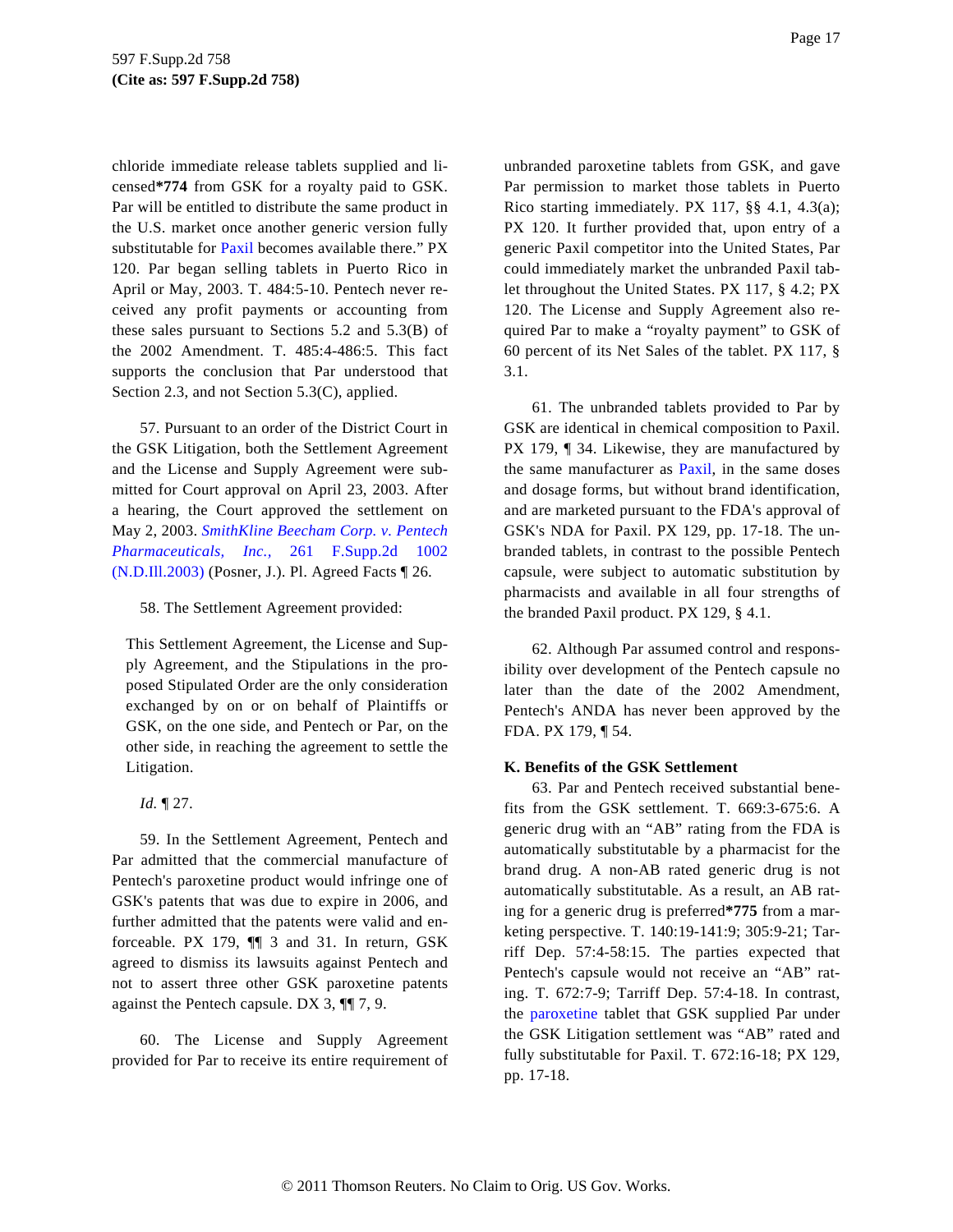64. Pentech's capsule was to be available for sale in only two dosages, 10 and 20 milligrams. In contrast, the GSK unbranded tablet licensed to Par is available in the same four dosages as [Paxil](http://www.westlaw.com/Find/Default.wl?rs=dfa1.0&vr=2.0&CMD=ML&DocName=I37eacf5d475111db9765f9243f53508a&FindType=BD). T. 153:22-154:3; 671:22-672:18.

65. The timing of market entry is crucial to the commercial success of a generic drug. T. 736:6-8. At all relevant times, the timing of the market entry for the Pentech capsule was uncertain, because of the GSK Litigation and the fact that the FDA had not yet approved Pentech's ANDA. In contrast, under the Settlement Agreement, the GSK generic tablet-which also was manufactured by GSK, and was identical to [Paxil](http://www.westlaw.com/Find/Default.wl?rs=dfa1.0&vr=2.0&CMD=ML&DocName=I37eacf5d475111db9765f9243f53508a&FindType=BD) except in name-would be immediately available for sale in unlimited volumes. T. 672:19-22.

66. By reason of the foregoing, both Tarriff and Hummel understood that the potential market for the GSK tablet to be supplied by GSK under the settlement would be greater than the market for the Pentech capsule. T. 422:19-423:10; 671:22-673:16.

67. On April 19, 2003, in an e-mail to Par's board of directors regarding the GSK settlement, Tarriff explained the various ways in which the settlement would reduce Par's risk, while increasing profitability. PX 122.

68. It is clear that Par used Pentech's ANDA to negotiate a settlement that reduced the parties' risks (which, at that time, had largely been assumed by Par) while, at the same time, it increased the amount of the parties' potential reward and Par received significant benefits. T. 669:10-673:25.

# **L. "Interrelatedness" of The Settlement Agreement and the License And Supply Agreement**

69. The License and Supply Agreement between Par and GSK is part of a "settlement" to which Pentech is a party. T. 710:5-8; 775:11-18. The evidence is clear that all parties to the settlement consistently treated the Settlement Agreement and License and Supply Agreement as one unitary "settlement" of the GSK Litigation among Pentech,

Par and GSK:

(a) Both in their original form and as amended, the Settlement Agreement and the License and Supply Agreement were negotiated and executed at the same time by the same parties. T. 665:14-24; PX 102, 103, 116, 117. The settlement allows Par to distribute product. T. 677:10-12.

(b) The language of the contracts plainly describes the relationship between them. For example, the Settlement Agreement expressly provides that the License and Supply Agreement is the consideration exchanged to settle the GSK Litigation. Pl. Agreed Facts ¶ 27. Moreover, the License and Supply Agreement states in its first recital: "WHEREAS, the Parties wish to amicably settle patent litigation currently ongoing between them." PX 117, p. 1.

(c) In a May 1, 2003 filing submitted to Judge Posner presiding over the GSK Litigation, GSK referred to the License and Supply Agreement as "*the core of its settlement* with defendant Pentech Pharmaceuticals, Inc. ('Pentech') and non-party Par Pharmaceutical, Inc. **\*776** ('Par') ...." PX 132 at 1; (emphasis added).

(d) All parties consistently referred to the Settlement Agreement and the License and Supply Agreement collectively as the "settlement agreements" in the papers they filed in the GSK Litigation and in their oral representations to the District Court. *E.g.,* PX 127, p. 1; PX 128, p. 1; PX 129, p. 10; PX 130, p. 1; PX 131, pp. 1, 5; PX 171, p. 1.

(e) Various court orders from the GSK Litigation refer to the Settlement Agreement and License and Supply Agreement, interchangeably, as the "settlement." PX 125; PX 140.

(f) On April 18, 2003, Par issued a press release announcing that "*[t]he settlement* will allow Par to distribute ... generic [paroxetine](http://www.westlaw.com/Find/Default.wl?rs=dfa1.0&vr=2.0&CMD=ML&DocName=I3c1f514e475111db9765f9243f53508a&FindType=GD) hydro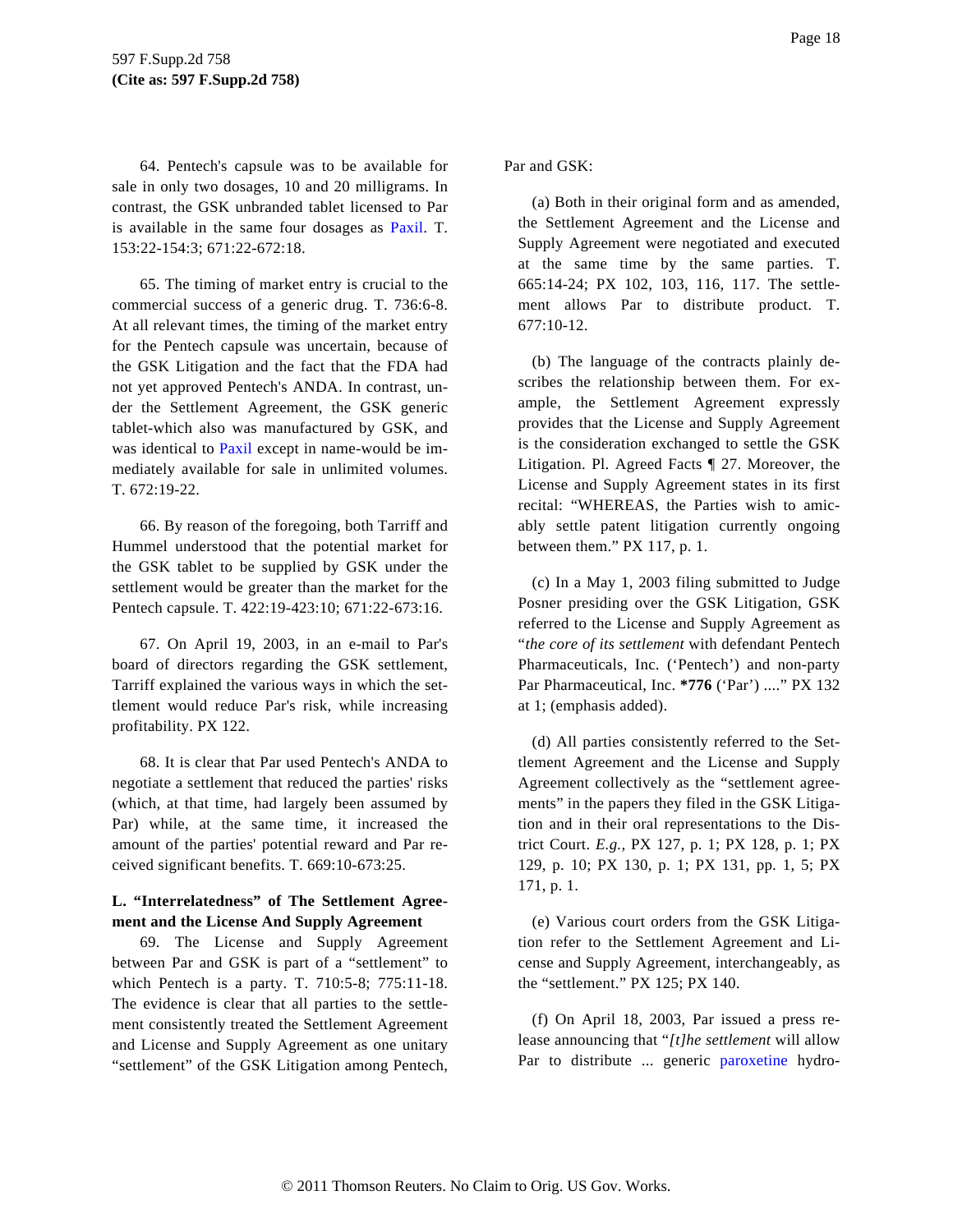chloride immediate release tablets supplied and licensed from GSK for a royalty paid to GSK." PX 120 (emphasis added).

(g) On April 21, 2003, Tarriff conducted a conference call with investors and pharmaceutical industry analysts to announce the settlement of the GSK Litigation. On that call, Tarriff described Par's exchange of the rights to Pentech's paroxetine capsule for the right to sell unbranded tablets under the License and Supply Agreement, as "trad[ing] up on draft day." PX 123; PX 124; T. 674:18-675:16.

(h) Par's quarterly and annual reports filed with the Securities and Exchange Commission ("SEC") state that: " *[a]s a result of the settlement,* [Par] will be permitted to distribute ... substitutable generic [paroxetine](http://www.westlaw.com/Find/Default.wl?rs=dfa1.0&vr=2.0&CMD=ML&DocName=I3c1f514e475111db9765f9243f53508a&FindType=GD) hydrochloride immediate release tablets supplied and licensed from GSK ..." PX 126, p. 2; "*[t]he settlement* allows Par to distribute ... substitutable generic [par](http://www.westlaw.com/Find/Default.wl?rs=dfa1.0&vr=2.0&CMD=ML&DocName=I3c1f514e475111db9765f9243f53508a&FindType=GD)[oxetine](http://www.westlaw.com/Find/Default.wl?rs=dfa1.0&vr=2.0&CMD=ML&DocName=I3c1f514e475111db9765f9243f53508a&FindType=GD) ... tablets supplied and licensed from GSK" PX 142, p. 19; PX 157, p. 34; (emphasis added) and that "Par has been granted the right *under the settlement* to distribute [GSK-supplied paroxetine tablets] in the United States...." PX 168, p. 40 (emphasis added); T. 685:7-688:1.

(i) GSK's 2004 Annual Report referred to GSK's "settlement with Pentech and Par Pharmaceuticals to which Pentech had granted rights under Pentech's ANDA for [paroxetine](http://www.westlaw.com/Find/Default.wl?rs=dfa1.0&vr=2.0&CMD=ML&DocName=I3c1f514e475111db9765f9243f53508a&FindType=GD) hydrochloride capsules," and stated " *[t]he settlement* allowed Par to distribute ... [paroxetine](http://www.westlaw.com/Find/Default.wl?rs=dfa1.0&vr=2.0&CMD=ML&DocName=I3c1f514e475111db9765f9243f53508a&FindType=GD) hydrochloride tablets supplied and licensed from [GSK]...." PX 173, p. 117 (emphasis added).

(j) On October 24, 2003, Tarriff appeared on a CNBC television program and referred to Par's sales of the unbranded [Paxil](http://www.westlaw.com/Find/Default.wl?rs=dfa1.0&vr=2.0&CMD=ML&DocName=I37eacf5d475111db9765f9243f53508a&FindType=BD) tablets as "a settlement from litigation." T. 681:12-682:18; PX 165 (19:45-24:34).

(k) On February 26, 2004, on a public earnings conference call, Tarriff stated: ["Paxil](http://www.westlaw.com/Find/Default.wl?rs=dfa1.0&vr=2.0&CMD=ML&DocName=I37eacf5d475111db9765f9243f53508a&FindType=BD) was a settlement with GSK ... we had first to file status in that, and that's how we settled that." PX 175 at P100695. Par settled the patent litigation with GSK "by becoming the authorized generic." T. 709:14.

(*l* ) One of the benefits Par received out of the GSK settlement was the License and Supply Agreement with GSK. T. 661:25-662:11.

# **M. Par's Internal Communications Support this Court's Finding that Section 2.3 Governs**

70. On March 12, 2003, Par's Vice President Paul Campanelli sent the following e-mail to Dennis O'Connor, Par's Chief Financial Officer, and Joe Schott, Par's Senior Director of Finance, with a copy to Tarriff:

Two separate business terms were addressed in the Pentech amendment 1) **\*777** legal expenses and 2) what happens in the event of a settlement.

It is clearer if you read the contract and amendment together. It is understood by Pentech, that # 2 is in effect, we are in a Settlement.

1. Legal Expenses: Par is responsible for legal fees and expenses for P-IV litigation after November 2002. Legal expenses in excess of \$2 million is credited against profit.

2. Settlement: In the event of a settlement, Par is first reimbursed it [sic] direct costs related to marketing, manufacturing, facility modification, API and legal expenses out of amounts received in a settlement. Remaining amounts received are split 60/40, Par taking the lion's share.

T. 923:14-926:1; PX 109. Par's executives sent several responses to Campanelli's March 12 e-mail, none of which disagreed with the stated understanding that Pentech was to receive a 40 percent share. PX 106, 107,108, 110A, 110B, 111.

71. Campanelli and Tarriff testified that these e-mail exchanges were meant to relate only *Pentech's* understanding of the deal, an understand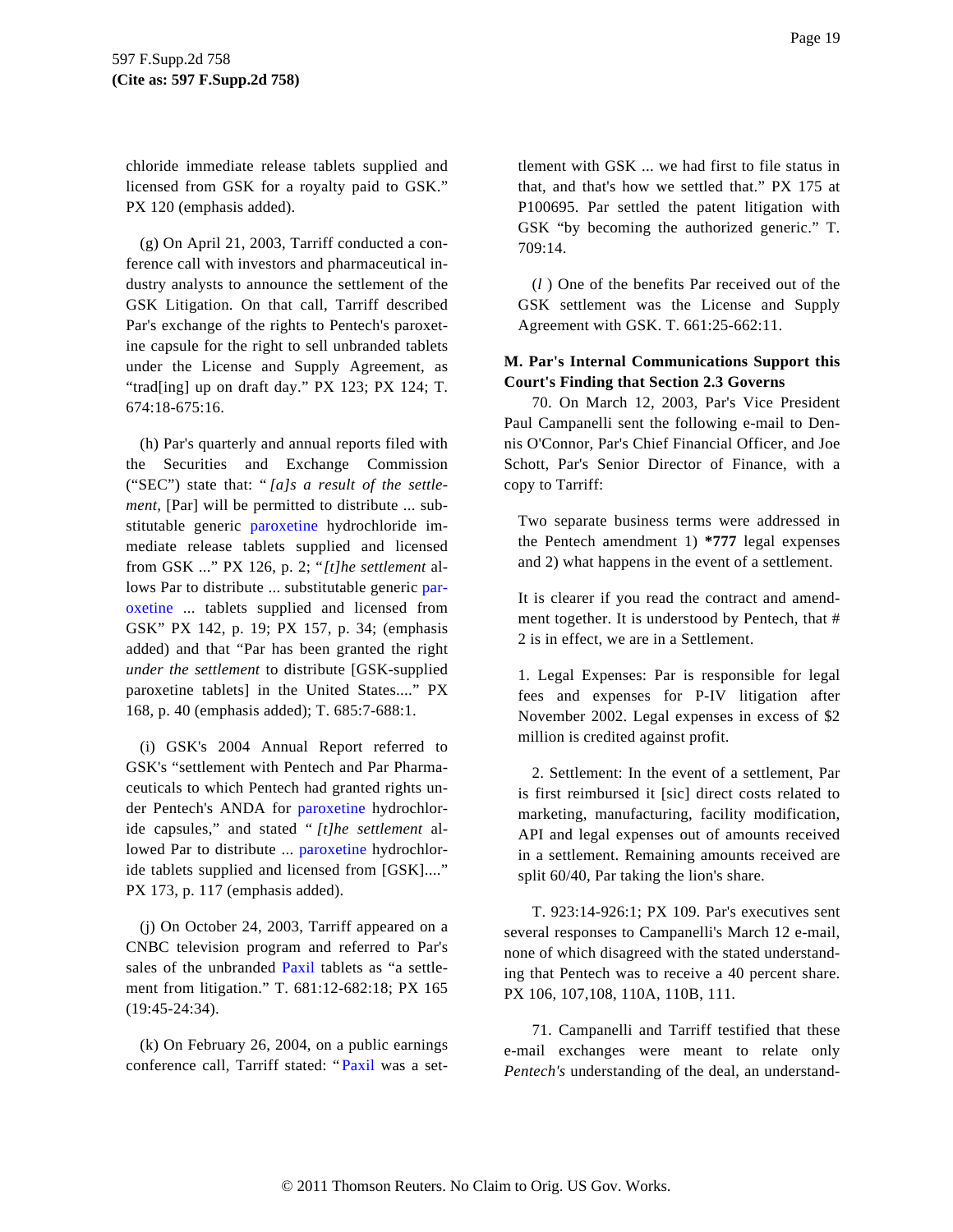ing with which they disagreed at that time. T. 924:2-16; 925:19-926:1; Tarriff Dep. 208:18-24. This testimony is at odds, however, with the text of the e-mails, which contain no expression or suggestion of disagreement. The e-mail response from Tarriff (PX 107), to the contrary, suggested concurrence: "Paul, Joe, *Also* we get up to 3% of SALES for SG & A ..." (Emphasis added.) Further, the circumstances and broader context suggest that Campanelli's March 12 e-mail was intended to provide information for Par's 2002 SEC Form 10-K, which was then being prepared. The e-mail is addressed to Par's Director of Finance Joe Schott ("Schott"), and Chief Financial Officer Dennis O'Connor ("O'Connor"), who were responsible for preparing the Form 10-K. *See* T. 926:21-927:11; PX 108; *see also* PX 58, 61, 63-65, 67-69, 73 (10-Qs demonstrating O'Connor and Schott's roles in preparing SEC filings). Par filed its 10-K on March 28, 2003, only two weeks after Campanelli's e-mail. PX 114. E-mail responses from Schott and O'Connor indicate that they understood the March 12 e-mail concerned the soon-to-be-filed 10-K report. PX 111 ("I think the current disclosure in the 10-K is correct because the settlement is not final"); PX 106 ("Shouldn't November 2002 be 2001, the signing date of the agreement?"). Campanelli acknowledged that, "from time to time, just in the ordinary course," he is asked to provide information that is needed for use in Form 10-K annual reports. T. 916:8-15. Consistent therewith is Campanelli's testimony that his March 12 e-mail merely identified and described two terms that had been changed by the 2002 Amendment. T. 925:14-926:1.

72. Before either Pentech or Par approved the settlement with GSK, Hummel advised Campanelli that Pentech understood it was to be paid a 40 percent share of the amounts Par derived from its sales of the unbranded [paroxetine](http://www.westlaw.com/Find/Default.wl?rs=dfa1.0&vr=2.0&CMD=ML&DocName=I3c1f514e475111db9765f9243f53508a&FindType=GD) tablets from GSK. T. 917:5-919:11; 922:5-922:11; 990:7-991:8. Nevertheless, at no time before at least December 2003 did Par ever state to Pentech, either in writing or orally, that Pentech was entitled only to a 15 percent share. T. 280:3-12.

73. On May 5, 2003, Tarriff sent an e-mail to two Par employees asking them to prepare a complete list of all expenses related to [Paxi](http://www.westlaw.com/Find/Default.wl?rs=dfa1.0&vr=2.0&CMD=ML&DocName=I37eacf5d475111db9765f9243f53508a&FindType=BD)l to be sent to Hummel because "[w]e get our expense back." PX 134. This request is consistent with Section 2.3.

74. On May 23, 2003, a Par employee, Michael McHugh, sent Par CEO Scott Tarriff an e-mail transmitting "files containing**\*778** the 2003 & 2004 forecasts that include the changes we went over on Wednesday." The attached spreadsheet shows that Par's "Gross margin %" in connection with the sale of paroxetine TABS was 24%. T. 692:6-695:10; PX 149, pp. PB 7103, PB 7107. This 24% figure is the percentage that would be derived from paying GSK 60% of net sales, and paying Pentech 40% of the remaining 40%, thereby leaving Par with 60% of 40%, or 24%. T. 694:11-695:10.

75. The purpose of Section 2.3, according to Tarriff's testimony, was to address a settlement proposal advanced by GSK in 2002. T. 562:15-563:10. Yet, the only settlement proposals advanced by GSK during 2002 were proposals for GSK to provide a supply of [paroxetine](http://www.westlaw.com/Find/Default.wl?rs=dfa1.0&vr=2.0&CMD=ML&DocName=I3c1f514e475111db9765f9243f53508a&FindType=GD) for re-sale, precisely the settlement arrangement that GSK, Pentech and Par ultimately reached. T. 710:9-18; PX 46; PX 47. At trial, Tarriff testified that he understood those settlement offers to be "cash" offers (T. 594:10-24), but that testimony is inconsistent with his previous deposition testimony (Tarriff Dep. 141:4-18), which describes GSK's offer as having \$5 million of "value", and also with the evidence showing that GSK offered a tablet supply again in September 2002, and that Tarriff was immediately made aware of that offer. *See* PX 46, 47 (with references to "100 kg" of product).

76. Tarriff testified that the parties anticipated they would probably have an opportunity to market paroxetine tablets from GSK. T. 532:25-533:18. Among other things, Tarriff testified "[i]t's pretty common that in all of your Paragraph IV litigation that ultimately you try to settle your cases." T. 533:2-4. When asked whether he told Mr. Hummel before the parties signed the Supply and Marketing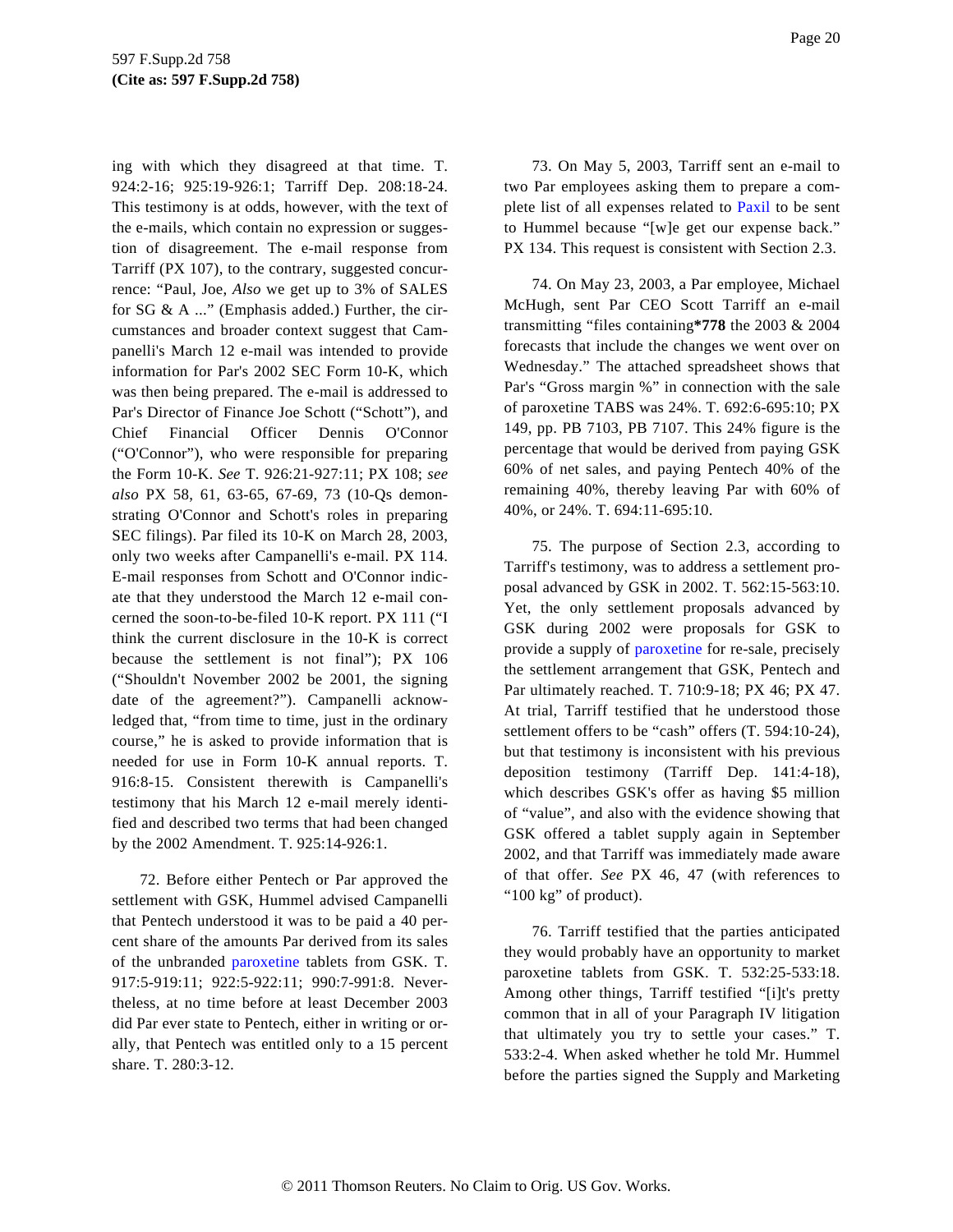Agreement that Par contemplated marketing a GSK tablet, Tarriff testified: "[n]o, but I think it was pretty common at that point that that's a frequent occurrence, and Mr. Hummel was and I think he still is, a board member of a large generic company in the U.S., and I think this is just something that's standard that happens pretty frequently." T. 533:14-18.

# **N. Amounts Par Obtained From Its Sales of Paroxetine Supplied by GSK Are "Amounts Out of Settlement" Under Section 2.3**

77. On September 8, 2003, third party Apotex Inc. entered the United States market as a generic competitor to [Paxil](http://www.westlaw.com/Find/Default.wl?rs=dfa1.0&vr=2.0&CMD=ML&DocName=I37eacf5d475111db9765f9243f53508a&FindType=BD). As provided for in the License and Supply Agreement with GSK, Par immediately began selling generic [paroxetine](http://www.westlaw.com/Find/Default.wl?rs=dfa1.0&vr=2.0&CMD=ML&DocName=I3c1f514e475111db9765f9243f53508a&FindType=GD) tablets manufactured by GSK, in competition with the Apotex product. Def. Agreed Facts. ¶ 19; PX 158; T. 697:14-698:11.

78. The [paroxetine](http://www.westlaw.com/Find/Default.wl?rs=dfa1.0&vr=2.0&CMD=ML&DocName=I3c1f514e475111db9765f9243f53508a&FindType=GD) tablet supplied by GSK under the settlement became Par's largest selling drug ever, as well as its second most profitable drug ever. Tarriff Dep. 238:5-21. As of September 30, 2007, Par's gross sales of paroxetine tablets exceeded \$400 million. T. 714:10-25. Pentech had no responsibility-financial or otherwise-relating to the marketing and sales of the GSK-supplied tablet. T. 417:5-8.

79. The language of the 2002 Amendment and extrinsic evidence demonstrate that the parties intended and understood that Pentech would receive a 40 percent share of Par's proceeds from its sales of unbranded paroxetine pursuant to Section 2.3. At the time the 2002 Amendment was executed, the parties were aware that the settlement with GSK might include the supply of tablets because GSK had rejected requests for cash payments. In light of this, the decision by the parties to select broad and all-inclusive language in the 2002 Amendment to Section 2.3 with the **\*779** terms "any settlement," "any amount received in settlement," and "any remaining amounts that are received by Par and Pentech," the Court finds that the parties intended to treat the GSK settlement under Section 2.3, not Section 5.2.

# **O. The Litigation**

80. Beginning in or around September 2003, the dispute arose regarding whether Pentech was entitled to a 40 percent share of the amounts out of the GSK settlement. T. 267:8-276:3. At no time before at least December 2003 did Par ever state to Pentech, either in writing or orally, that Pentech was entitled only to a 15 percent share. T. 280:3-12. Pentech filed this lawsuit against Par on May 3, 2004. Dkt. 1. On March 28, 2006, Judge Filip denied the parties' cross-motions for summary judgment. Dkt. 202. On October 25, 2007, [2007 WL](http://www.westlaw.com/Find/Default.wl?rs=dfa1.0&vr=2.0&DB=999&FindType=Y&SerialNum=2013909371) [3223696,](http://www.westlaw.com/Find/Default.wl?rs=dfa1.0&vr=2.0&DB=999&FindType=Y&SerialNum=2013909371) Judge Filip granted Par's motion for summary judgment on Pentech's breach of fiduciary duty and equitable accounting claims. Dkt. 231. Subsequently, this Court conducted a bench trial on December 9-12 and 15-16, 2008 and heard closing arguments on December 22, 2008.

# **III. CONCLUSIONS OF LAW A. Jurisdiction and Choice of Law**

81. This action includes two counts: Count I for breach of contract; and Count II for declaratory judgment. The Court has diversity jurisdiction over both counts. [28 U.S.C. § 1332\(a](http://www.westlaw.com/Find/Default.wl?rs=dfa1.0&vr=2.0&DB=1000546&DocName=28USCAS1332&FindType=L&ReferencePositionType=T&ReferencePosition=SP_7b9b000044381))(1). [Section](http://www.westlaw.com/Find/Default.wl?rs=dfa1.0&vr=2.0&DB=1000546&DocName=28USCAS1332&FindType=L&ReferencePositionType=T&ReferencePosition=SP_7b9b000044381) [1332\(a\)\(1\)](http://www.westlaw.com/Find/Default.wl?rs=dfa1.0&vr=2.0&DB=1000546&DocName=28USCAS1332&FindType=L&ReferencePositionType=T&ReferencePosition=SP_7b9b000044381) provides federal courts with jurisdiction over all civil cases where the matter in controversy is in excess of \$75,000 exclusive of interest and costs and is between citizens of different states. In this case, both requirements are satisfied. The parties have consented to magistrate judge jurisdiction pursuant to  $28$  U.S.C.  $\S$  636(c)(1).

82. Venue is proper in this district under [28](http://www.westlaw.com/Find/Default.wl?rs=dfa1.0&vr=2.0&DB=1000546&DocName=28USCAS1391&FindType=L&ReferencePositionType=T&ReferencePosition=SP_a83b000018c76) [U.S.C. § 1391\(b\)](http://www.westlaw.com/Find/Default.wl?rs=dfa1.0&vr=2.0&DB=1000546&DocName=28USCAS1391&FindType=L&ReferencePositionType=T&ReferencePosition=SP_a83b000018c76) because this is a civil action founded only on diversity jurisdiction. Plaintiff resides in this district and a substantial part of the alleged events or omissions giving rise to Plaintiff's claims occurred in this district.

83. Pursuant to the parties' agreement, New York law applies in this case. The Contract provides that it "shall be deemed to have been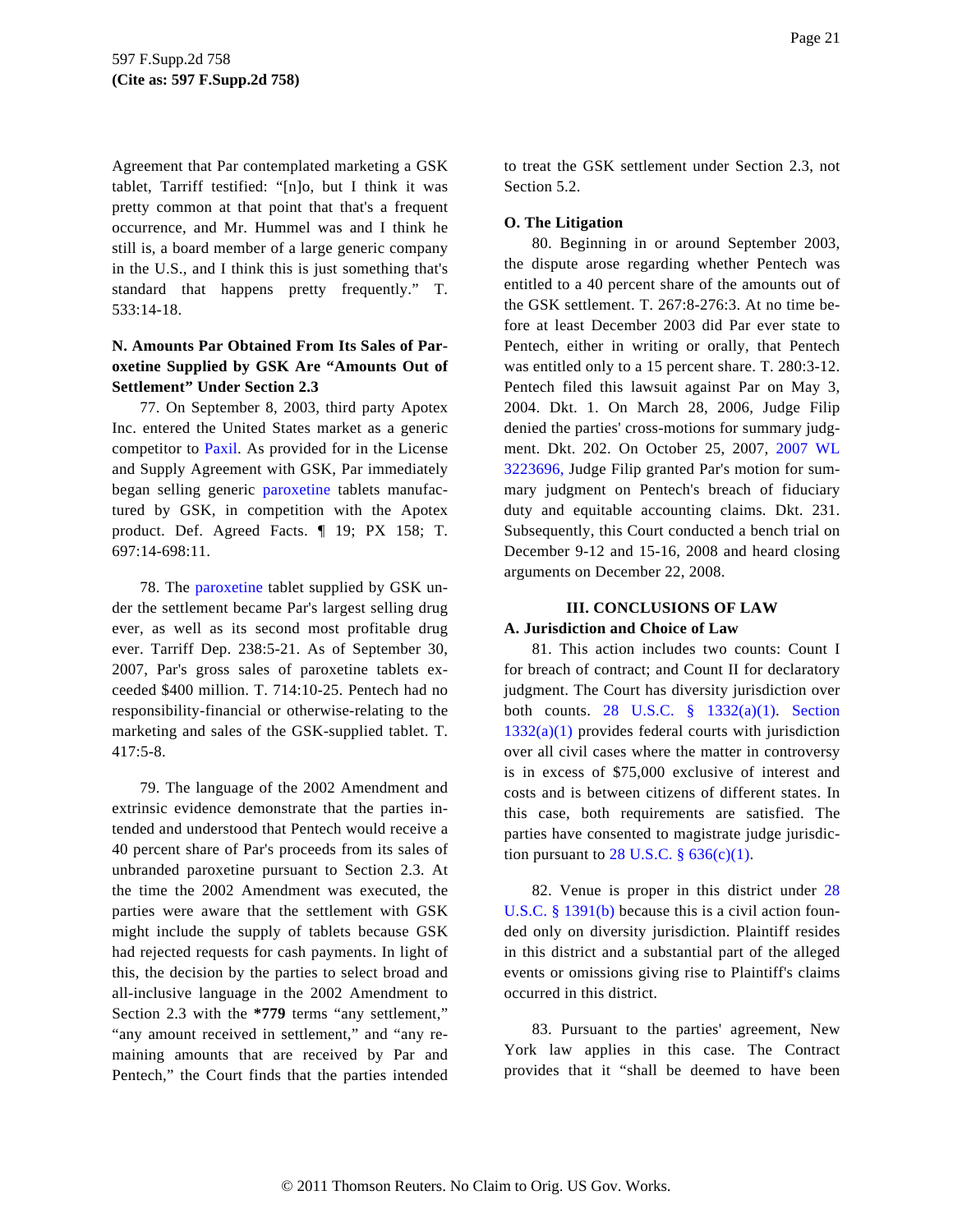<span id="page-21-2"></span>entered into and shall be governed by and construed under the internal laws of the State of New York." DX 1  $\S$  13.3; DX 2. The Court finds this is an enforceable choice of law provision. *See [Fix v](http://www.westlaw.com/Find/Default.wl?rs=dfa1.0&vr=2.0&DB=506&FindType=Y&ReferencePositionType=S&SerialNum=2004657471&ReferencePosition=552). [Quantum Indus. Partners, LDC](http://www.westlaw.com/Find/Default.wl?rs=dfa1.0&vr=2.0&DB=506&FindType=Y&ReferencePositionType=S&SerialNum=2004657471&ReferencePosition=552),* [374 F.3d 549, 552](http://www.westlaw.com/Find/Default.wl?rs=dfa1.0&vr=2.0&DB=506&FindType=Y&ReferencePositionType=S&SerialNum=2004657471&ReferencePosition=552) [\(7th Cir.2004](http://www.westlaw.com/Find/Default.wl?rs=dfa1.0&vr=2.0&DB=506&FindType=Y&ReferencePositionType=S&SerialNum=2004657471&ReferencePosition=552)). Accordingly, the Court will apply New York law with respect to all issues relating to the Contract.

# **B. Breach Of Contract Claim**

<span id="page-21-1"></span>[\[1\]](#page-0-0)[\[2\]](#page-0-1) 84. Count I of the Complaint alleges breach of contract. Under New York law, a breach of contract claim has four elements: (1) formation of a contract between plaintiff and defendant; (2) performance by plaintiff; (3) defendant's failure to perform; and (4) resulting damage. *[Labajo v. Bes](http://www.westlaw.com/Find/Default.wl?rs=dfa1.0&vr=2.0&DB=4637&FindType=Y&ReferencePositionType=S&SerialNum=2011685134&ReferencePosition=529)t [Buy Stores, L](http://www.westlaw.com/Find/Default.wl?rs=dfa1.0&vr=2.0&DB=4637&FindType=Y&ReferencePositionType=S&SerialNum=2011685134&ReferencePosition=529).P.,* [478 F.Supp.2d 523](http://www.westlaw.com/Find/Default.wl?rs=dfa1.0&vr=2.0&DB=4637&FindType=Y&ReferencePositionType=S&SerialNum=2011685134&ReferencePosition=529), 529 [\(S.D.N.Y.2007\)](http://www.westlaw.com/Find/Default.wl?rs=dfa1.0&vr=2.0&DB=4637&FindType=Y&ReferencePositionType=S&SerialNum=2011685134&ReferencePosition=529) (applying New York law). Pentech must prove each element by a preponderance of the evidence. Pl. Agreed Facts ¶ 34.

#### **1. First and Second Elements**

85. The first and second elements, the existence of a contract and performance by plaintiff, are undisputed. *Id.* at ¶¶ 33-35; Def. Agreed Facts ¶¶ 3, 13, 15. The Court concludes that the Contract is a valid, enforceable contract between Pentech and Par. The Contract is a written agreement signed by the presidents of both companies and includes warranties by both parties of **\*780** their respective signatories' authority to enter into a binding contract. Both Pentech and Par provided adequate consideration and treated the Contract as in effect. The Court also concludes that Pentech performed all conditions precedent under the Contract.

## <span id="page-21-0"></span>**2. Third Element**

<span id="page-21-3"></span>[\[3\]](#page-0-2) 86. Regarding the third element, breach, the Court finds that Par breached the parties' agreement when it failed to pay Pentech 40 percent of amounts Par has received from sales of the paroxetine tablets, net of certain direct costs, and that Pentech is entitled to such payment under Section 2.3 of the Contract. While Pentech argues it is entitled to payment under Section 2.3, Par disputes this. Par contends Section 5.2 governs Pentech's share of the

paroxetine tablet sales revenues, entitling Pentech to only a 15 percent share thereunder, net of certain expenses. Pl. Agreed Facts ¶ 37.

 $[4][5][6][7][8][9]$  $[4][5][6][7][8][9]$  $[4][5][6][7][8][9]$  $[4][5][6][7][8][9]$  [87. Preceden](#page-1-4)t instructs the Court to construe the Pentech-Par Contract to effectuate the intention of the parties as they expressed it in the contractual language, assuming such language does not fairly allow for more than one conclusion. *[W.W.W. Assocs. v. Giancontieri,](http://www.westlaw.com/Find/Default.wl?rs=dfa1.0&vr=2.0&DB=578&FindType=Y&SerialNum=1991015553)* 77 N.Y.2d [157, 162, 565 N.Y.S.2d 440, 566 N.E.2](http://www.westlaw.com/Find/Default.wl?rs=dfa1.0&vr=2.0&DB=578&FindType=Y&SerialNum=1991015553)d 639 [\(N.Y.1990\).](http://www.westlaw.com/Find/Default.wl?rs=dfa1.0&vr=2.0&DB=578&FindType=Y&SerialNum=1991015553) Only when the terms of a contract are ambiguous may a court turn to evidence outside the agreement's four corners to ascertain the parties' intent. *[In re Delmar Pediatrics Asthma & Alle](http://www.westlaw.com/Find/Default.wl?rs=dfa1.0&vr=2.0&DB=602&FindType=Y&ReferencePositionType=S&SerialNum=2010894133&ReferencePosition=590)rgy [Care, P.C.](http://www.westlaw.com/Find/Default.wl?rs=dfa1.0&vr=2.0&DB=602&FindType=Y&ReferencePositionType=S&SerialNum=2010894133&ReferencePosition=590),* [35 A.D.3d 987, 828 N.Y.S.2d 589, 590](http://www.westlaw.com/Find/Default.wl?rs=dfa1.0&vr=2.0&DB=602&FindType=Y&ReferencePositionType=S&SerialNum=2010894133&ReferencePosition=590) [\(2006\).](http://www.westlaw.com/Find/Default.wl?rs=dfa1.0&vr=2.0&DB=602&FindType=Y&ReferencePositionType=S&SerialNum=2010894133&ReferencePosition=590) Under New York law, "if [a] contract is ambiguous and relevant extrinsic evidence as to its meaning is available, its interpretation is a question of fact for the factfinder." *[New Windsor Volunteer](http://www.westlaw.com/Find/Default.wl?rs=dfa1.0&vr=2.0&DB=506&FindType=Y&ReferencePositionType=S&SerialNum=2008771341&ReferencePosition=111) [Ambulance Corps, Inc. v. Meye](http://www.westlaw.com/Find/Default.wl?rs=dfa1.0&vr=2.0&DB=506&FindType=Y&ReferencePositionType=S&SerialNum=2008771341&ReferencePosition=111)rs,* [442 F.3d 101](http://www.westlaw.com/Find/Default.wl?rs=dfa1.0&vr=2.0&DB=506&FindType=Y&ReferencePositionType=S&SerialNum=2008771341&ReferencePosition=111), [111 \(2d Cir.2006](http://www.westlaw.com/Find/Default.wl?rs=dfa1.0&vr=2.0&DB=506&FindType=Y&ReferencePositionType=S&SerialNum=2008771341&ReferencePosition=111)). A contract is ambiguous if its terms are "reasonably susceptible to more than one interpretation." *[Chimart Assocs. v. Paul](http://www.westlaw.com/Find/Default.wl?rs=dfa1.0&vr=2.0&DB=578&FindType=Y&SerialNum=1986104256),* [66 N.Y.2d](http://www.westlaw.com/Find/Default.wl?rs=dfa1.0&vr=2.0&DB=578&FindType=Y&SerialNum=1986104256) [570, 573, 498 N.Y.S.2d 344, 489 N.E.2](http://www.westlaw.com/Find/Default.wl?rs=dfa1.0&vr=2.0&DB=578&FindType=Y&SerialNum=1986104256)d 231 [\(N.Y.1986\).](http://www.westlaw.com/Find/Default.wl?rs=dfa1.0&vr=2.0&DB=578&FindType=Y&SerialNum=1986104256) In other words, the central inquiry is whether the terms "could suggest 'more than one meaning when viewed objectively by a reasonably intelligent person who has examined the context of the entire integrated agreement and who is cognizant of the customs, practices, usages and terminology as generally understood in the particular trade or business.' " *[DaPuzzo v. Globalvest Mgmt. Co.](http://www.westlaw.com/Find/Default.wl?rs=dfa1.0&vr=2.0&DB=4637&FindType=Y&ReferencePositionType=S&SerialNum=2003428500&ReferencePosition=729),* [263 F.Supp.2d 714, 729 \(S.D.N.Y.200](http://www.westlaw.com/Find/Default.wl?rs=dfa1.0&vr=2.0&DB=4637&FindType=Y&ReferencePositionType=S&SerialNum=2003428500&ReferencePosition=729)3) (quoting *[Morgan Stanley Group Inc. v. New Eng. Ins. Co.](http://www.westlaw.com/Find/Default.wl?rs=dfa1.0&vr=2.0&DB=506&FindType=Y&ReferencePositionType=S&SerialNum=2000517144&ReferencePosition=275),* [225 F.3d 270, 275 \(2d Cir.200](http://www.westlaw.com/Find/Default.wl?rs=dfa1.0&vr=2.0&DB=506&FindType=Y&ReferencePositionType=S&SerialNum=2000517144&ReferencePosition=275)0)). As the trier of fact, a court may consider extrinsic evidence "that clarifies the ambiguity, so long as the evidence is not inconsistent with the express terms of the contract." *[Golden Pacific Bancorp v. F.D.I.C.,](http://www.westlaw.com/Find/Default.wl?rs=dfa1.0&vr=2.0&DB=506&FindType=Y&ReferencePositionType=S&SerialNum=2001516105&ReferencePosition=517)* 273 [F.3d 509, 517 \(2d Cir.2001\)](http://www.westlaw.com/Find/Default.wl?rs=dfa1.0&vr=2.0&DB=506&FindType=Y&ReferencePositionType=S&SerialNum=2001516105&ReferencePosition=517).

[\[10\]](#page-1-5) 88. A court interpreting an ambiguous contract under New York law must select an interpretation that the language of the contract and the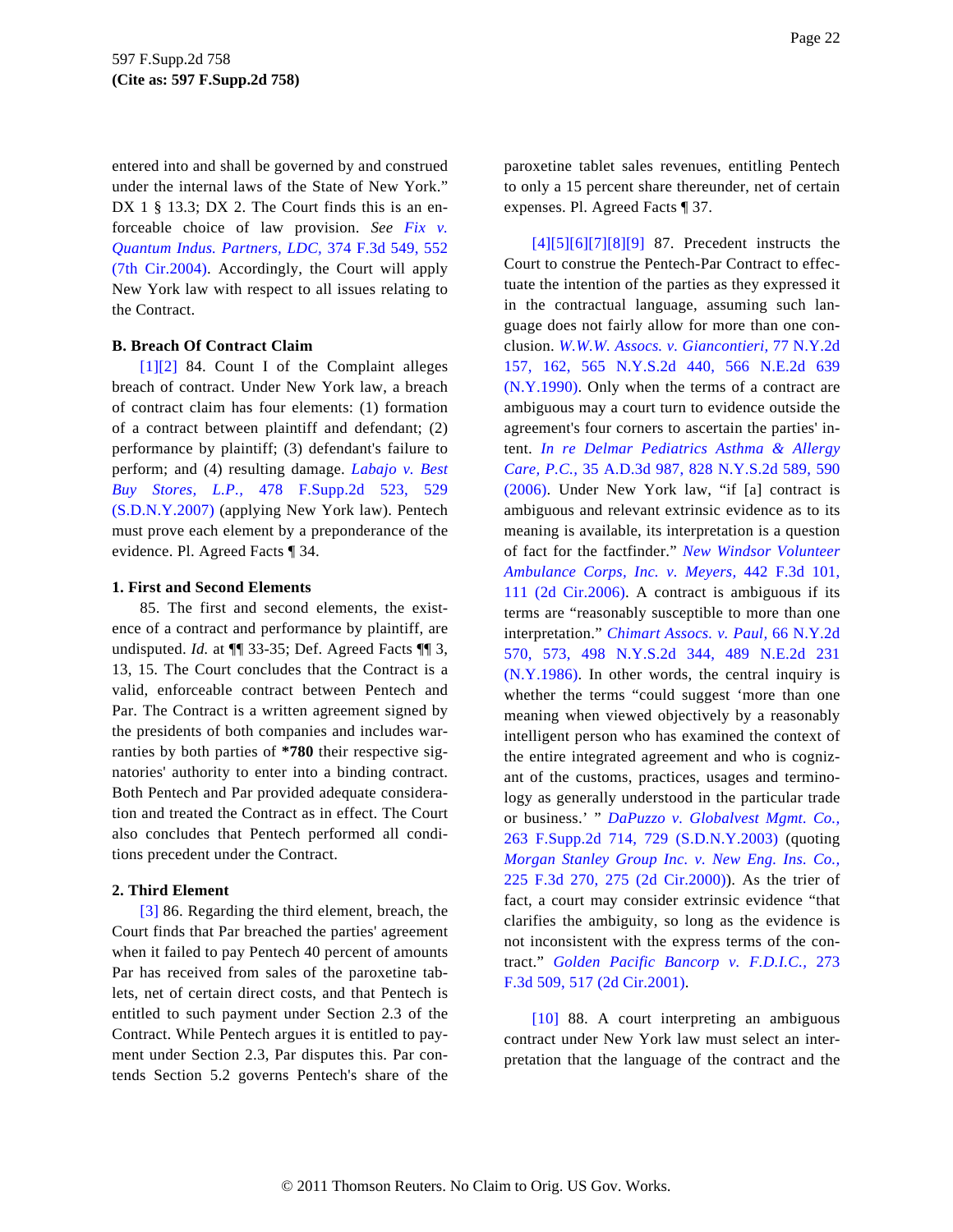relevant extrinsic evidence reasonably permit. *See [Chock Full O'Nuts Corp. v. Tetley, In](http://www.westlaw.com/Find/Default.wl?rs=dfa1.0&vr=2.0&DB=506&FindType=Y&ReferencePositionType=S&SerialNum=1998172966&ReferencePosition=205)c.,* [152 F.3d](http://www.westlaw.com/Find/Default.wl?rs=dfa1.0&vr=2.0&DB=506&FindType=Y&ReferencePositionType=S&SerialNum=1998172966&ReferencePosition=205) [202, 205 \(2d Cir.1998](http://www.westlaw.com/Find/Default.wl?rs=dfa1.0&vr=2.0&DB=506&FindType=Y&ReferencePositionType=S&SerialNum=1998172966&ReferencePosition=205)); *[Compagnie Financiere de](http://www.westlaw.com/Find/Default.wl?rs=dfa1.0&vr=2.0&DB=506&FindType=Y&ReferencePositionType=S&SerialNum=2000613146&ReferencePosition=161) [CIC et de L'Union Europeenne v. Merrill Lyn](http://www.westlaw.com/Find/Default.wl?rs=dfa1.0&vr=2.0&DB=506&FindType=Y&ReferencePositionType=S&SerialNum=2000613146&ReferencePosition=161)ch, [Pierce, Fenner & Smith, In](http://www.westlaw.com/Find/Default.wl?rs=dfa1.0&vr=2.0&DB=506&FindType=Y&ReferencePositionType=S&SerialNum=2000613146&ReferencePosition=161)c.,* [232 F.3d 153, 16](http://www.westlaw.com/Find/Default.wl?rs=dfa1.0&vr=2.0&DB=506&FindType=Y&ReferencePositionType=S&SerialNum=2000613146&ReferencePosition=161)1 [\(2d Cir.2000\)](http://www.westlaw.com/Find/Default.wl?rs=dfa1.0&vr=2.0&DB=506&FindType=Y&ReferencePositionType=S&SerialNum=2000613146&ReferencePosition=161).

<span id="page-22-1"></span><span id="page-22-0"></span> $[11][12][13][14][15]$  $[11][12][13][14][15]$  $[11][12][13][14][15]$  [89. An omission](#page-2-3) in a contract, such as a failure to include a specific contingency, does not permit the court to imply a term or interpret the contract in a way that is inconsistent with the language of the contract. A failure to include in a contract a contingency that arises does not necessarily create an ambiguity that requires interpretation. *[Reiss v. Fin. Performance Corp.,](http://www.westlaw.com/Find/Default.wl?rs=dfa1.0&vr=2.0&DB=578&FindType=Y&ReferencePositionType=S&SerialNum=2001589654&ReferencePosition=961)* 97 [N.Y.2d 195, 738 N.Y.S.2d 658, 764 N.E.2d 9](http://www.westlaw.com/Find/Default.wl?rs=dfa1.0&vr=2.0&DB=578&FindType=Y&ReferencePositionType=S&SerialNum=2001589654&ReferencePosition=961)58, [961 \(2001\)](http://www.westlaw.com/Find/Default.wl?rs=dfa1.0&vr=2.0&DB=578&FindType=Y&ReferencePositionType=S&SerialNum=2001589654&ReferencePosition=961). Even if a contingency is omitted, courts **\*781** applying New York law will not necessarily imply a term since "courts may not by construction add or excise terms, nor distort the meaning of those used and thereby 'make a new contract for the parties under the guise of interpreting the writing.' " *[Id.](http://www.westlaw.com/Find/Default.wl?rs=dfa1.0&vr=2.0&FindType=Y&SerialNum=2001589654)* (quoting *[Schmidt v. Magnetic Head Corp.,](http://www.westlaw.com/Find/Default.wl?rs=dfa1.0&vr=2.0&DB=602&FindType=Y&ReferencePositionType=S&SerialNum=1983152105&ReferencePosition=654)* 97 [A.D.2d 151, 468 N.Y.S.2d 649, 654 \(198](http://www.westlaw.com/Find/Default.wl?rs=dfa1.0&vr=2.0&DB=602&FindType=Y&ReferencePositionType=S&SerialNum=1983152105&ReferencePosition=654)3)). Nor may the court "imply a term where the circumstances surrounding the formation of the contract indicate that the parties, when the contract was made, must have foreseen the contingency at issue and the agreement can be enforced according to its terms." *[Id](http://www.westlaw.com/Find/Default.wl?rs=dfa1.0&vr=2.0&FindType=Y&SerialNum=2001589654).* Where terms of a contract are clear, the fact that events unfold differently than the parties had anticipated or intended does not excuse compliance with the terms. "Provision for the possibility that events may turn out differently than the parties anticipate is a common feature of commercial contracts." *[Burke v. Steinmann](http://www.westlaw.com/Find/Default.wl?rs=dfa1.0&vr=2.0&DB=0000999&FindType=Y&SerialNum=2004493171),* [No. 03 Civ. 1390, 2004](http://www.westlaw.com/Find/Default.wl?rs=dfa1.0&vr=2.0&DB=0000999&FindType=Y&SerialNum=2004493171) [WL 1117891, at \\*5 \(S.D.N.Y. May 18, 2004\)](http://www.westlaw.com/Find/Default.wl?rs=dfa1.0&vr=2.0&DB=0000999&FindType=Y&SerialNum=2004493171).

<span id="page-22-2"></span>[\[16\]](#page-2-4) 90. New York law instructs that courts "should adopt the construction of the contract that reasonably harmonizes [its] provisions and avoids [an] inconsistency." *[James v. Jamie Towers Hous](http://www.westlaw.com/Find/Default.wl?rs=dfa1.0&vr=2.0&DB=602&FindType=Y&ReferencePositionType=S&SerialNum=2002336078&ReferencePosition=87)[ing Co., Inc.](http://www.westlaw.com/Find/Default.wl?rs=dfa1.0&vr=2.0&DB=602&FindType=Y&ReferencePositionType=S&SerialNum=2002336078&ReferencePosition=87),* [294 A.D.2d 268, 743 N.Y.S.2d 85, 87](http://www.westlaw.com/Find/Default.wl?rs=dfa1.0&vr=2.0&DB=602&FindType=Y&ReferencePositionType=S&SerialNum=2002336078&ReferencePosition=87) [\(2002\).](http://www.westlaw.com/Find/Default.wl?rs=dfa1.0&vr=2.0&DB=602&FindType=Y&ReferencePositionType=S&SerialNum=2002336078&ReferencePosition=87)

<span id="page-22-3"></span>[\[17\]](#page-3-0) 91. A court should construe a contract to

further the parties' economic purposes in entering into the transaction. *See [IBM Credit Fin. Corp. v](http://www.westlaw.com/Find/Default.wl?rs=dfa1.0&vr=2.0&DB=602&FindType=Y&ReferencePositionType=S&SerialNum=1997240203&ReferencePosition=645). [Mazda Motor Mfg. \(USA\) Cor](http://www.westlaw.com/Find/Default.wl?rs=dfa1.0&vr=2.0&DB=602&FindType=Y&ReferencePositionType=S&SerialNum=1997240203&ReferencePosition=645)p.,* [245 A.D.2d 78](http://www.westlaw.com/Find/Default.wl?rs=dfa1.0&vr=2.0&DB=602&FindType=Y&ReferencePositionType=S&SerialNum=1997240203&ReferencePosition=645), [665 N.Y.S.2d 645, 645 \(199](http://www.westlaw.com/Find/Default.wl?rs=dfa1.0&vr=2.0&DB=602&FindType=Y&ReferencePositionType=S&SerialNum=1997240203&ReferencePosition=645)7) (rejecting contract interpretation where "Plaintiff's proffered view of the transaction would have made no economic sense for defendant and would have frustrated defendant's explicit central purpose in entering into the transaction").

## **a. Section 2.3 Governs the Settlement.**

[\[18\]](#page-3-1) 92. District Judge Mark Filip entered an order denying summary judgment in which he concluded as a matter of law that the Contract is ambiguous concerning how the parties intended to divide amounts received from sales of the paroxetine tablets provided by GSK. Dkt. 202 at 19-23. Based on the applicable legal principles as well as the evidence heard and introduced at trial, the Court concludes the parties intended to divide such amounts Par 60%/Pentech 40% as provided in Section 2.3.

93. The original text of Section 2.3 provided that the GSK Litigation could only be settled upon the mutual satisfactory approval of Par and Pentech. PX 29, § 2.3. Consistent therewith, Tarriff testified that, because of Section 2.3, any settlement impacting Par's ability to market the product would have required Par and Pentech to sit down and work out an agreement before they could go to market. T. 750:12-17; 753:4-8. Thus, Par could not get to market by settling with GSK without Pentech's agreement regarding how to divide the proceeds thereof.

94. Thereafter, in the 2002 Amendment, the parties added the second paragraph to Section 2.3 of the 2001 Agreement concerning the division of amounts received "out of" settlement. DX 2. A primary goal of the 2002 Amendment was to deal with the potential GSK settlement. T. 380:9-19. Notably, as discussed below, the second paragraph employs broad language with respect to settlement.

95. Although there is some dispute as to what was discussed among Hummel, Tarriff and Cam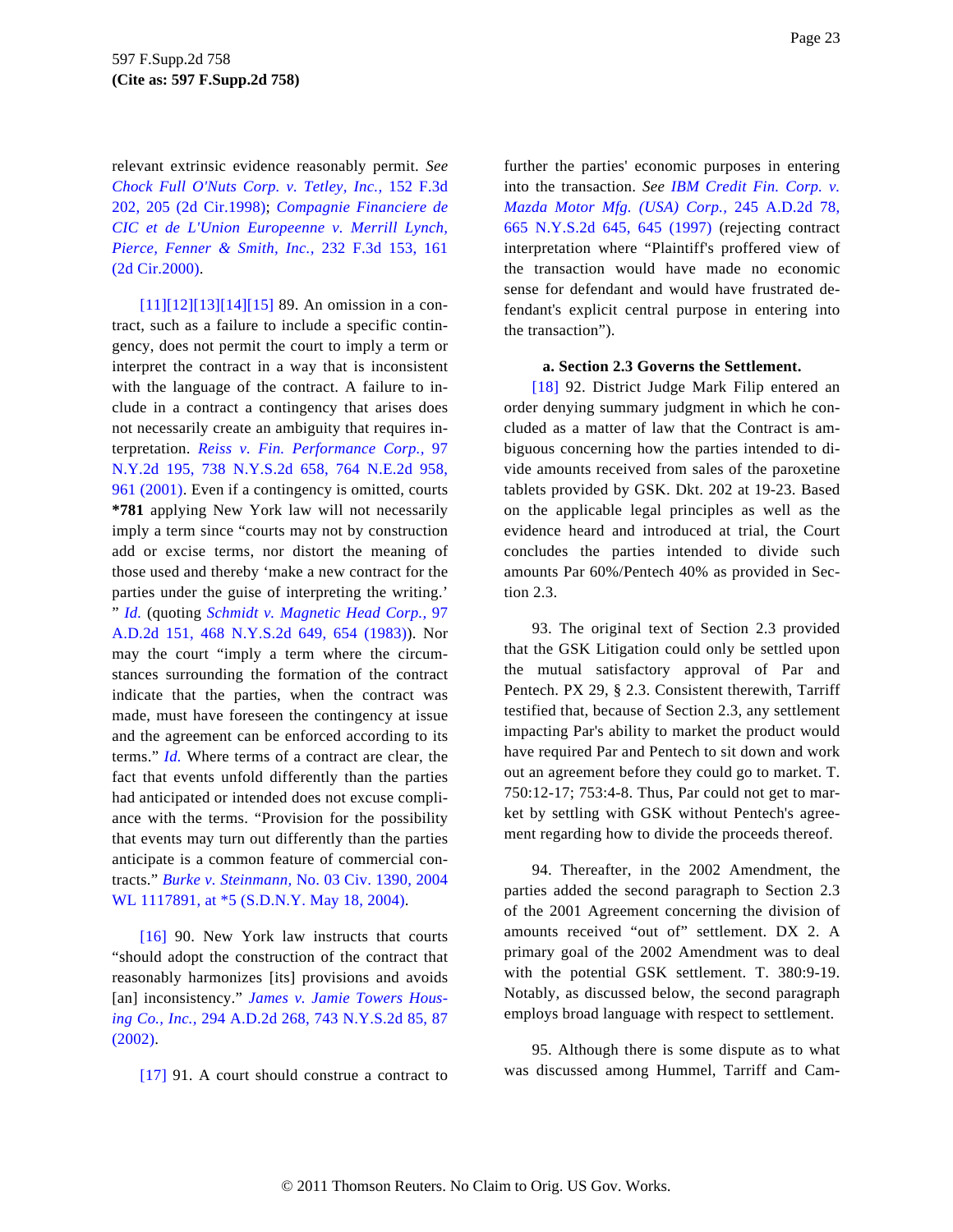panelli concerning the settlement offer GSK made to Pentech in July 2002, the undisputed evidence shows Hummel, Tarriff and Campanelli knew in advance of the execution of the 2002 Amendment that there was a prospect of **\*782** settlement with GSK under which GSK would provide a supply of [paroxetine](http://www.westlaw.com/Find/Default.wl?rs=dfa1.0&vr=2.0&CMD=ML&DocName=I3c1f514e475111db9765f9243f53508a&FindType=GD) product that could be marketed for treatment of depression. *See, e.g.,* PX 46 and 47; T. 200:4-12; 754:3-12; 884:2-887:13. Indeed, GSK consistently rejected the inclusion of a cash element in the settlement. T. 200:4-201:16; 482:2-24; 766:13-16.

96. With the knowledge that there was a prospect of settlement with GSK under which GSK would not provide cash but instead would provide a supply of paroxetine product that could be marketed for treatment of depression, the parties added a second paragraph to Section 2.3. Significantly, the parties used broad language to describe the parties' respective shares of "amounts received" "out of" any settlement. The operative language in Section 2.3 allocates 40 percent to Pentech and 60 percent to Par of amounts received out of "any settlement to which Pentech and a third party are parties, which relates to paroxetine...." The parties chose the word "any," which has a well-known, allencompassing meaning. The principal definition of "any" is "one or some of a thing or number of things." CONCISE OXFORD ENGLISH DIC-TIONARY p. 59 (2007); *see [Fama v. Metro. Prop.](http://www.westlaw.com/Find/Default.wl?rs=dfa1.0&vr=2.0&DB=602&FindType=Y&ReferencePositionType=S&SerialNum=1996192596&ReferencePosition=934) [& Cas. Ins. Co](http://www.westlaw.com/Find/Default.wl?rs=dfa1.0&vr=2.0&DB=602&FindType=Y&ReferencePositionType=S&SerialNum=1996192596&ReferencePosition=934).,* [169 Misc.2d 872, 646 N.Y.S.2](http://www.westlaw.com/Find/Default.wl?rs=dfa1.0&vr=2.0&DB=602&FindType=Y&ReferencePositionType=S&SerialNum=1996192596&ReferencePosition=934)d [930, 934 \(Sup.Ct.1996\)](http://www.westlaw.com/Find/Default.wl?rs=dfa1.0&vr=2.0&DB=602&FindType=Y&ReferencePositionType=S&SerialNum=1996192596&ReferencePosition=934) (regarding dictionary definitions as "useful guideposts" to courts in interpreting contracts). Thus, provided that a settlement was encompassed within the coverage of the second and third clauses of Section 2.3 (*i.e.,* "to which Pentech and a third party are parties" and "which relates to paroxetine"), then "any" such settlement, regardless of its particulars, is subject to Section 2.3's sharing provisions.

97. The second clause of Section 2.3-"to which Pentech and a third party are parties"-encompasses the Settlement Agreement to which Pentech and GSK (a "third party" in accordance with the terms of the Contract) are parties.

98. Likewise, there is no dispute that the Settlement Agreement "relates to paroxetine" and thus, comports with the third clause of Section 2.3.

99. Par offers several reasons why Section 2.3 should not govern the parties' division of sales revenues, but the Court does not find them persuasive. First, Par argues Section 2.3 was intended to apply only to "cash" or "direct payments" received in settlement. Significantly, however, the text of Section 2.3 does not explicitly address "cash" or "direct payments." Rather, it more broadly addresses "amounts" "out of" settlement. The word "amounts" denotes quantity generally; not just cash. *See, e.g.,* CONCISE OXFORD ENGLISH DIC-TIONARY, p. 43 (2004). Section 2.3 does not refer to "cash," "payments" or amounts "paid" in settlement, although the words "cash," "paid" and "pay" are used in other provisions of the Contract. *See, e.g.,* DX1 Art. 1, Definition of "Net Sales" (cash); § 2.1 (pay, cash); § 2.2 (pay, paid); § 5.2(pay). Moreover, even if the Court were able to treat "amounts" as a synonym for "cash," the phrase "*out of* such a settlement" denotes a causal relationship that would encompass proceeds of Par's sales of GSK manufactured paroxetine tablets. *See, e.g., [Levitt v. Peluso](http://www.westlaw.com/Find/Default.wl?rs=dfa1.0&vr=2.0&DB=602&FindType=Y&ReferencePositionType=S&SerialNum=1996068062&ReferencePosition=880),* [168 Misc.2d 239, 638 N.Y.S.](http://www.westlaw.com/Find/Default.wl?rs=dfa1.0&vr=2.0&DB=602&FindType=Y&ReferencePositionType=S&SerialNum=1996068062&ReferencePosition=880)2d [878, 880 \(Sup.Ct.1995\)](http://www.westlaw.com/Find/Default.wl?rs=dfa1.0&vr=2.0&DB=602&FindType=Y&ReferencePositionType=S&SerialNum=1996068062&ReferencePosition=880) ("the phrase 'arising out of' must be interpreted in a broad and comprehensive sense to mean 'originating from' or 'growing out of' "); *[Landpen Co. v. Maryland Cas. Co.,](http://www.westlaw.com/Find/Default.wl?rs=dfa1.0&vr=2.0&DB=0000999&FindType=Y&SerialNum=2006238182)* No. [03-C-3624, 2005 WL 356809, at \\*6 \(S.D.N.Y. Feb](http://www.westlaw.com/Find/Default.wl?rs=dfa1.0&vr=2.0&DB=0000999&FindType=Y&SerialNum=2006238182). [15, 2005](http://www.westlaw.com/Find/Default.wl?rs=dfa1.0&vr=2.0&DB=0000999&FindType=Y&SerialNum=2006238182)) (construing phrase "arising out of" to have a "broad, general, comprehensive" meaning, "ordinarily understood to mean originating from, incident to, or having connection with").

**\*783** 100. Moreover, to interpret Section 2.3 in the manner urged by Par would require the Court to limit the scope of Section 2.3 in ways the parties did not explicitly provide. New York law precludes the Court from introducing new, unexpressed limitations into the Contract in this manner. If the indi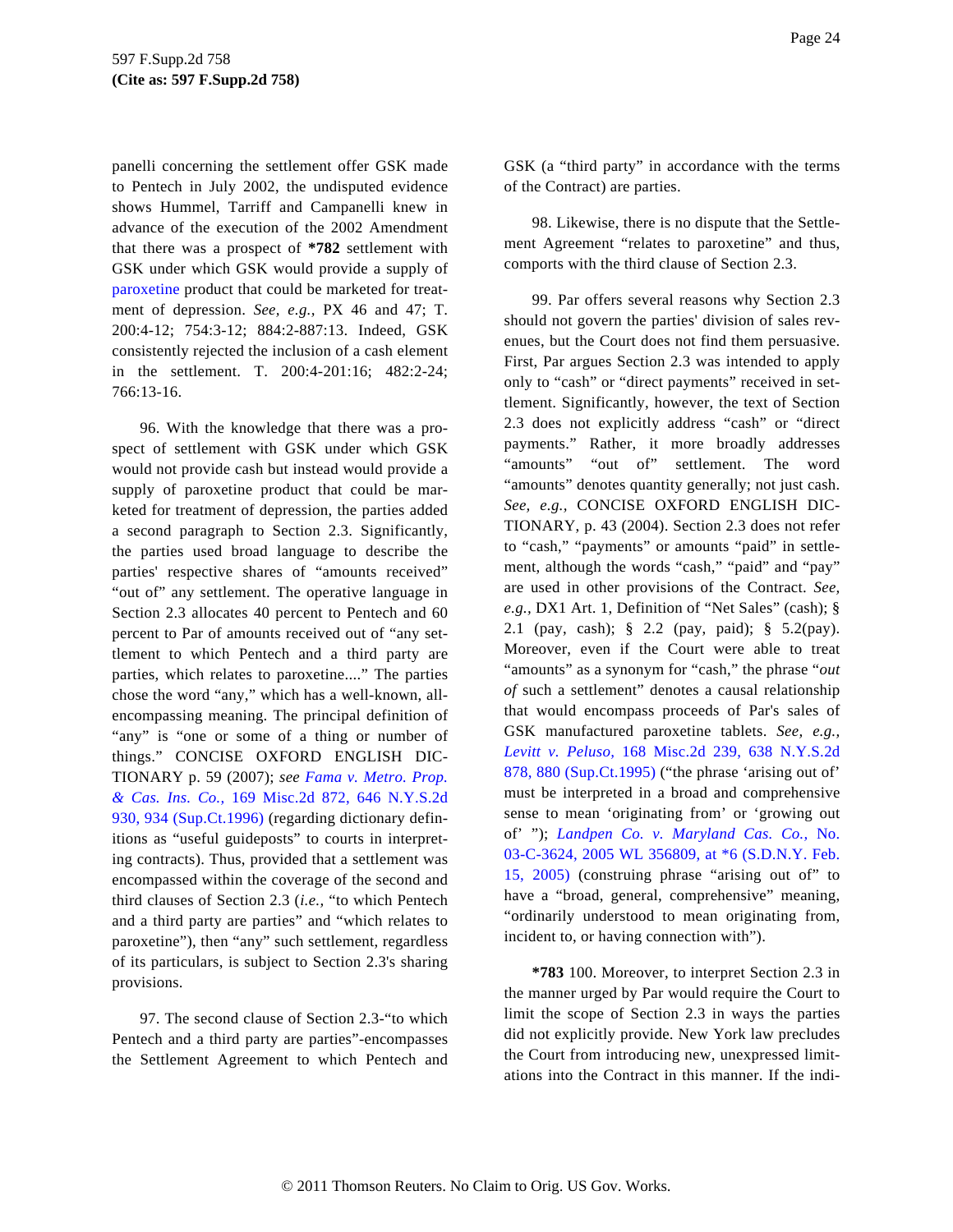<span id="page-24-0"></span>viduals who negotiated the 2002 Amendment had intended to limit the reach of Section 2.3 to "direct payments," "reverse payments" or "cash payments" received in settlement, they were all familiar with these phrases, and they could easily have used them in Section 2.3 to modify, or in place of, the obviously broader term, "amounts." Given the conspicuous absence of any such limiting language, the Court will not read an implied limitation into Section 2.3. *E.g., [Goldstein v. AccuScan, Inc.,](http://www.westlaw.com/Find/Default.wl?rs=dfa1.0&vr=2.0&DB=578&FindType=Y&SerialNum=2004542658)* 2 [N.Y.3d 811, 812, 782 N.Y.S.2d 50, 815 N.E.2d 657](http://www.westlaw.com/Find/Default.wl?rs=dfa1.0&vr=2.0&DB=578&FindType=Y&SerialNum=2004542658) [\(N.Y.2004\);](http://www.westlaw.com/Find/Default.wl?rs=dfa1.0&vr=2.0&DB=578&FindType=Y&SerialNum=2004542658) *[Signature Realty v. Tallman,](http://www.westlaw.com/Find/Default.wl?rs=dfa1.0&vr=2.0&DB=578&FindType=Y&SerialNum=2004542663)* 2 N.Y.3d [810, 811, 781 N.Y.S.2d 259, 814 N.E.2](http://www.westlaw.com/Find/Default.wl?rs=dfa1.0&vr=2.0&DB=578&FindType=Y&SerialNum=2004542663)d 429 [\(N.Y.2004\);](http://www.westlaw.com/Find/Default.wl?rs=dfa1.0&vr=2.0&DB=578&FindType=Y&SerialNum=2004542663) *[Vermont Teddy Bear Co. v. 538 Madis](http://www.westlaw.com/Find/Default.wl?rs=dfa1.0&vr=2.0&DB=578&FindType=Y&SerialNum=2004251980)[on Realty Co.,](http://www.westlaw.com/Find/Default.wl?rs=dfa1.0&vr=2.0&DB=578&FindType=Y&SerialNum=2004251980)* [1 N.Y.3d 470, 475-76, 775 N.Y.S.2d](http://www.westlaw.com/Find/Default.wl?rs=dfa1.0&vr=2.0&DB=578&FindType=Y&SerialNum=2004251980) [765, 807 N.E.2d 876 \(N.Y](http://www.westlaw.com/Find/Default.wl?rs=dfa1.0&vr=2.0&DB=578&FindType=Y&SerialNum=2004251980).2004); *[Worcester](http://www.westlaw.com/Find/Default.wl?rs=dfa1.0&vr=2.0&DB=602&FindType=Y&ReferencePositionType=S&SerialNum=2016454075&ReferencePosition=201) [Creameries, Corp. v. City of New Yor](http://www.westlaw.com/Find/Default.wl?rs=dfa1.0&vr=2.0&DB=602&FindType=Y&ReferencePositionType=S&SerialNum=2016454075&ReferencePosition=201)k,* [54 A.D.3d](http://www.westlaw.com/Find/Default.wl?rs=dfa1.0&vr=2.0&DB=602&FindType=Y&ReferencePositionType=S&SerialNum=2016454075&ReferencePosition=201) [87, 861 N.Y.S.2d 198, 201-03 \(2008\)](http://www.westlaw.com/Find/Default.wl?rs=dfa1.0&vr=2.0&DB=602&FindType=Y&ReferencePositionType=S&SerialNum=2016454075&ReferencePosition=201). If Par wanted limiting language in the Contract, it should have included it:

[T]he party seeking exception or deviation from the meaning reasonably conveyed by the words of the contract should bear the burden of negotiating for language that would express the limitation or deviation.

*[Greenfield v. Philles Records, Inc](http://www.westlaw.com/Find/Default.wl?rs=dfa1.0&vr=2.0&DB=578&FindType=Y&SerialNum=2002657233).,* [98 N.Y.2d](http://www.westlaw.com/Find/Default.wl?rs=dfa1.0&vr=2.0&DB=578&FindType=Y&SerialNum=2002657233) [562, 571, 750 N.Y.S.2d 565, 780 N.E.2](http://www.westlaw.com/Find/Default.wl?rs=dfa1.0&vr=2.0&DB=578&FindType=Y&SerialNum=2002657233)d 166 [\(N.Y.2002\)](http://www.westlaw.com/Find/Default.wl?rs=dfa1.0&vr=2.0&DB=578&FindType=Y&SerialNum=2002657233)

<span id="page-24-1"></span>101. Par also argues, with reference to extrinsic evidence, that the License and Supply Agreement was intended to be independent from the Settlement Agreement, and "stand on its own." *See., e.g.,* T. 667:24-669:12. Par contends that, because the License and Supply Agreement was a "stand alone" agreement to which Pentech is not a party, the Court should conclude the revenues from Par's sales of the paroxetine tablets are not amounts "received by Par and Pentech out of" the settlement with GSK, as contemplated by Section 2.3 of the Contract. For the reasons set forth in Paragraph 69, *supra,* the Court is not persuaded by this argument. That is, the evidence is clear that all parties to the settlement consistently treated the Settlement Agreement and License and Supply Agreement as a single unitary "settlement" of the GSK Litigation among Pentech, Par and GSK. Therefore, the only prudent reading of Section 2.3 is that it encompasses all value received in consideration of the settlement, of which the paroxetine tablet revenues were a principal component.

[\[19\]](#page-3-2) 102. Finally, Par argues it would have been commercially unreasonable, or absurd, for Pentech and Par to agree to divide prospective product sales 60/40 at a time when both parties agreed Par was going to assume a greater share of the expense and risk of the project and, in exchange, was going to receive a greater share of the profit splits under Section 5.2. This argument, too, is unpersuasive. To be sure, there is no dispute that the 2002 Amendment provided Par with a greater share of prospective capsule sales under Section 5.2 in recognition of the significant new risk and expense Par would incur in order to get Pentech's capsule manufactured and on the market. DX 2 § 5.2. Significantly, however, the parties could reasonably have anticipated that in the event of a settlement with GSK, Par's risks tied to capsule manufacturing and Paragraph IV Litigation defense would be diminished, and the potential overall reward would be increased. *See, e.g.,* PX 43; PX 122; T. 422:19-423:10; 586:20-587:2; **\*784** 671:22-673:16. At the time the Contract was amended, Par and Pentech both knew GSK had offered to provide a supply of paroxetine product to settle the case, and both parties believed a settlement with GSK was a reasonably likely outcome. *See., e.g.,* PX 46 and 47; T. 200:4-12; 754:3-12; 884:2-887:13. In sum, in light of the language of the Contract and the extrinsic evidence, the Court concludes that Section 2.3 governs the GSK settlement.

# **b. Section 5.2 of the Contract is Inapplicable to the Settlement.**

[\[20\]](#page-3-3) 103. Par contends Section 5.2(B) of the Contract governs the parties respective shares of the revenues from Par's sales of GSK's unbranded tablets despite Section 2.3. However, provisions of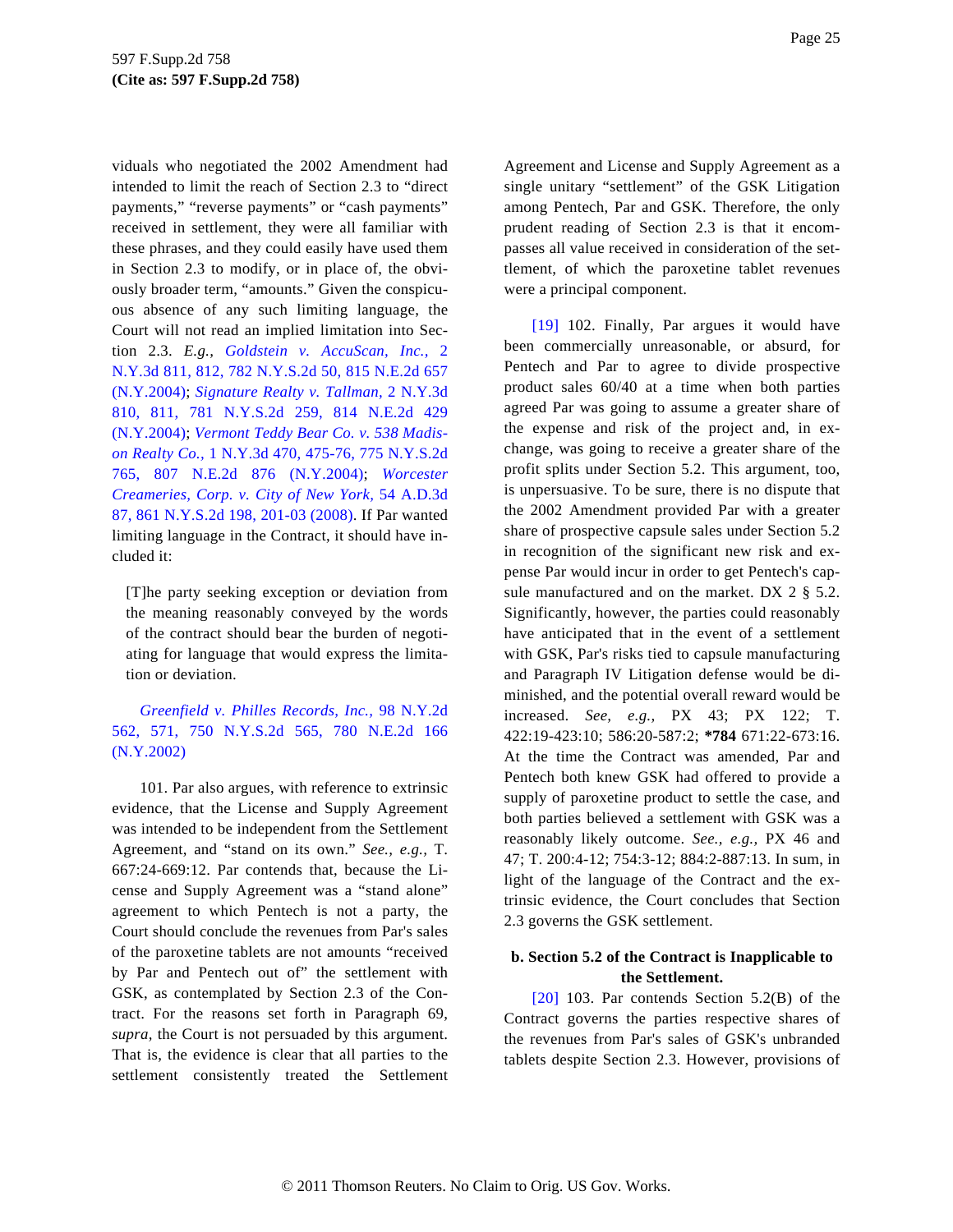Section 5.2 and Article 5 (in which Section 5.2 is contained), when read in context with other Contract language, make plain that the parties intended for Section 5.2 to apply only in a situation where Par was on the market with Pentech's paroxetine capsules.

104. In essence, Par argues Section 5.2 *must* apply to any situation in which Par is marketing generic paroxetine, even if the opportunity to market only arose out of a settlement of the GSK Litigation. The Court disagrees. Par's reading of Section 5.2 is at odds with the text of the original paragraph of Section 2.3, which provided that, in the event of any prospective settlement "regarding the ability of Par to market the Product," Pentech and Par were required to sit down and work out a deal. As Par admitted in its Answer to Pentech's Complaint, "[t]he Supply and Marketing Agreement made no provision for the consequence of a settlement of the Paragraph IV Litigation under which Pentech's form of paroxetine would not be manufactured and marketed." PX 179, ¶ 20. Given that the parties had not intended for such a settlement to be governed by Section 5.2 of the Supply and Marketing Agreement, Par has failed to explain why the Court should attach a different meaning to Section 5.2 as it is set out in the 2002 Amendment. The extrinsic evidence of the parties' negotiations shows no such intent to alter the intended scope of Section 5.2. The evidence establishes Section 5.2 set forth the financial terms that would apply in the event that the parties prevailed in the GSK Litigation and succeeded in marketing the Pentech capsule. The only tablet sales ever discussed in the context of Section 5.2 were Par's prospective sales of a Genpharm tablet. The evidence also shows that, at Hummel's request, Par agreed to give Pentech a 15 percent payment of profits from any such sales as a protective measure in the event the Genpharm tablet sales "cannibalized" sales of Pentech's capsule. That 15 percent share was unchanged by the 2002 Amendment.

105. The parties raise a number of additional

interesting issues, but they are not relevant to this Court's decision. Those issues include the interpretation of the phrase "subject to Section 3.1" contained in Section 5.2 and the events surrounding efforts to settle this dispute prior to litigation.

106. The title of Article 5-"Payment For The Product"-is significant. PX 29. "Captions are relevant to contract interpretation." *[Int'l Multifood](http://www.westlaw.com/Find/Default.wl?rs=dfa1.0&vr=2.0&DB=506&FindType=Y&ReferencePositionType=S&SerialNum=2002657498&ReferencePosition=85)s [Corp. v. Commercial Union Ins. Co](http://www.westlaw.com/Find/Default.wl?rs=dfa1.0&vr=2.0&DB=506&FindType=Y&ReferencePositionType=S&SerialNum=2002657498&ReferencePosition=85).,* [309 F.3d 76](http://www.westlaw.com/Find/Default.wl?rs=dfa1.0&vr=2.0&DB=506&FindType=Y&ReferencePositionType=S&SerialNum=2002657498&ReferencePosition=85), [85 \(2d Cir.2002](http://www.westlaw.com/Find/Default.wl?rs=dfa1.0&vr=2.0&DB=506&FindType=Y&ReferencePositionType=S&SerialNum=2002657498&ReferencePosition=85)). "Product" is a term defined in Article 1 and Exhibit A, and solely refers to Pentech's capsule form of paroxetine except in those instances in which the Agreement expressly states otherwise. The Court finds, based on the text of the agreement and the circumstances surrounding its execution, that the defined **\*785** term "Product" referred to Pentech's capsule except in those instances in which the Agreement expressly provides otherwise through the use of the phrase "the tablet version [or "form"] of the Product." PX 29. Under the GSK Settlement, "the Product" became irrelevant and, thus, there was no "Payment For The Product."

107. In addition, Section 5.2 is titled "Profit Payments." Subsections 5.2(A) and 5.2(B) each provide for Pentech to receive a "Profit Payment" under certain circumstances. "Profit Payment" is a term defined in Article 1 and Section 5.1 of the Contract, and is determined by sales of any "Product." PX 29. Under the License and Supply Agreement, there are no "Profit Payments" to be paid to Par. Moreover, the initial sentence of Section 5.2 provides for Par to receive Profit Payments " *[i]n addition to the Transfer/Contract Price Payment*." (Emphasis added.) Section 5.1, in turn, defines the Transfer/Contract/Price Payment as a function of "the Product delivered by Pentech to Par pursuant to a Firm Order." Pentech never delivered "the Product" to Par, so there never was a Transfer Contract/Price Payment to Par. In the absence thereof, Par would not be entitled to any Profit Payment under the express language of Section 5.2. That section could not, therefore, apply to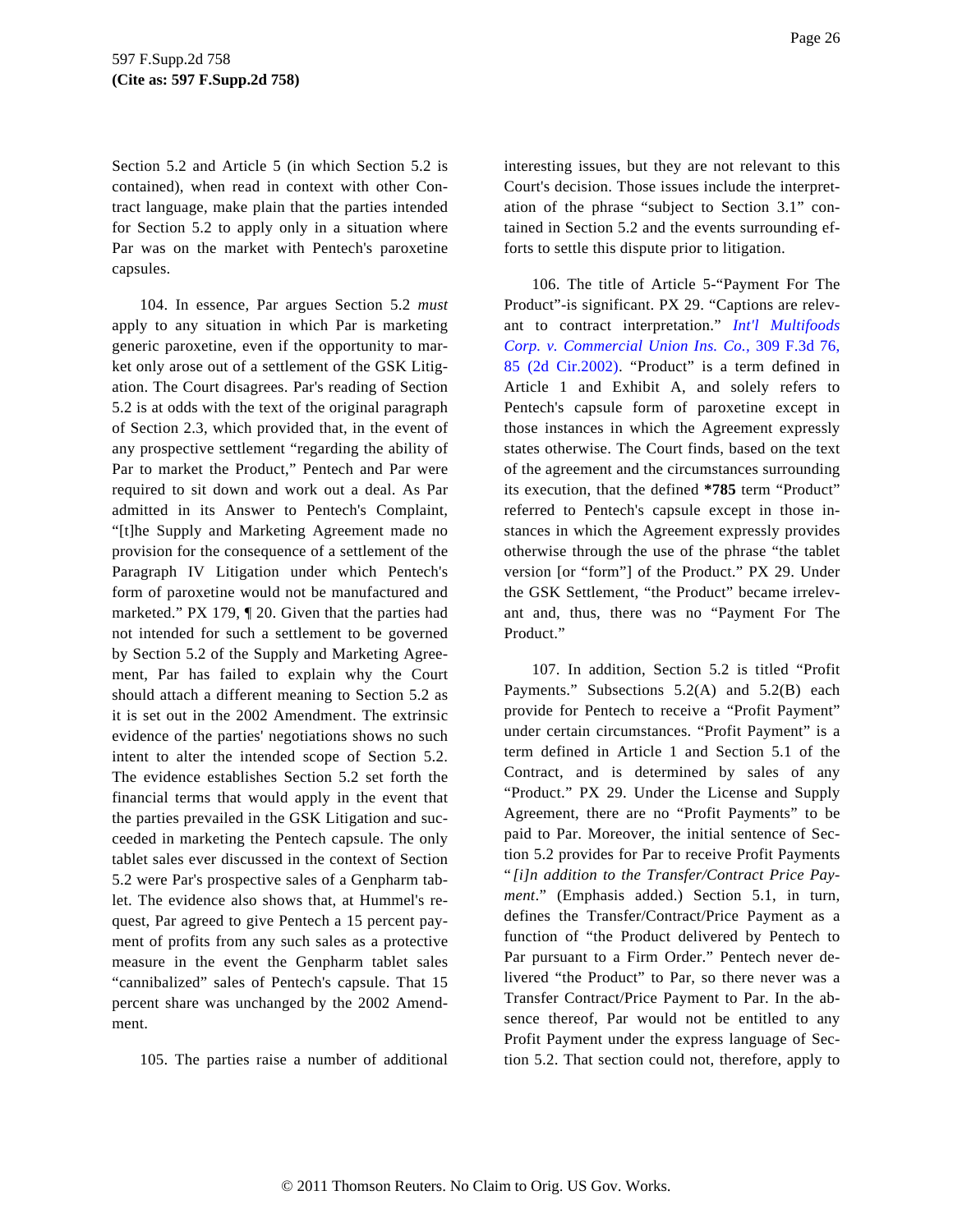revenues from Par's sales of GSK manufactured paroxetine.

108. The clear intended coverage of Article 5 and Section 5.2 was for circumstances in which the paroxetine capsule "Product" was approved by the FDA and "on the market." A reasonable person reading an index to the entire Contract would not logically refer to Article 5 or Section 5.2 to learn how to deal with the gains from the GSK settlement. Instead, a reader would look at Article 2 (which includes "Settlement" in its title) and Section 2.3 (title[d "Settlement"\).](#page-26-0) $\frac{FN3}{FN}$ 

> <span id="page-26-1"></span><span id="page-26-0"></span>[FN3.](#page-26-1) Some contracts contain a clause negating the interpretational significance of headings. *See, e.g.,* PX 117, § 9.10. Neither the Supply and Marketing Agreement nor the 2002 Amendment contains any such clause.

109. Moreover, Section 5.3(B) of the Supply and Marketing Agreement, which was not changed by the 2002 Amendment, calls for Profit Payments with respect to Par sales of paroxetine in *tablet* form to be made only after the launch date of Pentech's capsule "Product." Specifically, Section 5.3(B) provides:

*Profit Payment.* The initial Profit Payment for the Product shall be made within seventy-five (75) days *after the launch of the Product by Par. Thereafter,* payment of the Profit Payment *for the Product* and *the tablet version of the Product, if applicable,* shall be made within ten (10) days of the end of each calendar month. Within fifteen (15) days of the end of each calendar quarter, Par shall deliver to Pentech a report showing in reasonable detail the calculation of net Sales, Cost of Goods, and Gross Profit for the Product, and if applicable the tablet version of the Product, for such previous quarter.

PX 29 at § 5.3(B) (emphasis added). Because Section 5.3(B) provides that Profit Payments with respect to "the tablet version of the Product, if applicable" will be made "thereafter," and because "thereafter" refers to the time after "the launch of the Product by Par," this section indicates that before Par becomes obligated to make such Profit Payments there must first be the "launch" of Pentech's capsule.

110. There is no dispute that Par began marketing the GSK-supplied paroxetine tablets in Puerto Rico in May 2003. PX 142 at p. 20. *See also* PX 120; T. 484:5-16; 685:7-686:19. Hummel's testimony**\*786** that Par did not provide reports as required by Section 5.3(B) for the Puerto Rico sales (T. 485:21-486:5) was uncontradicted (*cf.* T. 713:16-20), and indicates Par did not regard the sales of the GSK-supplied tablets as subject to Section 5.2 of the Contract.

111. Moreover, Hummel informed Campanelli of Pentech's understanding that it was to receive 40 percent of the amounts Par received from its sales of GSK's tablets *before* either Par or Pentech approved the settlement with GSK. *See, e.g.,* T. 917:5-919:11; 922:5-922:11; 990:7-991:8. However, Par failed to inform Pentech prior to December 2003 that Pentech was to receive only a 15 percent share. T. 280:3-12. Hummel also testified that at no time during the period from July 2002 until April 2003, the date on which the Amended and Restated License and Supply Agreement between GSK and Par was executed, did any Par representative indicate Pentech's share would be only 15 percent. T. 267:8-16. To the contrary, even though Par's representatives were aware of Hummel's view that Pentech was entitled to a 40 percent share, no one from Par disputed his view. T. 267:17-268:18. Significantly, Tarriff admitted there was no contemporaneous document showing Par communicated to Pentech that Pentech's share was only 15 percent. T. 709:20-710:4.

112. This Court has considered this evidence to the extent that it provides reliable insight into the parties' intentions or helps the Court weigh the witnesses' credibility. *See [CBS Corp. v. Northr](http://www.westlaw.com/Find/Default.wl?rs=dfa1.0&vr=2.0&DB=4637&FindType=Y&ReferencePositionType=S&SerialNum=1999155166&ReferencePosition=630)op [Grumman Corp.](http://www.westlaw.com/Find/Default.wl?rs=dfa1.0&vr=2.0&DB=4637&FindType=Y&ReferencePositionType=S&SerialNum=1999155166&ReferencePosition=630),* 53 F.Supp.2d 629, 630-31, n. 1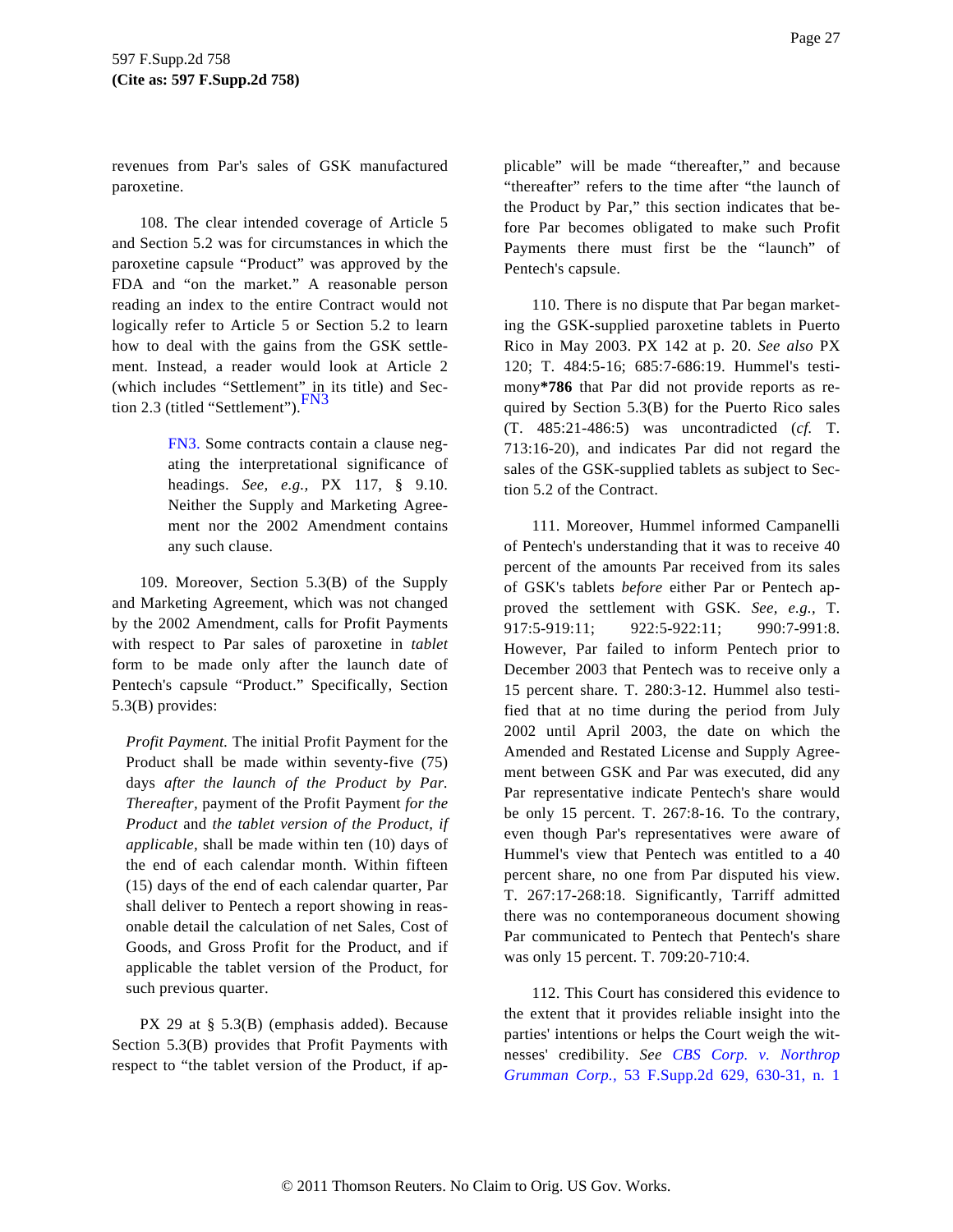[\(S.D.N.Y.1999\)](http://www.westlaw.com/Find/Default.wl?rs=dfa1.0&vr=2.0&DB=4637&FindType=Y&ReferencePositionType=S&SerialNum=1999155166&ReferencePosition=630) (statements of party are admissions which are admissible evidence of intent).

113. In sum, having considered all relevant evidence, the Court concludes Section 2.3, and not Section 5.2, governs Pentech's share of the revenues from the paroxetine tablet sales. The Court also concludes Par has breached the Contract because it has failed to pay Pentech the full amount due under Section 2.3.

## **3. Fourth Element**

<span id="page-27-0"></span>114. Regarding the fourth element, damages, it is clear Pentech suffered damages by fulfilling the terms of the Contract without the agreed-upon compensation. Pursuant to paragraph 1 of the Stipulation and Order entered on December 15, 2008 (the "December 15, 2008 Stipulation" (Dkt. 269)), the Court finds the payment due Pentech for paroxetine sales as of September 30, 2007, is \$49.5 million, excluding prejudgment interest. Accordingly, the Court holds that Par owes Pentech the sum of \$49.5 million (the "Base Judgment Amount"), in addition to the amount for interest set forth below. *See infra,* III.D.

#### **C. Declaratory Judgment**

115. As a result of the Stipulation the parties submitted on December 18, 2008 (the "December 18 Stipulation"), declaratory judgment regarding the parties' ongoing rights and obligations under the Contract is no longer appropriate in this case. Pursuant to paragraphs 1 and 2 of the December 18 Stipulation, Par's liability to Pentech for paroxetine sales after September 30, 2007 is not an issue in this litigation. Consistent with the December 18 Stipulation, the Court finds that both Par and Pentech reserve all legal rights with respect to paroxetine-related revenues and liabilities subsequent to September 30, 2007.

# <span id="page-27-1"></span>**D. Interest**

116. Pursuant to paragraph 1 of the December 15, 2008 Stipulation, the Court finds the amount due Pentech for paroxetine sales as of September 30, 2007 is \$49.5 **\*787** million, which represents

the Base Judgment Amount, excluding prejudgment interest. *See* Dkt. 269.

117. In addition to its share of the revenues from the paroxetine tablet sales, Plaintiff is entitled to prejudgment interest on the Base Judgment Amount of \$49.5 million under breach of contract as provided by the applicable New York statute, [N.Y. C.P.L.R. § § 5001](http://www.westlaw.com/Find/Default.wl?rs=dfa1.0&vr=2.0&DB=1000059&DocName=NYCPS5001&FindType=L), [5004](http://www.westlaw.com/Find/Default.wl?rs=dfa1.0&vr=2.0&DB=1000059&DocName=NYCPS5004&FindType=L) (2007). *See [Fulcrum](http://www.westlaw.com/Find/Default.wl?rs=dfa1.0&vr=2.0&DB=4637&FindType=Y&ReferencePositionType=S&SerialNum=2006159989&ReferencePosition=828) [Fin. Advisors, Ltd. v. BCI Aircraft Leasing, Inc.](http://www.westlaw.com/Find/Default.wl?rs=dfa1.0&vr=2.0&DB=4637&FindType=Y&ReferencePositionType=S&SerialNum=2006159989&ReferencePosition=828),* [354 F.Supp.2d 817, 828-29 \(N.D.Ill.2005](http://www.westlaw.com/Find/Default.wl?rs=dfa1.0&vr=2.0&DB=4637&FindType=Y&ReferencePositionType=S&SerialNum=2006159989&ReferencePosition=828)) (finding New York statute entitled plaintiff to recover interest with respect to its successful claim for breach of contract).

[\[21\]](#page-3-4) 118. Under New York law, "[i]nterest shall be recovered upon a sum awarded because of a breach of performance of a contract...." [N.Y.](http://www.westlaw.com/Find/Default.wl?rs=dfa1.0&vr=2.0&DB=1000059&DocName=NYCPS5001&FindType=L) [C.P.L.R. § 5001](http://www.westlaw.com/Find/Default.wl?rs=dfa1.0&vr=2.0&DB=1000059&DocName=NYCPS5001&FindType=L)(a). "[T]he purpose of awarding interest is to make an aggrieved party whole." *[Spodek](http://www.westlaw.com/Find/Default.wl?rs=dfa1.0&vr=2.0&DB=578&FindType=Y&SerialNum=2001965081) [v. Park Prop. Dev. Assoc.](http://www.westlaw.com/Find/Default.wl?rs=dfa1.0&vr=2.0&DB=578&FindType=Y&SerialNum=2001965081),* [96 N.Y.2d 577, 581, 733](http://www.westlaw.com/Find/Default.wl?rs=dfa1.0&vr=2.0&DB=578&FindType=Y&SerialNum=2001965081) [N.Y.S.2d 674, 759 N.E.2d 760 \(2](http://www.westlaw.com/Find/Default.wl?rs=dfa1.0&vr=2.0&DB=578&FindType=Y&SerialNum=2001965081)001). The rationale for this approach was explained by Chief Justice Cardozo in *[Prager v. N.J. Fid. & Pl](http://www.westlaw.com/Find/Default.wl?rs=dfa1.0&vr=2.0&DB=577&FindType=Y&SerialNum=1927102699)ate [Glass Ins. Co](http://www.westlaw.com/Find/Default.wl?rs=dfa1.0&vr=2.0&DB=577&FindType=Y&SerialNum=1927102699).,* [245 N.Y. 1, 5-6, 156 N.E](http://www.westlaw.com/Find/Default.wl?rs=dfa1.0&vr=2.0&DB=577&FindType=Y&SerialNum=1927102699). 76 [\(N.Y.1927\),](http://www.westlaw.com/Find/Default.wl?rs=dfa1.0&vr=2.0&DB=577&FindType=Y&SerialNum=1927102699) and is equally relevant today:

While the dispute as to value was going on, the defendant had the benefit of the money, and the plaintiff was without it. Interest must be added if we are to make the plaintiff whole.... If [defendant] chose to keep the money, it should pay for what it kept. There would be obvious injustice if interest would be lost as the result of a slight discrepancy between the claim and the award.

*[Id.](http://www.westlaw.com/Find/Default.wl?rs=dfa1.0&vr=2.0&FindType=Y&SerialNum=1927102699)* In this case, Par had the benefit of the money while the dispute occurred, and it would be an injustice to withhold interest on the money to which Pentech is entitled.

[\[22](#page-4-0)[\]\[23\]](#page-4-1) 119. "Under New York law, 'prejudgment interest is normally recoverable as a matter of right in an action at law for breach of contract.' " *[Donovan v. Dairy Farmers of A](http://www.westlaw.com/Find/Default.wl?rs=dfa1.0&vr=2.0&DB=4637&FindType=Y&ReferencePositionType=S&SerialNum=1999145345&ReferencePosition=197)m.,* 53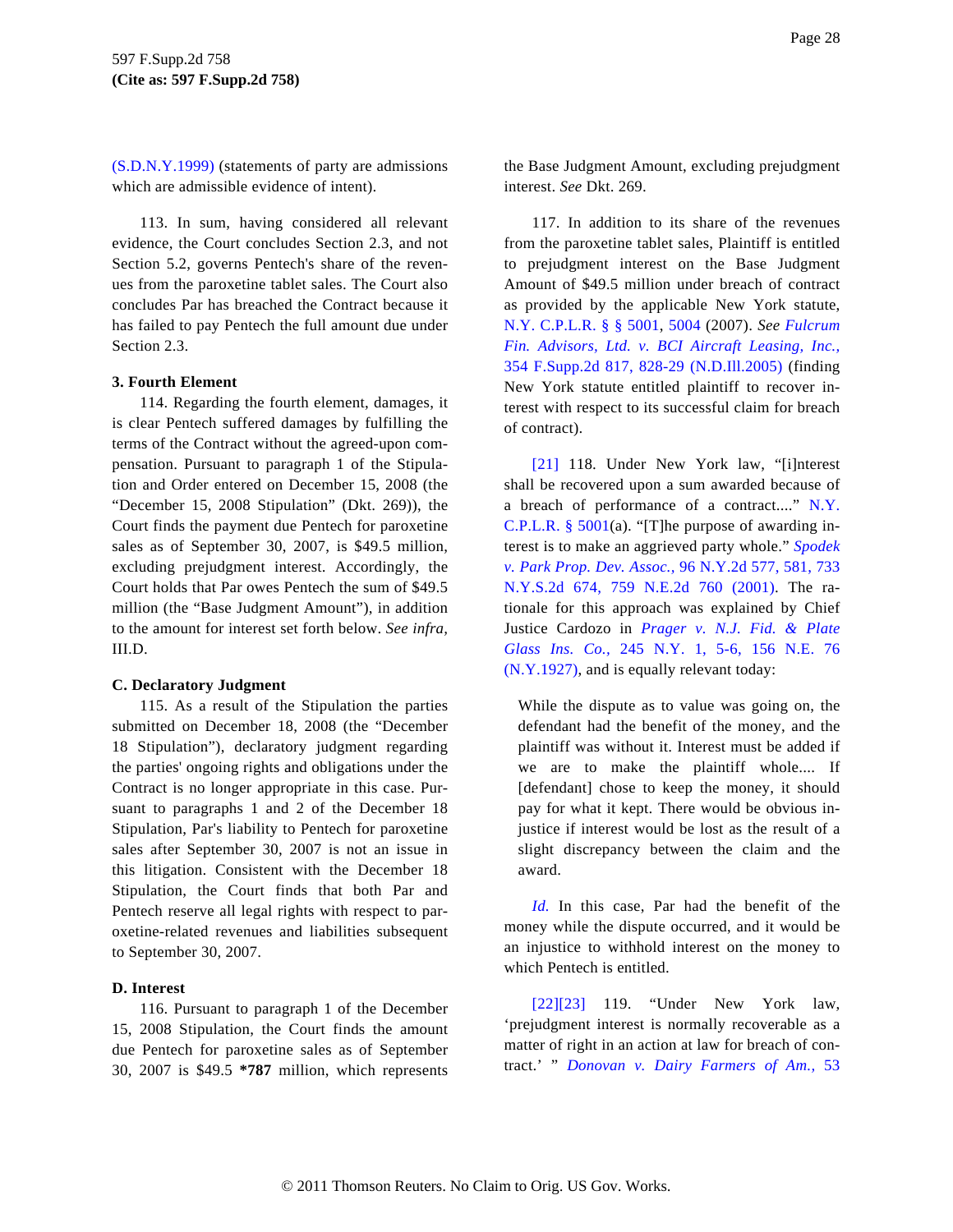[F.Supp.2d 194, 197 \(N.D.N.Y.1](http://www.westlaw.com/Find/Default.wl?rs=dfa1.0&vr=2.0&DB=4637&FindType=Y&ReferencePositionType=S&SerialNum=1999145345&ReferencePosition=197)999) (quoting *[Adams v. Lindblad Travel, Inc.](http://www.westlaw.com/Find/Default.wl?rs=dfa1.0&vr=2.0&DB=350&FindType=Y&ReferencePositionType=S&SerialNum=1984114364&ReferencePosition=93),* [730 F.2d 89, 93 \(2d](http://www.westlaw.com/Find/Default.wl?rs=dfa1.0&vr=2.0&DB=350&FindType=Y&ReferencePositionType=S&SerialNum=1984114364&ReferencePosition=93) [Cir.1984\)](http://www.westlaw.com/Find/Default.wl?rs=dfa1.0&vr=2.0&DB=350&FindType=Y&ReferencePositionType=S&SerialNum=1984114364&ReferencePosition=93) (interpreting New York law)). Interest is calculated "at the rate of nine per centum per annum, except where otherwise provided by statute." [N.Y. C.P.L.R. § 50](http://www.westlaw.com/Find/Default.wl?rs=dfa1.0&vr=2.0&DB=1000059&DocName=NYCPS5004&FindType=L)04. In a contract matter, the plaintiff bears the burden of proof with respect to damages. *[Peak v. Northway Travel Trailers, Inc.](http://www.westlaw.com/Find/Default.wl?rs=dfa1.0&vr=2.0&DB=602&FindType=Y&ReferencePositionType=S&SerialNum=2008690801&ReferencePosition=799),* [27 A.D.3d 927, 811 N.Y.S.2d 798, 799 \(2006\)](http://www.westlaw.com/Find/Default.wl?rs=dfa1.0&vr=2.0&DB=602&FindType=Y&ReferencePositionType=S&SerialNum=2008690801&ReferencePosition=799).

120. New York courts have held that "[w]here a contract does not specify a date or time for performance, New York law implies a reasonable time period." *[Guilbert v. Gardner](http://www.westlaw.com/Find/Default.wl?rs=dfa1.0&vr=2.0&DB=506&FindType=Y&ReferencePositionType=S&SerialNum=2011618226&ReferencePosition=149),* [480 F.3d 140, 149-50](http://www.westlaw.com/Find/Default.wl?rs=dfa1.0&vr=2.0&DB=506&FindType=Y&ReferencePositionType=S&SerialNum=2011618226&ReferencePosition=149) [\(2d Cir.2007](http://www.westlaw.com/Find/Default.wl?rs=dfa1.0&vr=2.0&DB=506&FindType=Y&ReferencePositionType=S&SerialNum=2011618226&ReferencePosition=149)); *see also [Smith Barney, Harris Up](http://www.westlaw.com/Find/Default.wl?rs=dfa1.0&vr=2.0&DB=345&FindType=Y&ReferencePositionType=S&SerialNum=1994216272&ReferencePosition=117)[ham & Co. Inc. v. Liechtensteinische Landesbank](http://www.westlaw.com/Find/Default.wl?rs=dfa1.0&vr=2.0&DB=345&FindType=Y&ReferencePositionType=S&SerialNum=1994216272&ReferencePosition=117),* [866 F.Supp. 114, 117-18 \(S.D.N.Y.199](http://www.westlaw.com/Find/Default.wl?rs=dfa1.0&vr=2.0&DB=345&FindType=Y&ReferencePositionType=S&SerialNum=1994216272&ReferencePosition=117)4) (listing factors courts consider "[i]n determining what constitutes a reasonable time for performance"); *[First](http://www.westlaw.com/Find/Default.wl?rs=dfa1.0&vr=2.0&DB=345&FindType=Y&ReferencePositionType=S&SerialNum=1994202703&ReferencePosition=938) [Sec. Mortgage Co. v. Goldmark Plastics](http://www.westlaw.com/Find/Default.wl?rs=dfa1.0&vr=2.0&DB=345&FindType=Y&ReferencePositionType=S&SerialNum=1994202703&ReferencePosition=938) Com[pounds, Inc.](http://www.westlaw.com/Find/Default.wl?rs=dfa1.0&vr=2.0&DB=345&FindType=Y&ReferencePositionType=S&SerialNum=1994202703&ReferencePosition=938),* [862 F.Supp. 918, 938 \(E.D.N.Y.1994](http://www.westlaw.com/Find/Default.wl?rs=dfa1.0&vr=2.0&DB=345&FindType=Y&ReferencePositionType=S&SerialNum=1994202703&ReferencePosition=938)) (where contract failed to specify time for payment, court enforced implied obligation to pay within ninety days); *[Savasta v. Newport Assocs.,](http://www.westlaw.com/Find/Default.wl?rs=dfa1.0&vr=2.0&DB=578&FindType=Y&SerialNum=1993193291)* 82 [N.Y.2d 763, 765, 603 N.Y.S.2d 821, 623 N.E](http://www.westlaw.com/Find/Default.wl?rs=dfa1.0&vr=2.0&DB=578&FindType=Y&SerialNum=1993193291).2d [1171 \(N.Y.1993](http://www.westlaw.com/Find/Default.wl?rs=dfa1.0&vr=2.0&DB=578&FindType=Y&SerialNum=1993193291)) (where contract was silent as to time period within which certain written notice was required, court enforced an implied reasonable time period).

<span id="page-28-1"></span>[\[24](#page-4-2)[\]\[25\]](#page-4-3) 121. "Interest shall be computed from the earliest ascertainable date the cause of action existed...." [N.Y. C.P.L.R. § 5001](http://www.westlaw.com/Find/Default.wl?rs=dfa1.0&vr=2.0&DB=1000059&DocName=NYCPS5001&FindType=L)(b). The Court has broad discretion in determining a reasonable date from which to award interest. *See* **\*788***[Pozament](http://www.westlaw.com/Find/Default.wl?rs=dfa1.0&vr=2.0&DB=602&FindType=Y&ReferencePositionType=S&SerialNum=2015922760&ReferencePosition=767) [Corp. v. AES Westover, LLC](http://www.westlaw.com/Find/Default.wl?rs=dfa1.0&vr=2.0&DB=602&FindType=Y&ReferencePositionType=S&SerialNum=2015922760&ReferencePosition=767),* [51 A.D.3d 1080, 857](http://www.westlaw.com/Find/Default.wl?rs=dfa1.0&vr=2.0&DB=602&FindType=Y&ReferencePositionType=S&SerialNum=2015922760&ReferencePosition=767) [N.Y.S.2d 766, 767 \(2008](http://www.westlaw.com/Find/Default.wl?rs=dfa1.0&vr=2.0&DB=602&FindType=Y&ReferencePositionType=S&SerialNum=2015922760&ReferencePosition=767)) (observing that the New York prejudgment interest statute "vests the court with broad discretion in determining a reasonable date from which to award interest"). The date chosen should be a "reasonable date" and should "make[ ] logical sense under the facts of [the] case." *[Id](http://www.westlaw.com/Find/Default.wl?rs=dfa1.0&vr=2.0&FindType=Y&SerialNum=2015922760).*

<span id="page-28-0"></span>[\[26\]](#page-4-4) 122. Pentech's expert, Kathleen Kedrowski ("Kedrowski"), calculated interest under Section 2.3 based upon payments to Pentech that became due on a quarterly basis after sales of generic paroxetine tablets supplied by GSK commenced and continued through September 30, 2007. PX 196; T. 1158:23-1159:5. Specifically, Kedrowski employed a quarterly payment schedule, with payments due from sixty days after the end of each calendar quarter on amounts due Pentech for sales by Par of paroxetine tablets during the preceding calendar quarter. T. 1158:23-1159:5. Kedrowski referenced the frequency of royalty payments made by Par to GSK under the terms of Section 3.3 of the Amended GSK License and Supply Agreement. T. 1158:23-1159:15; 1159:9-1159:20; DX 6. The Court finds referencing the frequency of royalty payments in that agreement is reasonable in light of the facts of this case. Moreover, the Court notes Par's expert, Steven Young ("Young"), did not base certain of his interest calculations upon contractual provisions. *See, e.g.,* T. 1188:5-7; 1185:19-1186:6; 1193:19-1194:7. In sum, using a quarterly payment schedule, Kedrowski calculated interest under Section 2.3 in the amount of \$14,377,386 through September 30, 2007, with \$12,205 per diem interest due thereafter through December 9, 2008, for total interest due through that date of \$19,698,766. *See* PX 196 at Tabs 4 and 5, as revised by the December 15, 2008 Stipulation (Dkt. 269).

123. This Court finds Kedrowski's approach to be reasonable in light of the particular facts of this case. A quarterly payment schedule is in line with the schedule by which royalty payments are made by Par to GSK and Genpharm. T. 1101:15-1102:8; 1103:12-21; PX 117. Not only is such a payment schedule in line with Par's business practices and accounting practices, it is also reasonable to infer that such a payment schedule works well from a business standpoint and allows for accurate payments. *See, e.g.,* T. 1105:5-7. Thus, a quarterly payment schedule is logical given the facts of the case. It is not burdensome to Par, as Par employs quarterly payment structures with other companies, including GSK and Genpharm.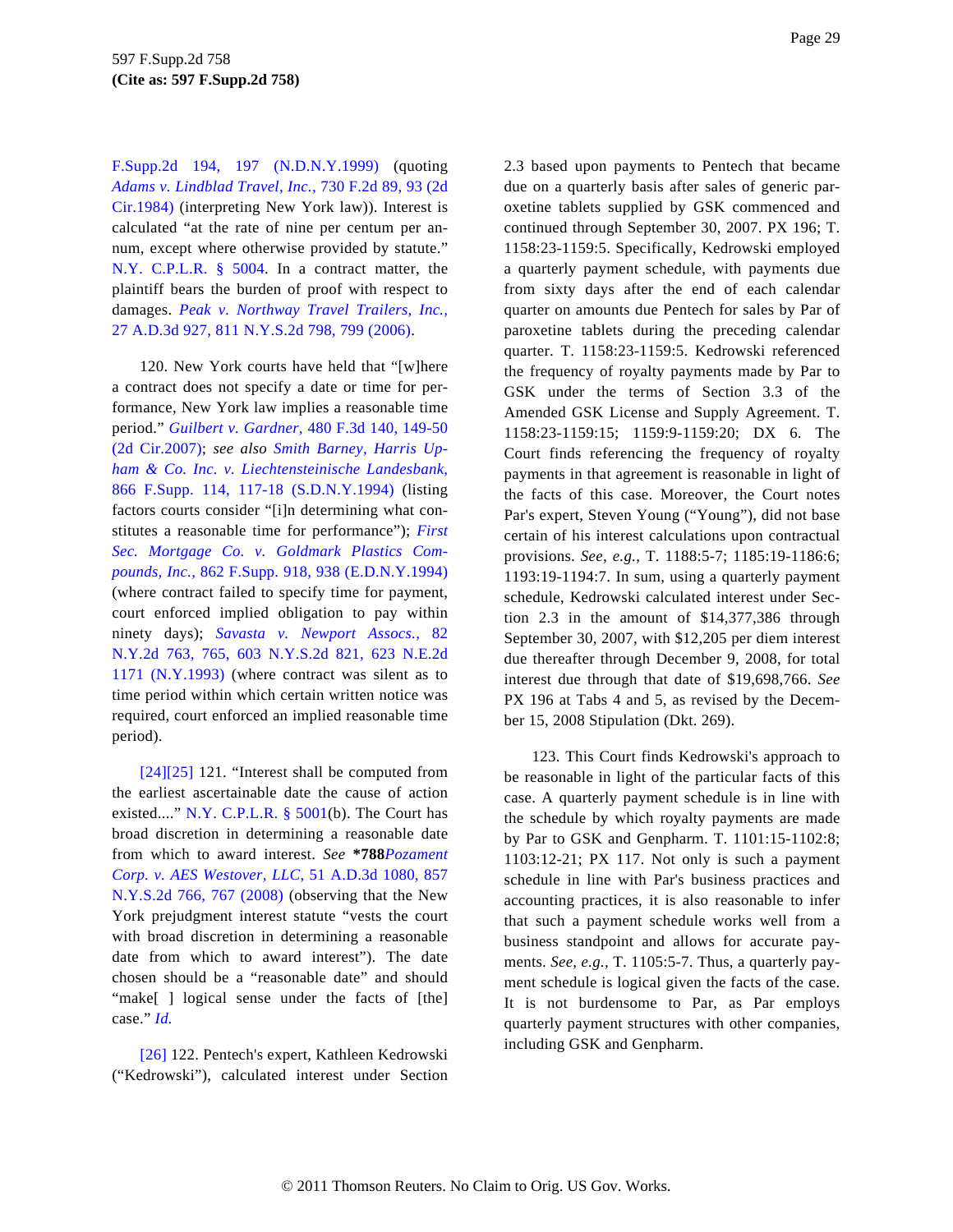<span id="page-29-1"></span>124. Commencing a quarterly payment schedule, with payments due from sixty days after the end of each calendar quarter on amounts due Pentech for sales by Par of paroxetine tablets during the preceding calendar quarter, as of the start of GSK tablet sales on September 8, 2003, constitutes a reasonable time period for performance under Section 2.3. *See* Def. Agreed Facts ¶ 19. Par began selling generic paroxetine tablets supplied by GSK pursuant to the settlement on September 8, 2003. PX 158. As part of an attempt to resolve the parties' ongoing dispute, Par paid Pentech \$16,176,762 in December 2003. [FN4](#page-29-0) DX 208 | 26. Pentech initiated this lawsuit on May 3, 2004. Dkt. 1. Thereafter, Par continued to market paroxetine supplied by GSK. In light of these facts and the principles discussed above, the Court concludes a quarterly payment schedule commenced based upon third quarter 2003 sales as set forth by Kedrowski.**\*789** Specifically, Par began selling generic paroxetine tablets supplied by GSK in the third quarter of 2003. Thus, a reasonable time for payment of amounts due Pentech for sales by Par of [paroxetine](http://www.westlaw.com/Find/Default.wl?rs=dfa1.0&vr=2.0&CMD=ML&DocName=I3c1f514e475111db9765f9243f53508a&FindType=GD) tablets during third quarter 2003 was within sixty days after the end of third quarter 2003.

> <span id="page-29-0"></span>[FN4.](#page-29-1) Kedrowski accounted for this payment by deducting an interest credit from the amount of interest due Pentech based upon the stipulated damages amount. *See* PX 196 at Tab 4, as revised by the December 15, 2008 Stipulation (Dkt. 269).

125. Pursuant to its broad discretion in determining a date from which to award interest, the Court also concludes interest should be computed from the earliest ascertainable date the cause of action existed, which was when Par began to realize revenues from the paroxetine sales but did not make its first payment to Pentech pursuant to the aforementioned quarterly payment schedule. Thus, as set forth in Kedrowski's interest calculations, interest is to be computed from third quarter 2003. PX 196.

126. Par argues that if Section 2.3 were applied to divide market revenues, Par's obligation to make

a payment to Pentech on revenues earned under the GSK license agreement would most reasonably be held to have accrued when Par completed its sales of paroxetine tablets under that agreement. In that scenario, Par argues, the total amount due Pentech under Section 2.3 would become known and fixed and could thus be divided between the parties after applying the permitted up-front deductions. Dkt. 282, at ¶ 2; Par's Proposed Findings of Fact and Conclusions of Law ¶ 181; T. 1368-69. This Court disagrees. As discussed above, this Court believes it would be unreasonable to await the completion of Par's sales of paroxetine tablets before triggering Par's obligation to make a payment to Pentech pursuant to Section 2.3. Instead, as the terms of Section 3.3 of the Amended GSK License and Supply Agreement demonstrate, it is far more commercially reasonable to conduct sales reporting and payment within sixty days after the end of each calendar quarter for the preceding calendar quarter. PX 117. In light of the December 15, 2008 Stipulation, any issues regarding the amount of damages are taken out of the case. That is, the amount of interest due Pentech is based upon the stipulated payment numbers. *See* Dkt. 269 ¶¶ 1 and 3. Thus, the stipulated payment numbers and Kedrowski's interest calculations account for Par's December 2003 payment to Pentech as well as for reimbursement to Par of all of its direct costs pursuant to Section 2.3.

127. Par challenges the reliability of Kedrowski's interest calculation, arguing it fails to take into account the effects of Par's restatement of its paroxetine sales. As explained by Par's expert, Young, Par in 2006 restated downward its paroxetine revenue for previous years. T. 1193: 1-18. However, Young acknowledged Kedrowski addressed this restatement in her interest calculation with a large credit in 2006. T. 1193: 16-18.

128. This Court finds Kedrowski's approach with respect to the credit to be reasonable. Moreover, the Court reaches this conclusion in light of its broad discretion in determining interest and its finding that Kedrowski's testimony is credible.